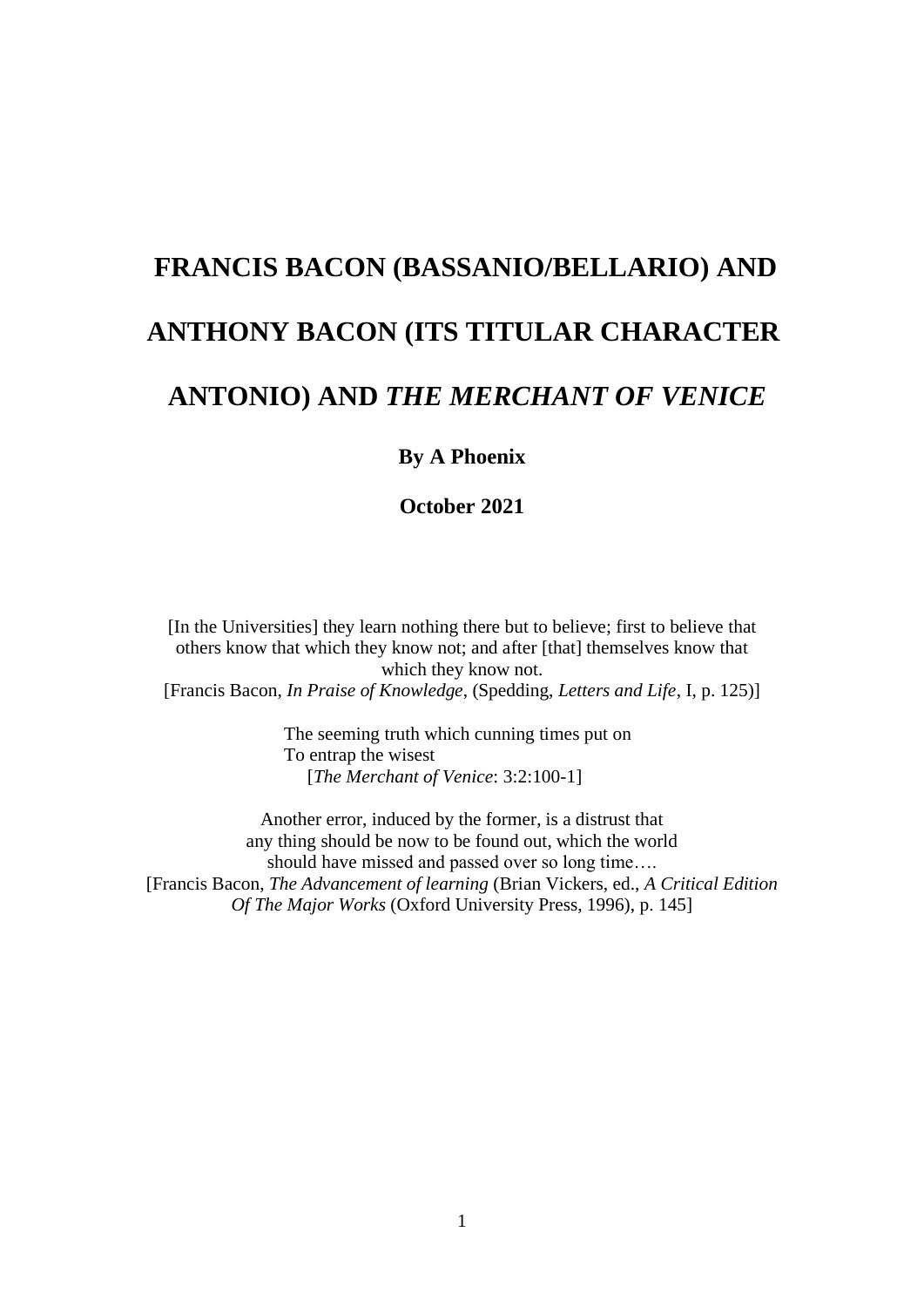#### **CONTENTS**

| 1. The Systematic Silence and Suppression of the Shakespeare Editors of The<br><i>Merchant of Venice</i> Relating to the Life and Writings of its True Author |       |
|---------------------------------------------------------------------------------------------------------------------------------------------------------------|-------|
| Francis Bacon                                                                                                                                                 | p. 4  |
| 2. The Background Leading up to <i>The Merchant of Venice</i>                                                                                                 | p. 5  |
| <b>3.</b> The Merchant of Venice                                                                                                                              | p. 13 |
| 4. References                                                                                                                                                 | p. 38 |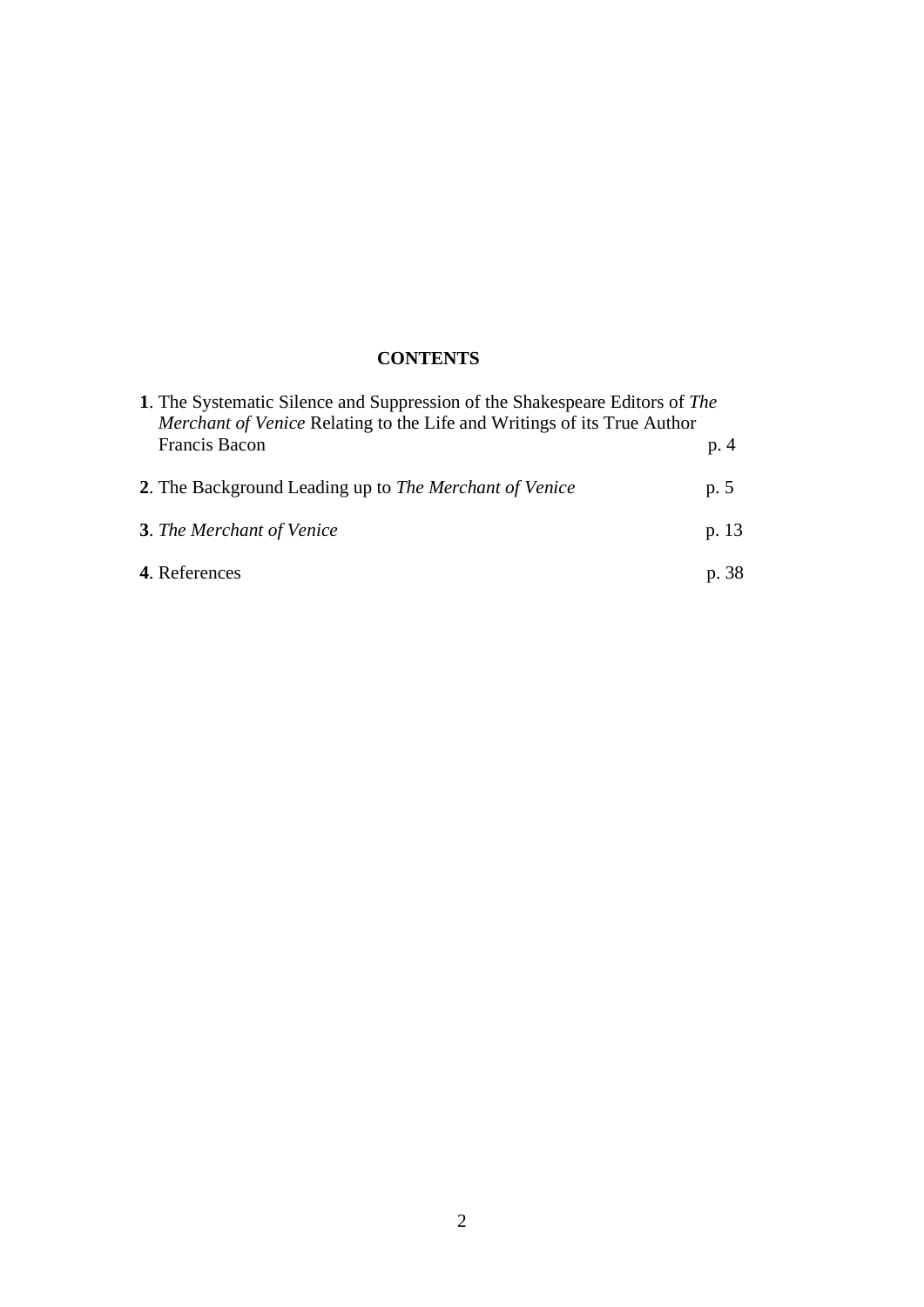#### **FACSMILES**

| Fig. 1 The Outer-Cover of Bacon's Northumberland Manuscript originally<br>containing his Shakespeare Plays Richard II and Richard III | p. 7  |
|---------------------------------------------------------------------------------------------------------------------------------------|-------|
| Fig. 2 The title page of the 1600 quarto edition of The Merchant of Venice                                                            | p. 14 |
| Fig. 3 Portrait of Francis Bacon, Artist Unknown                                                                                      | p. 31 |
| Fig. 4 Portrait of Anthony Bacon, Artist Unknown                                                                                      | p. 32 |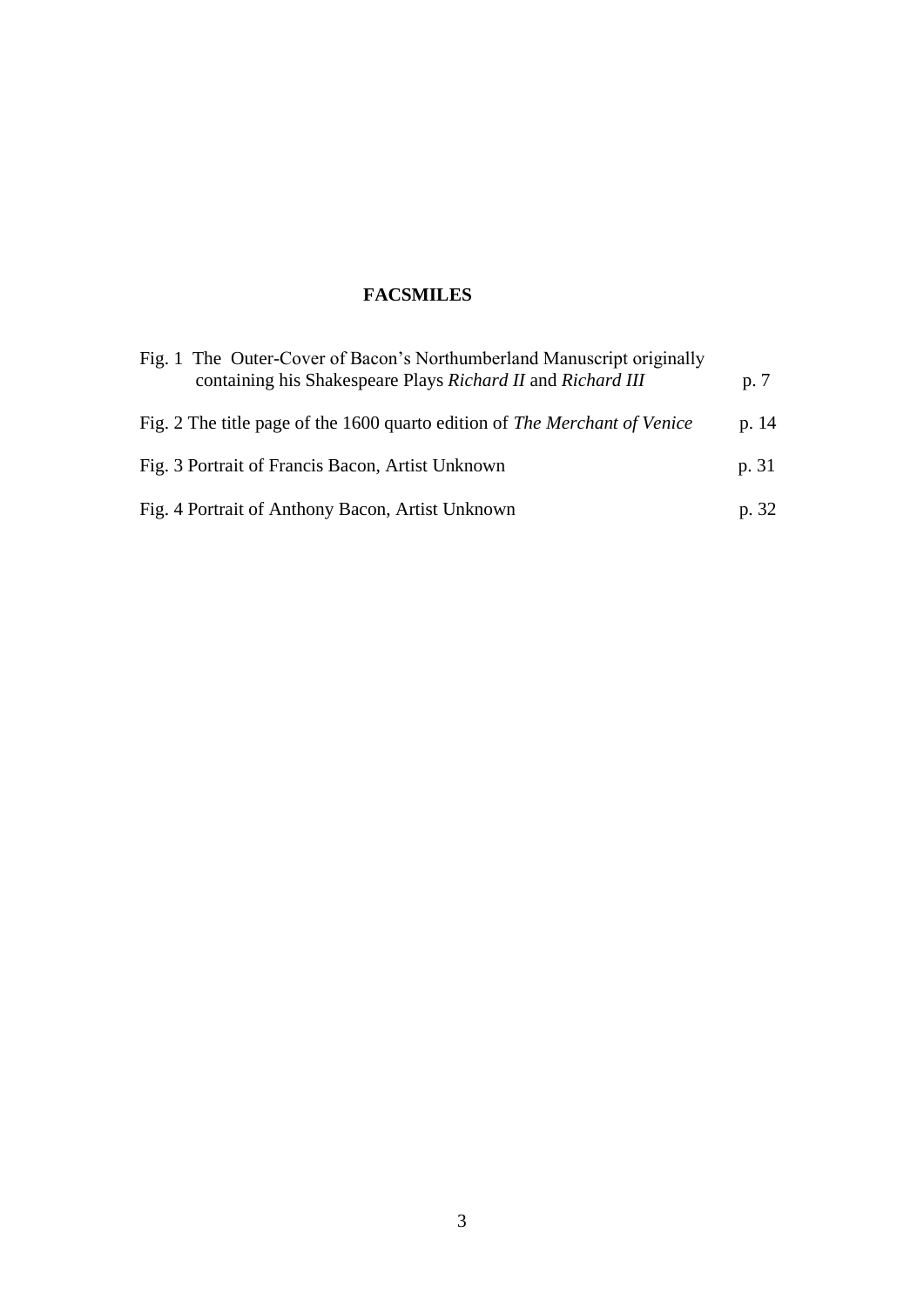#### **THE SYSTEMATIC SILENCE AND SUPPRESSION OF SHAKESPEARE EDITORS OF** *THE MERCHANT OF VENICE* **RELATING TO THE LIFE AND WRITINGS OF ITS TRUE AUTHOR FRANCIS BACON**

 The first ports of call for Shakespeare scholars and students as well as the interested reading public when studying a play in the Shakespeare canon are its Arden, Oxford and Cambridge editions which have been appearing since just before the beginning of the twentieth century right up to the present day. All told, in the last one hundred and thirty years there as been at least six editions of these Arden, Oxford and Cambridge editions of *The Merchant of Venice*-and they all share a common factor; namely, they do not discuss Bacon in their lengthy and otherwise detailed introductions, in fact they scarcely mention or refer to Bacon at all. As with Arden<sup>1</sup> (1905) edited by Charles T. Pooler this is usually confined to textual note which I here quote in full '(see Bacon, *Of Usurie*)'. 1 In his Notes tucked away at the back of the first Cambridge edition in his note for the line 'A breed for barren metal' (1:3:131) Professor John Dover Wilson cites the same essay 'that it is against Nature for money to beget money '(Bacon, *Of*  Usurie)'.<sup>2</sup> The editor of Arden<sup>2</sup> Professor John Russell Brown elevated Bacon from the Notes to his discussion of usury in its introduction: 'Bacon's essay "*Of Usury*" (1625) argued that it was "inevitable"' and in a customary Note we are met with 'Cf. Bacon, 'Of Usury', *Essays* (1625)'.<sup>3</sup> In Cambridge<sup>2</sup> Professor Mahood prefers to name check Francis Bacon, the great twentieth century painter, rather than Francis Bacon, the sixteenth century poet, dramatist and philosopher.<sup>4</sup> The Oxford edition of *The Merchant of Venice* first published by Oxford Clarendon Press in 1993 and reissued by Oxford University Press in 2008 is the only edition of the play thus far to include an Index. The Index includes a significant number of classical authors (for example, Aristotle, Heraclitus, Horace, Ovid, Plato, Plutarch, Seneca, Terence and Virgil) and several contemporary Elizabethan/Jacobean poets, writers and dramatists, including the well-known Ben Jonson, Christopher Marlowe, Robert Greene, Anthony Munday, Thomas Nashe, and the less well-known or familiar Lewis Lewkenor, Fynes Morrison and Robert Wilson, and writings by Miles Mosse, *The Arraignment and Conviction of Usury* (1595) and T. Bell, *Speculation of Usurie* (1596)-but not the great Elizabethan philosopher Francis Bacon, who wrote an essay and a paper on usury.<sup>5</sup> The 460 page Arden<sup>3</sup> edition of *The Merchant of Venice* (2010) edited by Professor John Drakakis also contains an Index with a single entry for Bacon who he mentions in his Longer Notes section 'See also Francis Bacon, *Of Usury*, which recapitulates this position before offering a more tolerant strategy (Bacon, 23-6). Bacon perceives the practice of usury as '*a concessum propter duritiem cordis* [a thing allowed on account of he hardness of men's hearts] (Bacon, 123)'.<sup>6</sup> Furthermore, in what is universally regarded as the bible edition of the play Professor Drakakis cites an article by Charles Spinosa as one of his sources (which discusses Bacon and the relationship between the *Slade*'*s Case* and *The Merchant of Venice*) in his own brief discussion of *Slade*'*s Case* (not indexed) which omits all mention of Bacon whatsoever.<sup>7</sup>

 It is thus unsurprising given the above circumspection (or what some might describe as systematic silence and suppression) the ordinary schoolmen, the casual student and the rest of the world at large are unfamiliar with the remarkable and extensive links between its concealed author Bacon and *The Merchant of Venice* some of which were demonstrably known to these and other editors, who for some reason withheld them from their world-wide readership.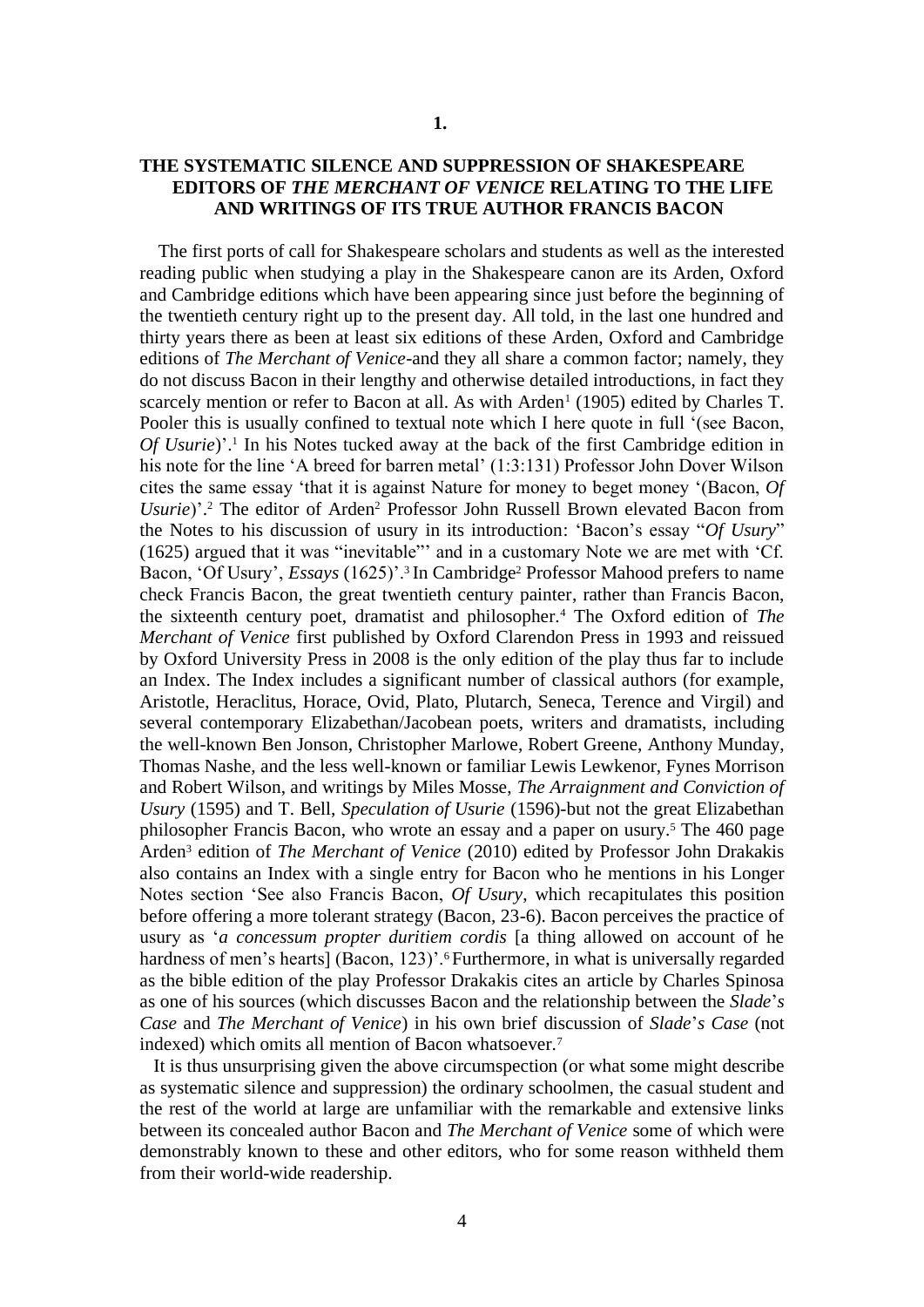#### **THE BACKGROUND LEADING UP TO** *THE MERCHANT OF VENICE*

 After a twelve year absence abroad working closely with spymaster Walsingham and his brother Francis for the English Secret Service Anthony Bacon returned to England in February 1592. He immediately went to live with his beloved Francis who welcomed him with open arms into his Gray's Inn lodgings. With spymaster Walsingham dead the headquarters of the English Secret Service had been transferred to Essex House on the Strand, the grand stately residence of the favourite Robert Devereux, second Earl of Essex, to whom Francis personally introduced Anthony, interlocking their destinies for the next decade.

 Under the roof of Essex House Francis and Anthony Bacon ran a vast domestic and foreign intelligence network of spies and intelligencers operating across the European continent. Working out of Gray's Inn and Essex House Francis and Anthony also set up a literary workshop with connections to English printers and publishers employing writers, translators, scribes and copyists for distribution of private manuscripts, books, plays, masques and other entertainments. This Bacon-Essex circle included the Earl of Southampton to whom Bacon dedicated *Venus and Adonis* and *The Rape of Lucrece* and Antonio Perez model for Don Adriana de Armado in *Love*'*s Labour*'*s Lost* with another of its characters (Anthony Dull) named after Anthony Bacon. The intelligence and literary operations required very substantial financial resources and revenues to continually fund and maintain them which drove Francis and Anthony Bacon into a never ending cycle of debt incurred by having to raise large loans from money-lenders through bonds (legal contracts and agreements for loans which obligates the borrower to pay a sum of money on a certain date-with a failure to do so incurring some kind of penalty or forfeit) and other legal instruments.

 From the moment Anthony returned to England he immediately became involved in supporting and assisting his brother Francis with his money troubles and considerable debts. Francis had borrowed a large sum of money from a Mr Harvey which he meant to address with the sale of an estate, Marks. The estate in question could not be sold without the explicit consent of his mother Lady Bacon who as a dowager was entitled to a third of the proceeds. Initially, Lady Bacon indicated that she would waive her financial interest in the estate to help Francis repay his debt to Harvey, but when she delayed, Anthony wrote to remind her in April 1593 'I presume to put your Ladyship in remembrance of your motherly offer to him the same day you departed: which was that to help him out of debt you would be content to bestow the whole interest in Marks upon him; the which unless it would please your Ladyship to accomplish out of hand, I have just cause to fear that my brother will be put to a very shrewd plunge, either to forfeit his reversion to Harvie, or else to undersell it very much'.<sup>8</sup> Her reply took no prisoners 'I have been too ready for you both till nothing is left' and besides 'your brother told me before you twice then that he intended not to part with Markes, and the rather because Mr Mylls would lend him nine hundred pounds; and as I remember I asked him how he would come out of debt.'<sup>9</sup> On the second leaf Lady Bacon told Anthony 'If your brother desire a release to Mr. Harvey, let him so require it himself, and but upon his condition by his own hand and bond I will not; that is, that he make and give me a true note of all his debts, and leave to me the whole order and receipt of all his money for his land, to Harvey, and the just payment of all his debts thereby.'<sup>10</sup> In a letter on 6 September from Anthony to Lady Bacon that refers to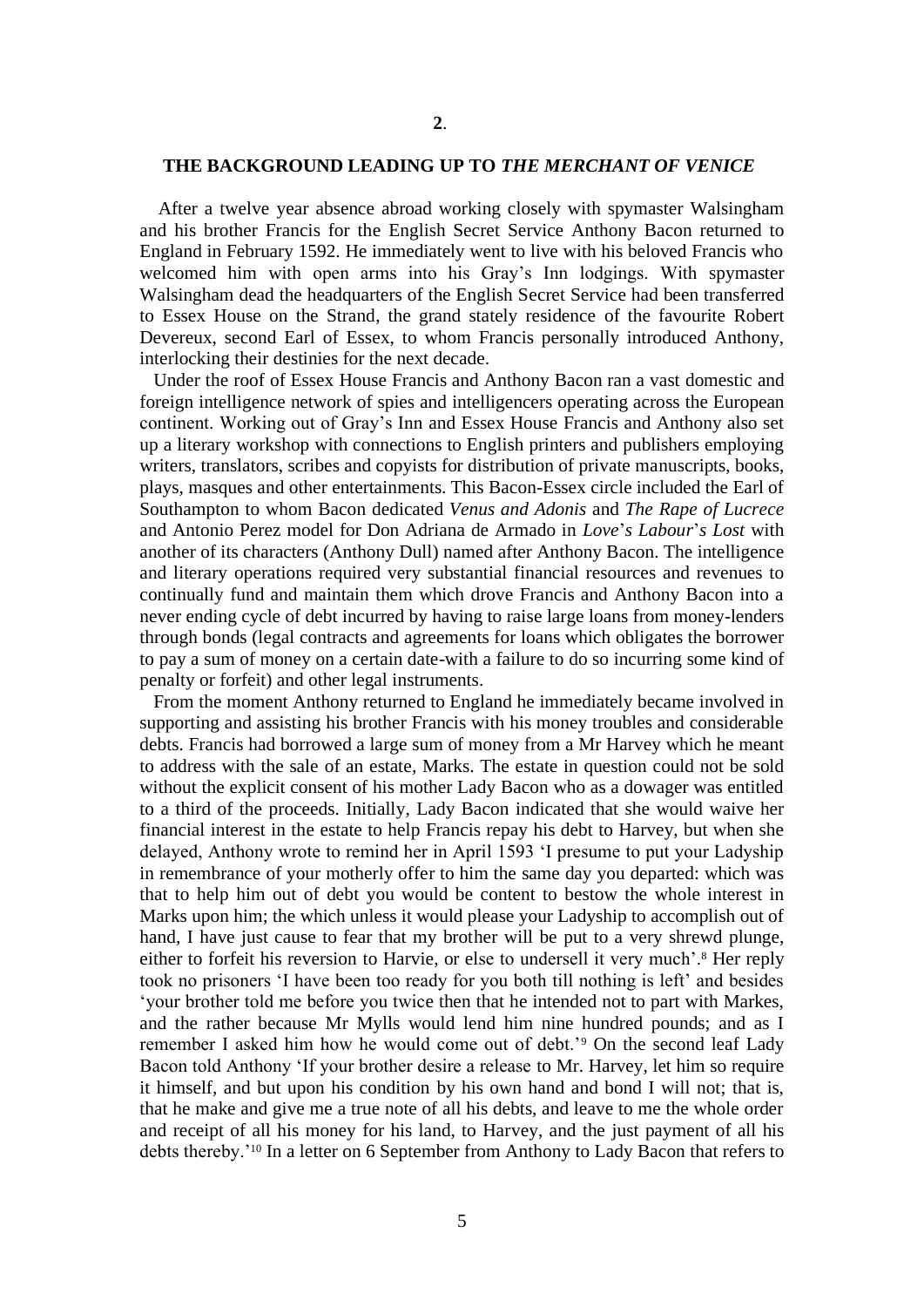'the redeeming of Markes out of Mr. Harvey's hands', it seem Lady Bacon finally consented and the debt to his creditor Harvey was settled.<sup>11</sup>

 'It is obvious', writes Freedman, 'from a memorandum dated 18 November 1592 of the money owed by Francis to Anthony that Anthony began immediately upon his return to solicit loans for Francis, who it appears, had been living on borrowed money (especially from his friend Nicholas Trott) while Anthony was overseas.'<sup>12</sup> Before 1592 Francis had entered into a series of complex financial transactions with one Nicholas Trott, a member of Gray's Inn, who as a quid pro quo was credited with the introduction to Bacon's play *The Misfortunes of Arthur*, which had been performed by members of Gray's Inn before Queen Elizabeth in February 1588 whose themes and language later found echoes in a substantial number of his Shakespeare plays (*I Henry VI*, *2 Henry VI*, *3 Henry VI*, *Richard III*, *Titus Andronicus*, *King John*, *The Comedy of Errors*, *Romeo and Juliet*, *Hamlet*, *Macbeth* and *The Tempest*, etc).<sup>13</sup>

 In order to furnish Francis with loans Trott borrowed money from his mother and brother. In the first instance Francis borrowed £200 for a month to make up a payment to Lady Paulet, presumably the wife of the former ambassador to France Sir Amias Paulet ,with whom Bacon had resided at the English embassy in Paris. Some nine months later the loan had not been repaid leading Francis to suggest to Trott that they reach a deal for the Redbourne estate on very favourable terms, and for a security, he proposed a conditional assurance of his marshes. Unsatisfied Trott refused the deal. Pressed for money Francis asked Trott to lend him a further £200 and for the earlier and the proposed loan Francis indicated to Trott could have the bonds of his brother Edward Bacon and Mr Henry Neville, but vowed that if Trott would have his own bond, he would repay him on the following Monday.<sup>14</sup>

 The Henry Neville in question was either Sir Henry Neville (*c*. 1520-1593), second husband of Bacon's sister, Elizabeth Bacon; or almost certainly, his son from his own second marriage to Elizabeth Gresham, Sir Henry Neville (1562-1615), being Bacon's nephew, and his close inward friend, who moved in the Bacon-Essex circle. On the left hand corner of the cover of Bacon's Northumberland Manuscript which originally contained his two Shakespeare plays *Richard II* and *Richard III* the name '*Nevill*' is scribbled in two places underneath which is scribbled the punning motto of the family name '*Ne vile velis'*. This led the editor of the Northumberland MSS to conjecture:

Perhaps this gives a clue to the original ownership of the volume, as it seems to indicate that the collection was written for, or was the property of, some member of the Neville family. Who this was is uncertain, but it seems probable that it was Bacon's nephew, Sir Henry Neville.<sup>15</sup>

To the right of the entry for '*Nevill*' is scribbled '*Mr*. *ffrauncis Bacon*' in the opposite corner. Further down the page above the entry for his Shakespeare play *Richard II* we are met with '*By Mr*. *ffrauncis William Shakespeare*' and beneath this the word '*Your*' twice written across the name/pseudonym '*William Shakespeare*'.<sup>16</sup> Upon his offer of Edward Bacon or Henry Neville to stand bond for the loan, Trott reluctantly accepted Francis's bond of £800, with half of it due on 3 May, a date which came and passed without Trott receiving the specified repayment.

 With the situation becoming even more complicated Bacon then entered into a landpurchase with Trott which greatly injured him. Trott demanded his £400 from Francis with it been overdue and the bond forfeited eighteen months ago. It was at this time that Anthony returned to England and 'Trott was content upon intreaty, to make it up 600*l*. upon condition, that the former would join a bond for the payment of it.'<sup>17</sup> When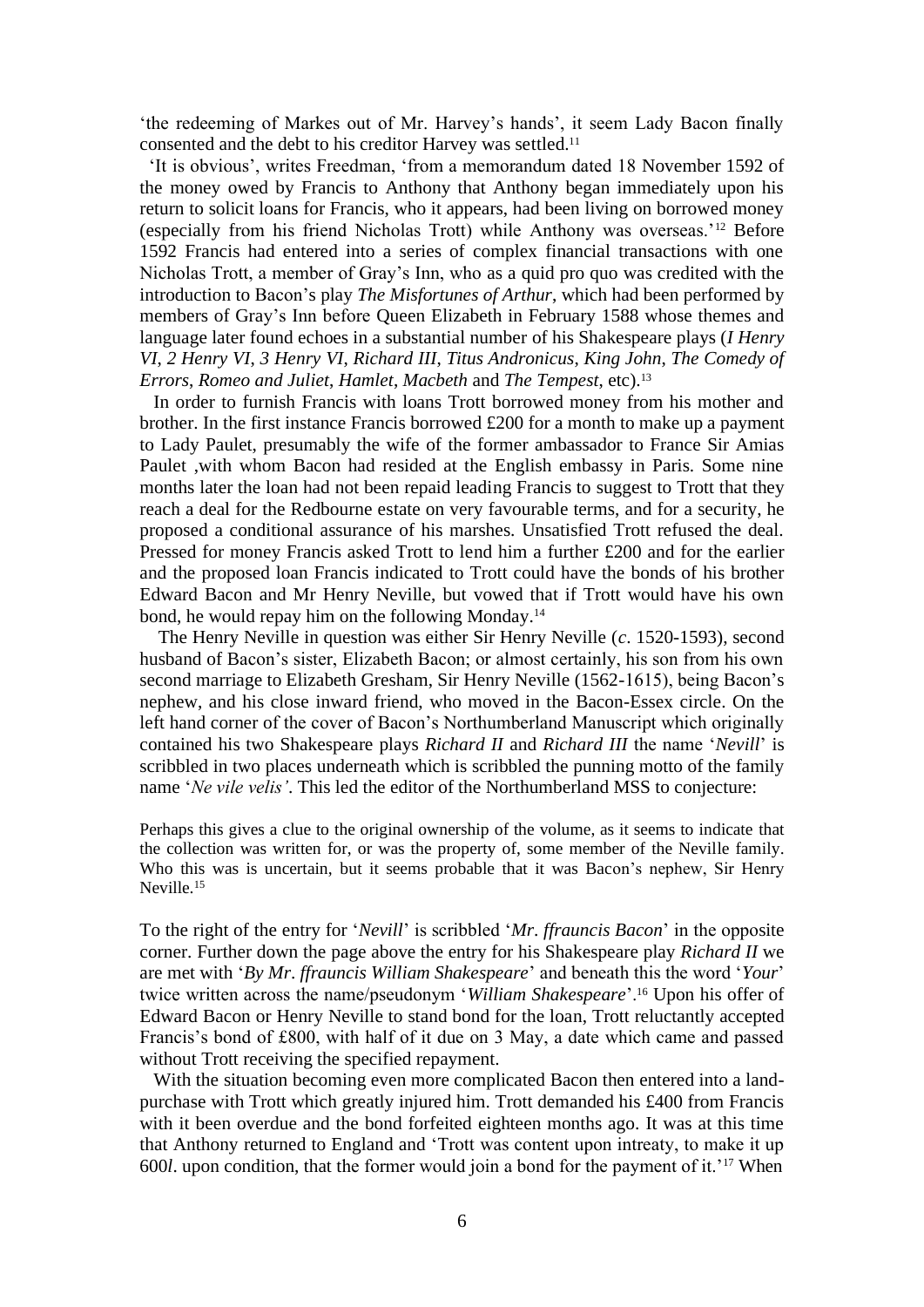M. S frauncis Bacon<br>of Tribute or giving what is down Novell Nevill ncfusing<br>ihem un agt lu The praise of the worthwest vertue most refusinge of any s The praise of the worthwest affection The praise of the worthiest power ne vile vdis loral sa midir The praise of the worthiest person Scathering C empt ne vile velis work refreshing ye hart By M. Siaun laden with gruef and<br>oppression of heart<br>his Philipp  $\mathscr{B}_{\mathfrak{u}}\mathscr{M}$ omno mais  $75385$ moh Mullis annes sam Transactes Nulla futes est in transaïtes<br>Nell in ore Verba lactes<br>Mell in ore Verba lactes<br>Annoh Gell in Corde ffrausin factis Speaches for my Lord of & Earle of Arundello letter, 'ssex at the tyll moh Speach for my Lord of Sussex till your tovinge honorificabilitudine Loycestors Common Wealth more than esternally eroyje meer to autori buswe spr mb a liy Orations at Graces Inne revells  $\mathscr{D}_{\mathscr{U}}\mathscr{U}$ Queenes Mate many Earle of Arundles<br>letter *to t*he Queens By M-ffraunces Bacon Bacon Earle of Essaus by the same author printed apparana M: ffnauti229moff "William" - Sh<br>ubinyon or "rush" Rychard the second Shakespeare moh ubining Shukespeer. numb .<br>..... Rychard the third Bacon end, Asmund and Cornelia Somund in t Corneliu Thom They He of Dogs frmnt revealing<br>day through as your crany by Thomas Nashe Sinferor plains huempr even Thomas peepes and o and is<br>see of William Shakespeare Shak sh dhak Shakespeare sh snak snakesp<br>"shak<sub>esi</sub>r<br>"William Shakespeare monen mpung William Shahespeare Win Wilm Hill Shakspe William lliam<br>Shakespe Shakespear

Fig. 1 The Outer-Cover of Bacon's Northumberland Manuscript originally containing his Shakespeare Plays *Richard II* and *Richard III*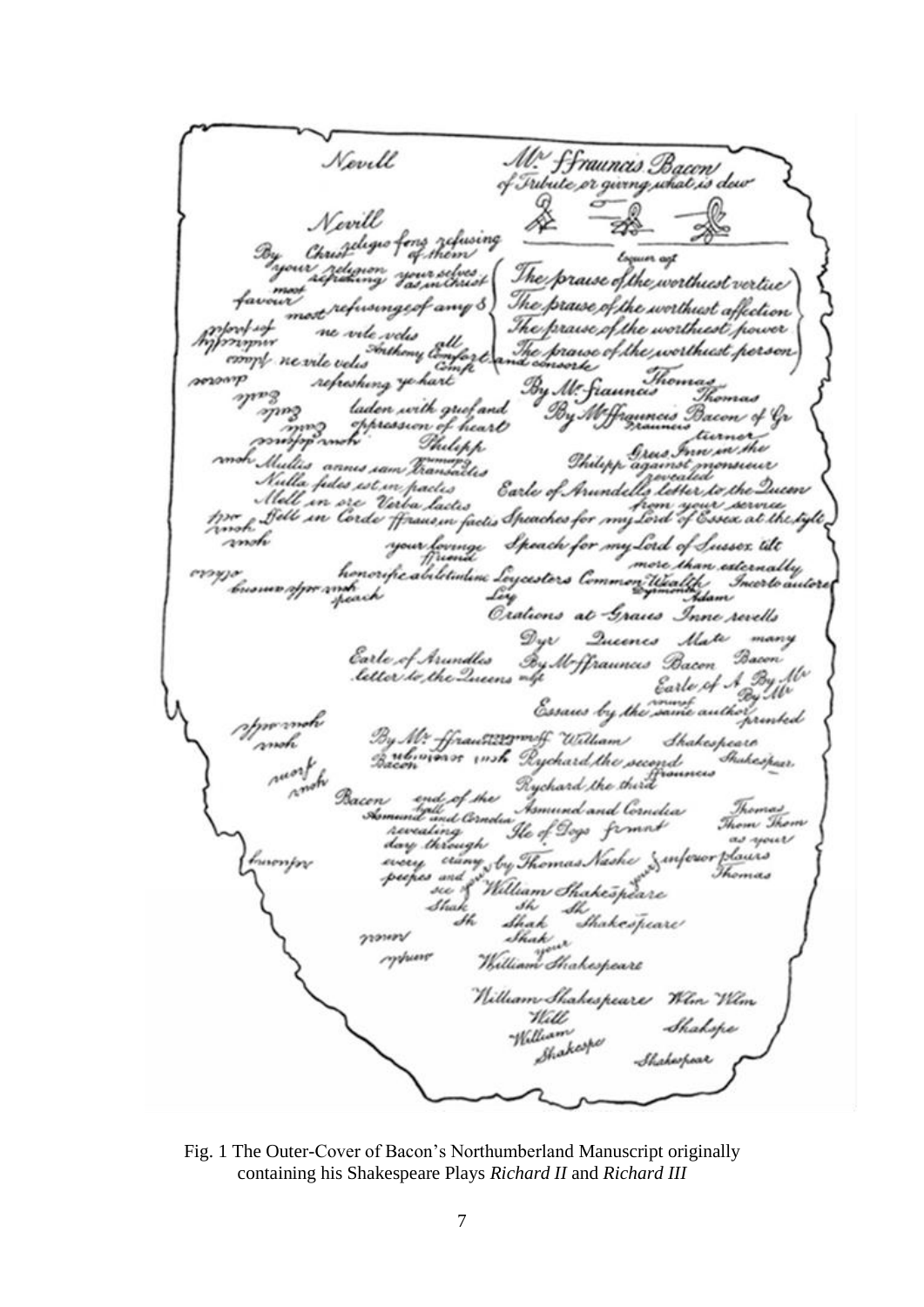this loan of £600 became due Anthony was unable to repay it and borrowed another £1400 from Trott. When he tried to persuade Trott to help Francis redeem money that Francis had borrowed against his land in Essex, Trott told him that he wanted no more financial dealings with Francis. In reply Anthony offered up the likelihood of Francis becoming Attorney-General as security for the monies owed to Trott. Somehow Trott agreed and entered into another bond for loans with Francis and Anthony which when they were not repaid relations between them deteriorated. Trott in a letter to Anthony expressed his frustration and grievances telling him your brother Francis in his letters 'telleth me, he will pay no usury', with Trott telling Anthony 'I never bargained with your brother for usury…And, sir, myself, to serve him, have paid in usury about 300*l*. beside that, which I have paid my mother'.<sup>18</sup>

 In parallel with these loans Trott was also involved in the complex negotiations to sell some of Anthony's properties in Hertfordshire to Alderman John Spencer (later Lord Mayor of London) to help Francis alleviate some of his debts. The negotiations dragged on for months and involved their elder half-brother Sir Nicholas Bacon being a 'remainder-man' who retained an interest in the sale of the lands. Anthony sent a letter to Nicholas drafted by Francis 'I have concluded with Alderman Spencer for my land in Barly, who after the manner of purchasers demandeth fine and recovery to his liking;...he is content nevertheless, if you who are last in remainder shall join with my brother and me in the sale, to rest upon that assurance for payment, and to pay me now in August the whole sum between us. And because it concerneth me to keep credit with such to whom I owe money'.<sup>19</sup> Regarding the same business Francis sent Trott who had been employed to communicate with Spencer on behalf of the Bacons a letter replete with legal terminology from one lawyer to another lawyer (the kind of legal language that is woven into the fabric of the Shakespeare canon) and a series of letters direct to Alderman Spencer himself.<sup>20</sup> A year later Spencer urged Anthony to sell him another manor, which he refused. Instead Anthony asked the cryptographer and intelligencer Thomas Phelippes for a loan of  $\pounds1,000$  per annum<sup>21</sup> whose secret and close relationship with Francis went back to their days at Cambridge and the English embassy in Paris, and with Anthony throughout the 1580s and 1590s, working for the English Secret Service.

 Towards the end of 1594 the burden of debt increased 'Anthony's correspondence during this autumn is full of urgent applications to various friends for loans of money, and the following memorandum shows that much of his own necessity arose from his anxiety to supply the necessities of his brother.'<sup>22</sup> In October 1594 Anthony drew up a memorandum 'at my brother coming to me after a fit of stone, and falling into talk of the money, he ought [owed] me as principal debt, he acknowledged to be due to me £650; whereof £200 I borrowed of Mr. Mills and paid it him again; £200 of the money I had of Alderman Spencer; £100 before he went his journey into the north, £60 in money and £40 for my coach-horses; £150 after his return; besides many other payments to Mr. Senhouse and others.'<sup>23</sup> In December Francis needed to raise more money and asked Anthony 'to join with me in security for £500', regarding which 'I send you the bonds. And whereas you shall find the bond to be of £600, which is £100 more; true it is that first the jewel cost £500 and odd, as shall appear to you by my bond.'<sup>24</sup> Three days later Francis again wrote to Anthony 'I have written a few words to Sir Antonio Perez' (model for Don Adriano de Armado in *Love*'*s Labour*'*s Lost*) 'I did doubt I should see him of these two or three days; which made me use *litteris praecursoriis*' and 'I further salute you with Mr. Milles his new bond *sine liturd*.'<sup>25</sup>

The situation of balancing loans borrowing from one source to pay another continued throughout 1595 and into 1596 when in the March Francis borrowed £1,000 upon the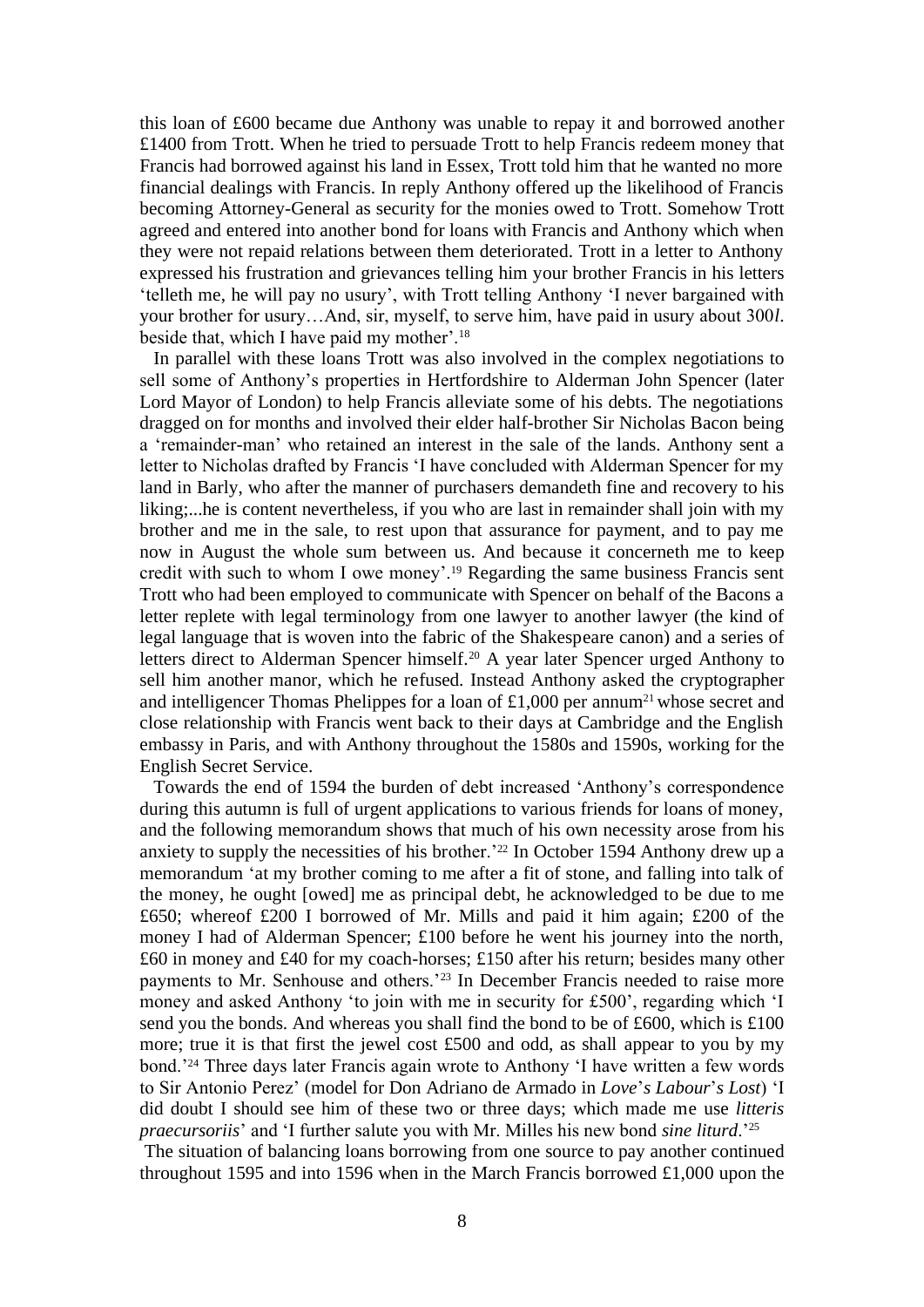security of lands worth no more than £1700. When the time arrived to redeem the loan he did not have the money and was forced to sell the land to save the difference. He came to an arrangement with 'a man in the city' but this proved unsatisfactory and for help he turned to Henry Maynard and Michael Hickes (two secretaries to his uncle William Cecil, Lord Burghley). Building 'somewhat upon the conceit I have of your good wills…in so pressing an occasion as is fallen unto me by the strange slipping and incertain or cunning dealing of a man in the City', he offered them the collateral pawn of the assurance of my lease of Twicknam', which Bacon would only offer to a private friend.<sup>26</sup> It is not known if they lent Bacon the money, and the matter of the outstanding loans to Trott was threatening to very turn ugly. Eventually after heated exchanges in their correspondence Anthony entered into an arrangement whereby the money lent to Francis would be repaid.<sup>27</sup> It appears that Trott remained unpaid and in August 1597 a new plan was agreed whereby Francis and Anthony could both repay the money they owed him.<sup>28</sup> In a bizarre turn of events a month later on 6 September a financially exhausted Trott asked Anthony Bacon for a loan of £5 over eight days.<sup>29</sup>

 In a manuscript held at the British Library Francis set out his financial dealings and accounts with Trott which being too long to reproduce in its entirety the following extract suffices to give a flavour of the whole:

The state of the account between Mr. Trott and me, as far as I can collect it by such remembrances as I find; my trust in him being such as I did not carefully preserve papers; and my demands upon the same account.

| The monies lent | About 7 or 8 years passed I         | 2001.   |
|-----------------|-------------------------------------|---------|
| in particulars. | borrowed of him upon him bonds      |         |
|                 | Soon I borrowed upon bond other     | 200 l.  |
|                 | Upon my going northward I           | 1001.   |
|                 | borrowed of him by my brother's     |         |
|                 | means                               |         |
|                 | But this was ever in doubt between  | 1200 1. |
|                 | my brother and me; and my           |         |
|                 | brother's conceit was ever it was   |         |
|                 | twice demanded, and that he had     |         |
|                 | satisfied it upon reckonings        |         |
|                 | between Mr. Trott and him.          |         |
|                 | About a twelvemonth after, I        | 950 l.  |
|                 | borrowed of him, first upon         |         |
|                 | communication of mortgage of land,  |         |
|                 | and in conclusion upon bond         |         |
|                 | But then upon interest and I know   |         |
|                 | not what reckonings (which I ever   |         |
|                 | left to his own making) and his     |         |
|                 | principal sum, amounting to 1700l.  |         |
|                 | was wrapped up to 20001., and bond  |         |
|                 | given according as I remember. $30$ |         |

 Some of the monies from these loans were being used by Francis and Anthony to fund and maintain the running of their literary workshop which employed scribes and copyists for writing and copying manuscripts for various books, plays, masques and other entertainments, prior to publication. The most important of these collections of manuscripts is the Northumberland Manuscript discovered at Northumberland House in the latter half of the nineteenth century. The manuscript contains an outer-page or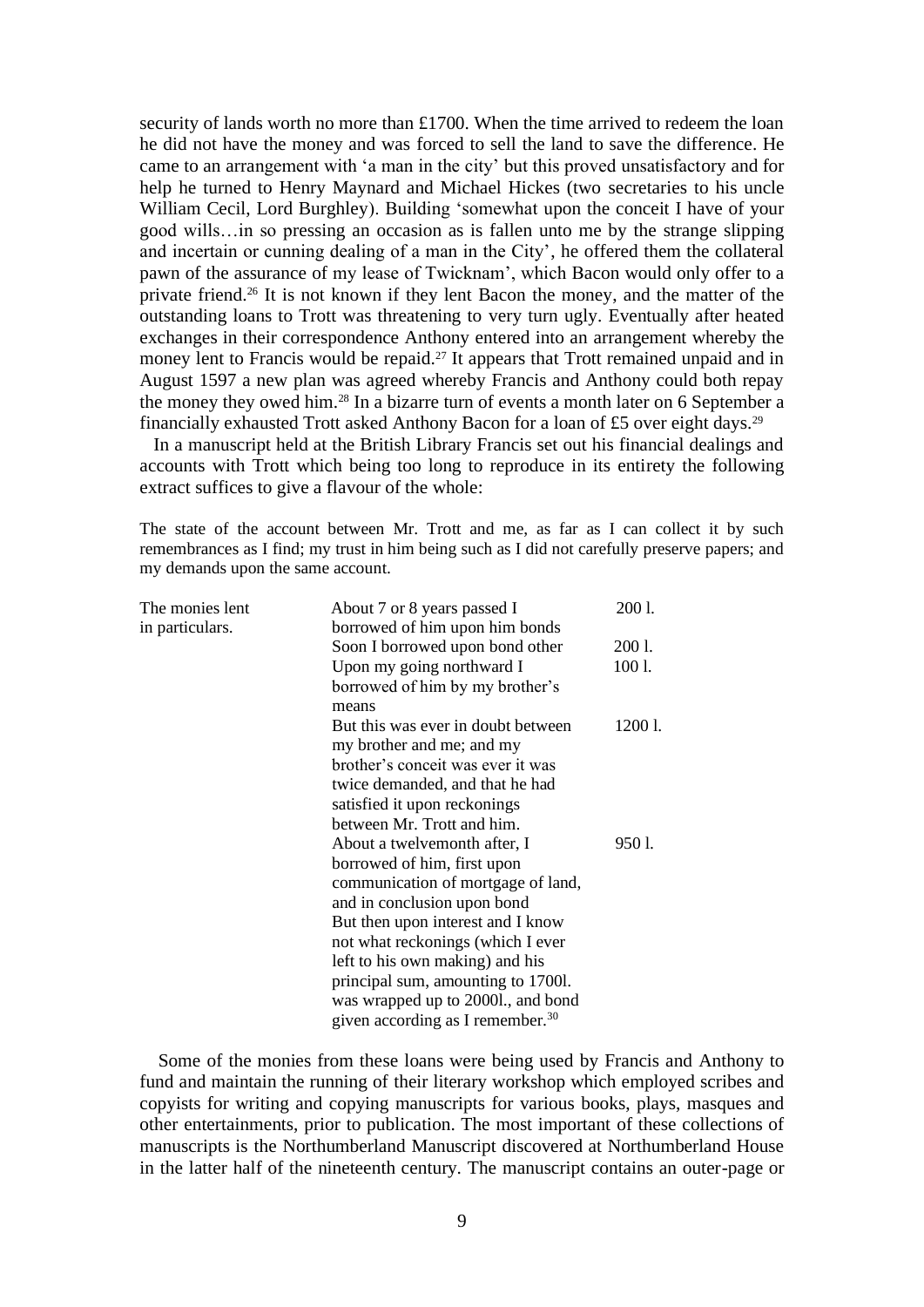cover which lists the original transcripts within it, many of which relate to Gray's Inn and the law. The name of Bacon or Francis Bacon and his pseudonym Shakespeare or William Shakespeare are scribbled all over its outer-cover and there are several direct references to his Shakespeare poems and plays. In the bottom left-hand corner appears the scribbled entry '*revealing day through every crany peepes and see Shak*' which is practically line 1086 from *The Rape of Lucrece* ('Revealing day through every cranny spies'). The outer-cover giving its list of contents indicates that it originally contained Bacon's six speeches or '*Orations at Graies Inne Revels*' that witnessed the premier of his Shakespeare play *The Comedy of Errors* which encodes the developing law of contract between the action of debt and action of assumpsit being fought out between the Court of Common Pleas and the King's Bench adjudicated upon in *Slade v Morley* better known as *Slade*'*s Case* in which Bacon represented the defendant Morley. To the left of the entry '*Orations at Graies Inne Revels*' appears '*Honorificabiletudine*', a shortened version of the long word 'Honorificabilitidinitabus' in *Love*'*s Labour*'*s Lost* (4:3:41), in which a mortgage on the disputed land of Aquitaine forms the central part of its structure and plot involving the complicated law of debt and *assumpsit* settled in *Slad*e'*s Case*. Two of its characters Sir Nathaniel and Anthony Dull are named after two of the Bacon brothers Sir Nathaniel and Anthony Bacon who is referred to on the outer-cover of the Northumberland Manuscript '*Anthony comfort and consorte*'. The outer-cover also records that this, Bacon's collection of MSS, originally contained his Shakespeare plays *Richard III* and *Richard II* above which contains the entry '*By Mr*. *ffrauncis William Shakespeare*'. The Northumberland Manuscript also originally held a copy of Bacon's *Essays* which were first published in 1597 (as were *Richard II and Richard III*) which indicates that no part of the MSS collection was written after this date.<sup>31</sup>

 Several of Bacon's essays had already been circulated in manuscript and in 1596 passages from *Of Studies* appeared in Edward Moning's *The Langrave of Hessen his Princelie Receiving of her Majesties Embassador*. From the records of the Stationers' Company we see Richard Seger had obtained a copy of Bacon's *Essays* and entered it in the Stationers' Register on 24 January. To forestall their unauthorized publication Bacon immediately assigned the rights to Humfrey Hooper and on 5 February a fresh entry appeared in the Stationer's Register 'ESSAYS by Master FRAUNCIS BACON' and two days later on 7 February 1597 they were published to the world dedicated to his brother Anthony Bacon, his other self:<sup>32</sup>

Loving and beloved Brother, I do now like some that have an orchard ill neighboured, that gather their fruit before it is ripe, to prevent stealing. These fragments of my conceits were going to print; to labour the stay of them had been troublesome, and subject to interpretation; to let them pass had been to adventure the wrong they might receive by untrue copies, or by some garnishment, which it might please any that should set them forth to bestow upon them. Therefore I held it best discretion to publish them myself as they passed long ago from my pen, without further disgrace than the weakness of the author. And as I did ever hold, there might be as great a vanity in retiring and withdrawing men's conceits (except they be of some nature) from the world, as in obtruding them: So in these particulars I have played myself the inquisitor, and find nothing to my understanding in them contrary or infectious to the state of religion, or manners, but rather (as I suppose) medicinable. Only I disliked now to put them out because they will be like the late new half-pence, which though the silver were good, yet the pieces were small. But since they would not stay with their master, but would needs travel abroad, I have preferred them to you that are next myself, dedicating them, such as they are, to our love, in the depth whereof (I assure you) I sometimes wish your infirmities translated upon myself, that her Majesty might have the service of so active and able a mind, and I might be with excuse confined to these contemplations and studies for which I am fittest, so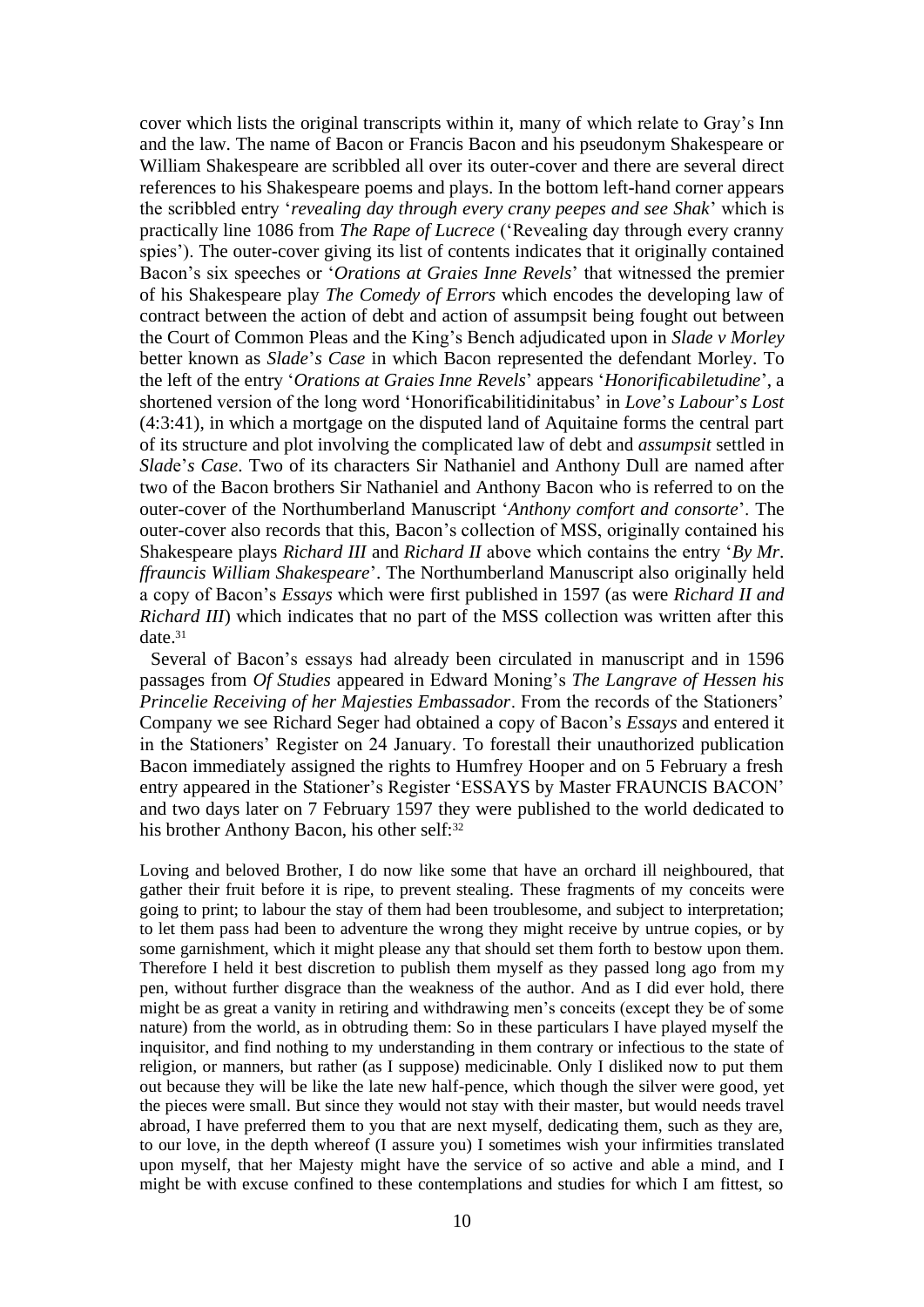commend I you to the preservation of the divine Majesty. From my Chamber at Gray's Inn this 30 of January, *1597*.

#### *Your entire Loving brother*. Fran. Bacon.<sup>33</sup>

 In addition to some of the running costs of the English Secret Service and the Bacon literary workshop with its scribes, translators and copyists and the cost of printing and publishing anonymous and pseudonymous writings, on a more personal note, some of the monies raised in loans by Anthony for Francis were directed towards his pursuit of his second cousin the young and beautiful heiress Lady Elizabeth Hatton. She was the daughter of Thomas Cecil, the eldest son of Lord Burghley, and Dorothy Neville, and had known Francis from her childhood, her brother Thomas was a frequent visitor to Twickenham Park, and she 'was ever ready to display her charms and wit before "cousin" Francis, and he to reply in kind.'<sup>34</sup> It soon developed into a loving courtship and the two of them Francis and Lady Elizabeth Hatton spent a great deal of time in each others company.

 In the early 1590s the seventeen year old Lady Elizabeth Cecil married the recently widowed Sir William Hatton who very suddenly died in March 1597. On his death Lady Elizabeth inherited the Isle of Purpeck, Corfe Castle and the magnificent Hatton House in Holborn, with it fabulous gardens, within walking distance of Gray's Inn, where Francis visited her often and regularly walked around its enchanting environs. The young, beautiful and spirited Lady Elizabeth was left a very rich widow and the prospect of a wealthy marriage to someone whom he was very fond of, perhaps even in love with, in his financially precarious position heavily weighed down with debt, appeared a very attractive prospect. He immediately enlisted the services of the Earl of Essex to write to Lady Elizabeth and her parents Sir Thomas and Lady Dorothy Cecil 'My suit to your Lordship is for your several letters to be left with me, dormant, to the gentlewoman and either of her parents; wherein I do not doubt, but as beams of your favour have often dissolved the coldness of my fortune, so in this argument your lordship will do the like with your pen.<sup>35</sup> Essex accordingly obliged, writing separate letters, dated 24 June 1597 to Thomas Cecil and his wife Lady Dorothy.<sup>36</sup> Nothing is known of the response made by Lady Elizabeth and her parents to Bacon's marriage proposal. It seems that Lady Elizabeth was in no hurry to remarry and over the next twelve months or so Bacon visited Hatton House and took many a walk with her around her celebrated gardens likely bearing expensive gifts purchased with money raised by Anthony from friends and moneylenders in the city.

 There is every reason to believe that Lady Elizabeth was extremely fond of Bacon but in the end most probably under pressure from her grandfather Sir William Cecil, Lord Burghley in the November 1598 she married the wealthy lawyer and Attorney-General Sir Edward Coke. It was a decision she came to bitterly regret and she later had cause to petition her erstwhile suitor Bacon, then the Lord Keeper of the Realm, to order Coke who had kidnapped their daughter, to return her to Lady Elizabeth, who by then, had long realised she had married the wrong man.

The Bacon brothers were still dealing with various loans and mounting debts when in Trinity Term 1597 a goldsmith named Sympson of Lombard Street who held a bond for £300 principal sued Francis for repayment but agreed to respite the satisfaction of it until the beginning of the following term. Without however any warning a fortnight before Michaelmas Term commenced Bacon was walking from the Tower of London on her Majesty's service when at the instigation of the moneylender Sympson he was served with an execution and arrested. It appears Bacon was detained by the officials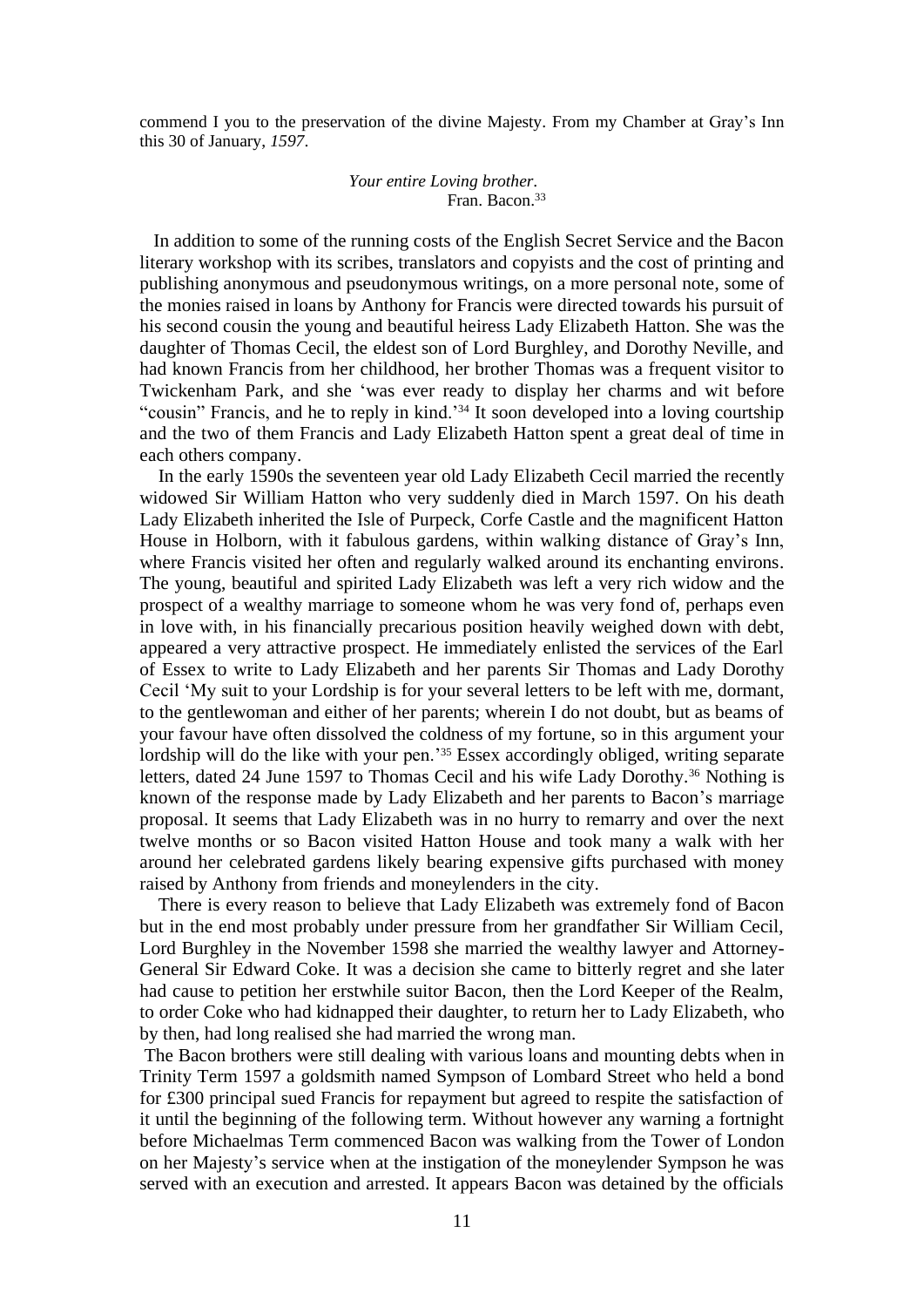sent to arrest him with a view to transferring and confining him in the Fleet Prison. He managed to send a message to Sheriff More with whom he had dined two days before who intervened on his behalf and provided him with more comfortable surroundings in a house in Coleman Street. From here Bacon immediately sent word to the Earl of Essex and despatched two letters-one to his cousin Secretary of State Sir Robert Cecil and the other to Lord Keeper Sir Thomas Egerton, which contain all that is known of the of whole affair which I here reproduce in full:

#### TO SIR ROBERT CECIL, SECRETARY OF STATE

#### It may please your Honour,

 I humbly pray you to understand how badly I have been used by the enclosed, being a copy of a letter of complaint thereof, which I have written to the Lord Keeper. How sensitive you are of wrongs offered to your blood in my particular, I have had not long since experience. But herein I think your Honour will be doubly sensitive, in tenderness also of the indignity to her Majesty's service. For as for me, Mr. Sympson might have had me every day in London; and therefore to belay me, while he knew I came from the Tower about her Majesty's special service, was to my understanding very bold. And two days before he brags he forbore me, because I dined with sheriff More. So as with Mr. Sympson, examinations at the Tower are not so great a privilege, *eundo et redeundo*, as sheriff More's dinner. But this complaint I make in duty; and to that end have also informed my Lord of Essex thereof; for otherwise his punishment will do me no good.

So with signification of my humble duty, I command your Honour to the divine preservation. From Coleman Street, this 24th of September, [1598.]

 At your honourable command particularly, FR. BACON.<sup>37</sup>

#### TO SIR THOMAS EGERTON, LORD KEEPER OF THE GREAT SEAL

It may please your Lordship,

 I am to make humble complaint to your Lordship of some hard dealing offered me by one Sympson, a goldsmith, a man noted much, as I have heard, for extremities and stoutness upon his purse: but yet I could scarcely have imagined, he would have dealt either so dishonestly towards myself, or so contemptuously towards her Majesty's service. For this Lombard (pardon me, I most humbly pray your Lordship, if being admonished by the street he dwells in, I give him that name) having me in bond for £300 principal, and I having the last term confessed the action, and by his full and direct consent respited the satisfaction till the beginning of this term to come, without ever giving me warning either by letter or message, served an execution upon me, having trained me at such time as I came from the Tower, where, Mr Waad can witness, we attended a service of no mean importance. Neither would he so much as vouchsafe to come and speak with me to take any order in it, though I sent for him divers times, and his house was just by; handling it as upon a despite, being a man I never provoked with a cross word, no nor with many delays. He would have urged it to have had me in prison; which he had done, had not sheriff More, to whom I sent, gently recommended me to an handsome house in Coleman Street, where I am. Now because he will not treat with me, I am enforced humbly to desire your Lordship to send for him, according to your place, to bring him to some reason; and this forthwith, because I continue here to my further discredit and inconvenience, and the trouble of the gentleman with whom I am. I have an hundred pounds lying by me, which he may have, and the rest upon some reasonable time and security; or, if need be, the whole; but with my more trouble. As for the contempt he hath offered, in regard her Majesty's service, to my understanding, carrieth a privilege *eundo et redeundo* in meaner causes, much more in matters of this nature, especially in persons known to be qualified with that place and employment, which, though, unworthy, I am vouchsafed, I enforce nothing; thinking I have done my part when I have made it known; and so leave it to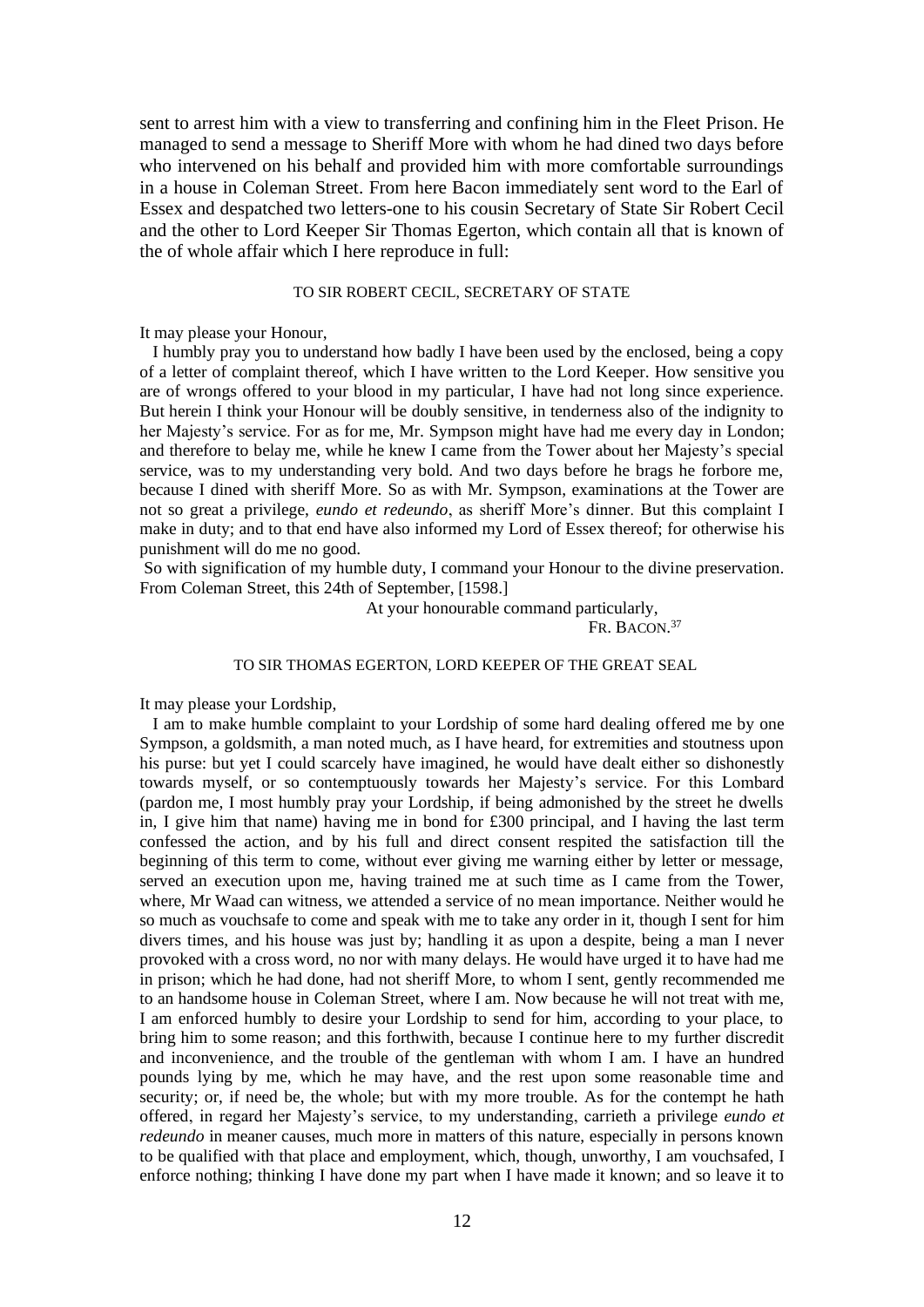your Lordship's honourable consideration. And so with signification of my humble duty, etc. 38

There is no other known extant record or report of Bacon's arrest for debt, an action effected by one Sympson of Lombard Street the home of money-lenders and usurers; so presumably arrangements were made to settle the debt and interest in full, probably by Anthony Bacon, whose purse and credit was always at the service of his beloved brother, whom he loved more than all the world, perhaps even more than life itself.

 These events were to inform and colour the most famous legal play in the history of English drama, as a matter of fact, the most famous play about law in any language in all the world, *The Merchant of Venice*, whose titular character is named Antonio, the Italianate form of Anthony named after and modelled upon Anthony Bacon.

#### **3.**

#### *THE MERCHANT OF VENICE*

There are three hard facts about the writing, revising and publication of *The Merchant of Venice*; firstly it was entered as a new play on the Stationers' Register on 22 July 1598; secondly, it is named in Mere's *Palladis Tamia* printed in September 1598; and thirdly, it was first published in 1600 with the title *The Most excellent Historie of the Merchant of Venice*. *With the extreame crueltie of Shylocke the Iewe towards the sayd Merchant*, *in cutting a iust pound of his flesh*: *and the obtayning of Portia by the choyse of three chests*.

 Interestingly, across the top of the first page of the 1600 edition appears the running title 'The comicall History of the Merchant of Venice' containing 39 letters, F. Bacon in simple cipher.<sup>39</sup> Which one imagines would have not been too taxing for Anthony, being an agent of the English Secret Service, and like his brother, an expert in ciphers and cryptography, with of course, the added advantage, that he was privy to the secret that Francis was in fact the concealed author of the play.

 In the modern Arden edition of the play Professor Drakakis makes the obvious but important observation: 'The central drama of *The Merchant of Venice* revolves around the relationship between the merchant Antonio and the Venetian Lord Bassanio.'<sup>40</sup> In the standard work *Shakespeare*'*s Legal Language A Dictionary* professors Sokol and Sokol in their entry for debt refer to Antonio and directly link Bacon and the character Bassanio in *Merchant of Venice* 'Borrowed money was required by many, including those with mercantile interests (like the character Antonio in MV), landowners or their heirs seeking ready cash, and a new breed seeking large sums to enable the magnificent self-representation then befitting lofty ambitions (men such as Sir Francis Bacon, characters such as Bassanio in MV).'<sup>41</sup> Bracketed together without an 'and' between Bacon and Bassanio, one could be forgiven for thinking that they were both one and the same, and they are. As we know the name Antonio is the Italianate form of Anthony, named after and based upon Anthony Bacon, with Bassanio representing Francis Bacon (Bacon: in Italian a single 'c' is pronounced 's' and it will be observed, four of the five letters of his surname are found in Bassanio, i.e. B A O N) and the two characters Antonio and Bassanio mirror the complex relationship and circumstances of Anthony Bacon and Francis Bacon before and during the time the play was written, revised and performed.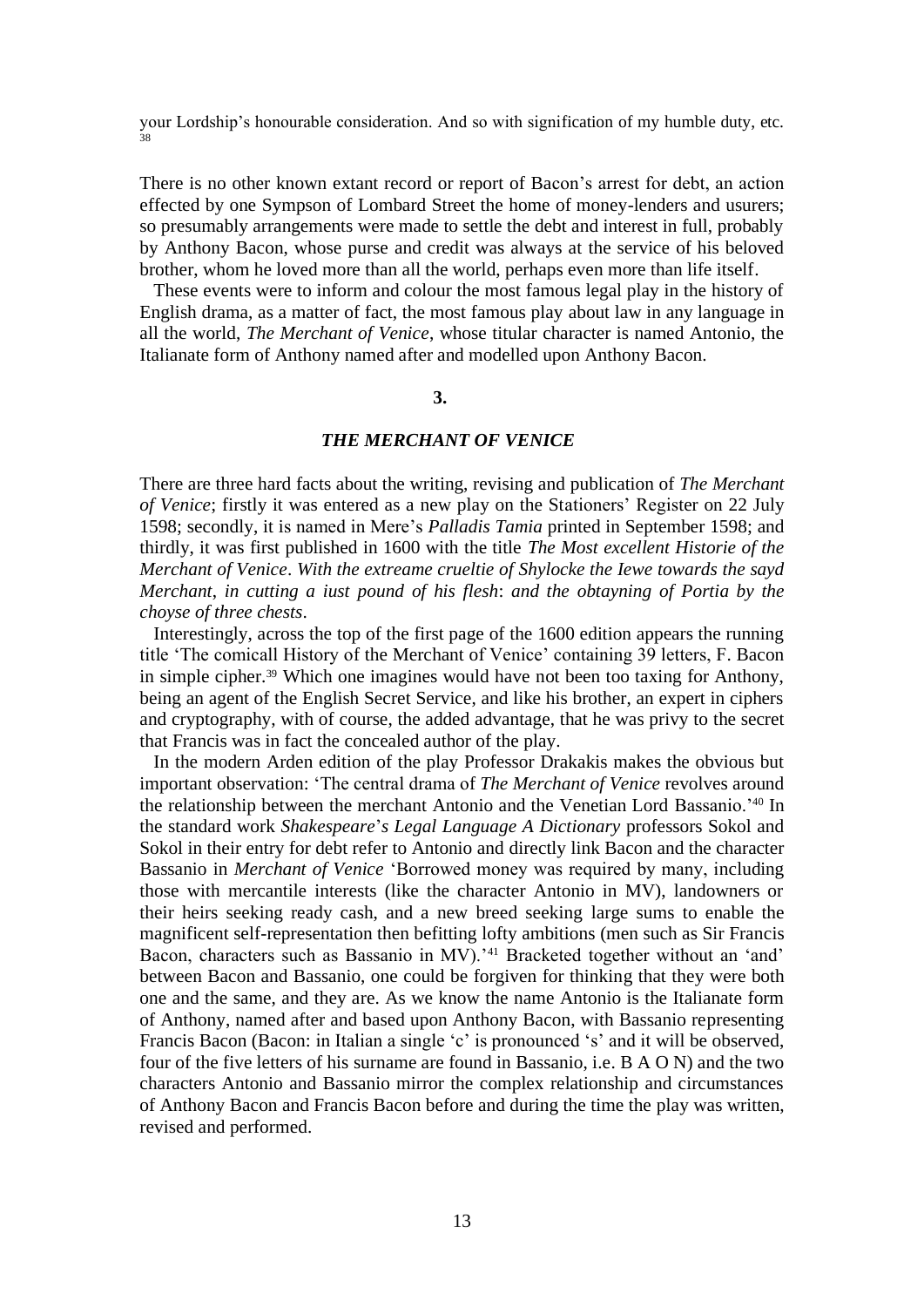## The moft excellent Hiftorie of the Merchant of *<u>Denice</u>*.

VVith the extreame crueltie of Sbylocke the Iewe towards the fayd Merchant, in cutting a juft pound of his flefh: and the obtayning of Portia by the choyfe of three chefts.

As it hath beene divers times afted by the Lord Chamberlaine his Seruants.

Written by William Shakefpeare.



AT LONDON, Printed by I. R. for Thomas Heyes, and are to be fold in Paules Church-yard, at the figne of the Greene Dragon.  $1600$ 

Fig. 2 The title page of the 1600 quarto edition of *The Merchant of Venice*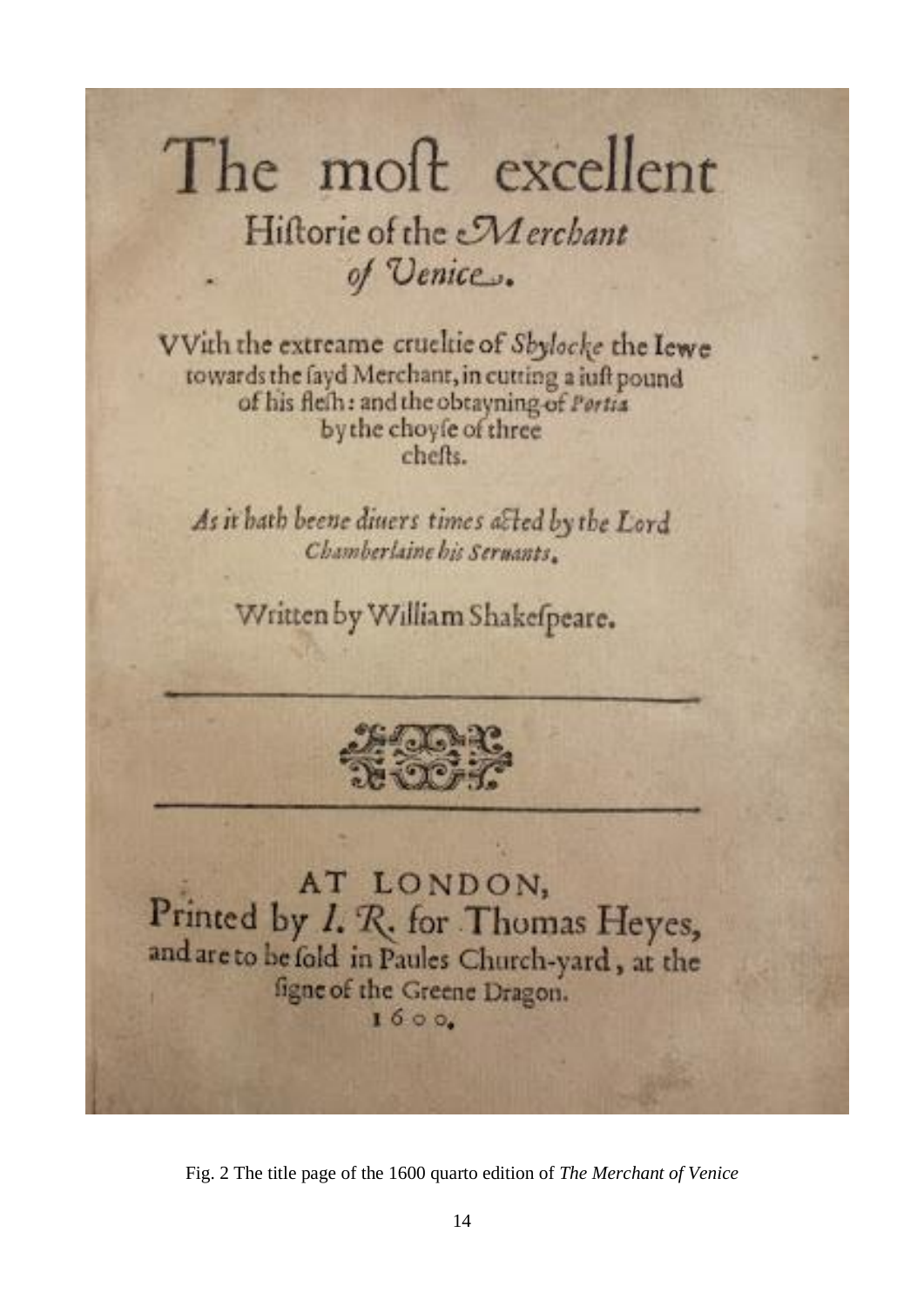The play begins with the stage direction '*Enter Antonio*, *Salerio*, *and Solanio*' with Antonio in its opening line saying that he felt unaccountably sad 'In sooth, I know not why I am so sad'  $(1:1:1)$  and refuses to be cheered up by Salerio and Solanio. Antonio denies that he is worried about the safety of his merchant ships. 'Why then', suggests Solanio 'you are in love' to which Antonio replies, 'Fie, fie' (shame on you). Salerio then goes on to say:

> *No*t in love neither? Then let us say you are sad *Bec*ause you are not merry, and 'twere as easy *Fo*r you to laugh, and leap, and say you are merry *Bec*ause you are not sad. Now, by two-headed Janus, *N*ature hath framed strange fellows in her time. [*The Merchant of Venice*: 1:1: 47-51]

In the passage Antonio is linked with Janus the Roman god of beginnings and endings as well as duality, transitions and gateways. According to mythology Janus had two faces-one looking forward to the future and one looking back to the past. Now look again at the passage wherein its author has secretly incorporated a near anagram of his name upwards and downwards: F Becon from the letter F upwards and F Becon from the letter F downwards (my italics). The name Bacon is a derivation of Beacon.

 They are joined on stage by Bassanio, Lorenzo and Graziano with Solanio pointedly announcing to Antonio 'Here comes Bassanio, your most noble kinsman' (1:1:57). Salerio and Solanio take their leave shortly after followed by Lorenzo and Graziano who just before departing says 'You look not well, Signor Antonio' to which Antonio responds 'I hold the world but as the world, Graziano/A stage where every man must play a part,/And mine a sad one'(1:1:77-9). Antonio and Bassanio are now alone on stage (that is, of course, the Bacon brothers-talk about being hidden in plain sight) and Antonio asks Bassanio to reveal the identity of the lady you promised to tell me about 'To whom you are swore a secret pilgrimage' (1:1:120). Before directly answering the question, Bacon disguised in the character of Bassanio alludes to his private history with Anthony, here in the character of Antonio, reminding him how he had exhausted his estate on his concealed life and secret plots and purposes, which he has supported with loans from friends, in particular Antonio, to whom he owes most in money and love:

#### BASSANIO

 'Tis not unknown to you, Antonio, How much I have disabled mine estate By something showing a more swelling port Than my faint means would grant continuance, Nor do I now make moan to be abridged From such a noble rate; but my chief care Is to come fairly off from the great debts Wherein my time, something too prodigal, Hath left me gaged. To you, Antonio, I owe the most in money and in love, And from your love I have a warranty To unburden all my plots and purposes How to get clear of all the debts I owe.

#### ANTONIO

I pray you, good Bassanio, let me know it,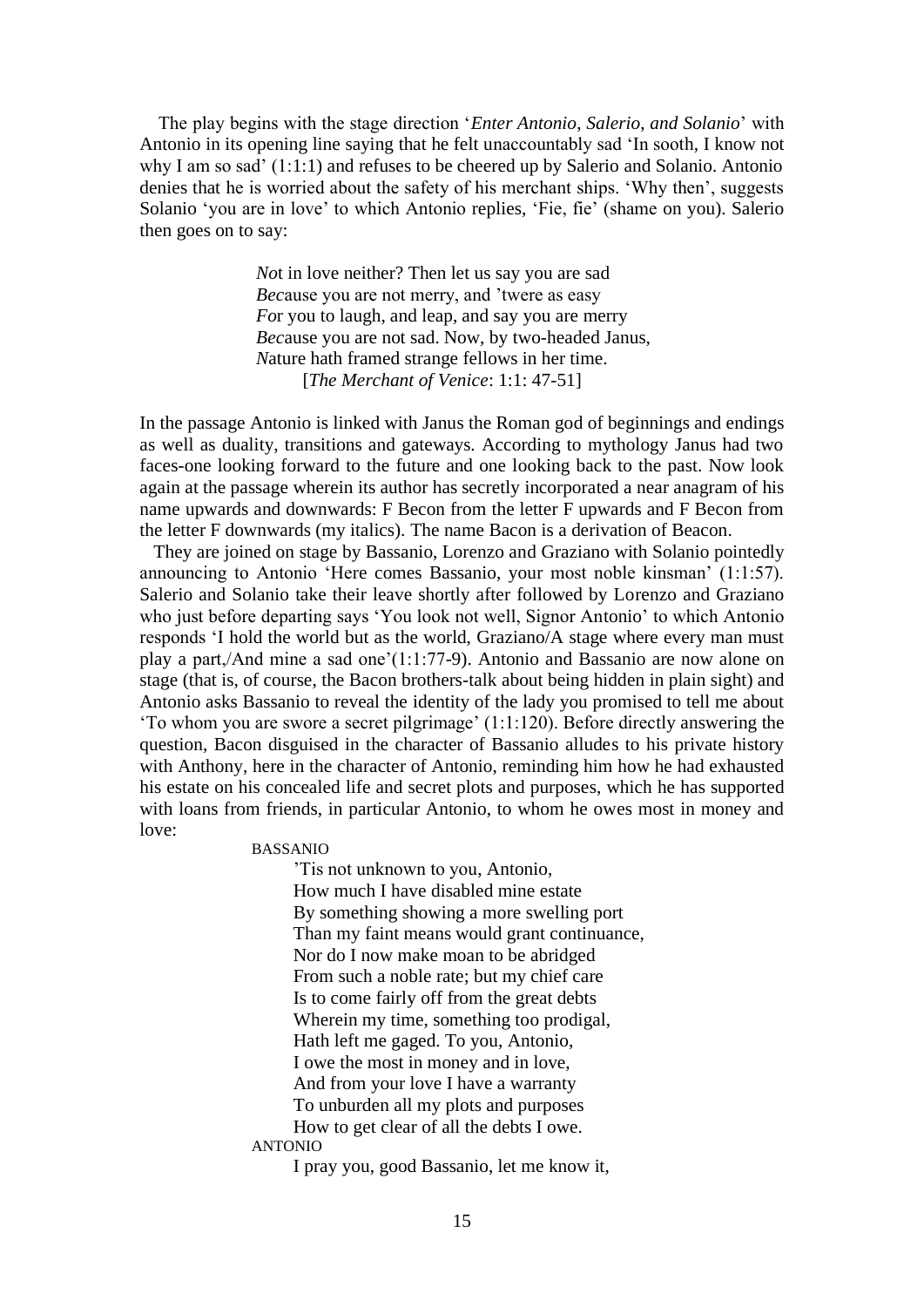And if I stand as you yourself still do, Within the eye of honour, be assured My purse, my person, my extremest means Lie all unlocked to your occasions. [*The Merchant of Venice*: 1:1:122-39]

 In his recent innovative essay entitled '*Portia*'*s Laboratory*: The Merchant of Venice *and the New Science*' (a phrase virtually synonymous with Bacon) Professor Jonathan Lamb explains how aspects of the emerging scientific culture of late sixteenth-century is incorporated, or should we say, deeply embedded or encoded, within the play. It shows how its author thought about knowledge and the testing of knowledge and what we think we know and what we really know. He argues the word 'if', which is used as a theoretical proposition for a scientific hypothesis, forms the 'basis of what happens in the play'. It is 'in and through "if," Shakespeare dramatizes a conflict between, on one hand, a way of knowing similar to Francis Bacon's inductive scientific method and, on the other, the method of hypothesis.'<sup>42</sup>He further adds that by testing these 'if' statements 'Shakespeare introduces a conflict between two ways of knowing, one that works like the Baconian inductive method, and one that works like the hypothesis– driven method.'<sup>43</sup> This Lamb argues is evident from the opening line when Anthony complains 'In sooth, I know not why I am so sad' (1:1:1). Many scholars have noted that his problem is epistemological (the theory of knowledge regarding its methods and validation/distinction between justified belief and opinion) but, writes Lamb, 'it is more specifically scientific....Like, Bacon, he does not hypothesize'.<sup>44</sup> 'By contrast in their response to Anthony', Lamb continues, 'Solanio and Salerio use conditional, counter factual statements to guess at what ails him.'<sup>45</sup> Adding 'Antonio rejects their guesses as just that: guesses, suppositions, and hypotheses that affirm the consequent.' <sup>46</sup> Lamb concludes that 'over the course of the play, Shakespeare privileges what would become the method of hypothesis over what would become Baconian induction by undermining the latter's claims to knowledge and by making the former into the structural basis of the play's major action.'<sup>47</sup> His own conclusion is here misleading, yet nevertheless, within this framework, Professor Lamb makes a series of original and impressively insightful observations on various passages throughout the play.

 Following what was often said in private by Bacon (Bassanio) to Anthony (Antonio) that it was not unknown to him how he had drained his wealth (in secret endeavours and purposes) Bassanio who, writes Professor Lamb, bears 'an uncanny, anachronistic resemblance to Francis Bacon',<sup>48</sup>who in the next passage displays an 'odd anticipation of Baconian scientific method':<sup>49</sup>

> In my schooldays, when I had lost one shaft, I shot his fellow of the selfsame flight The selfsame way, with more advised watch, To find the other forth; and by adventuring both, I oft found both. [*The Merchant of Venice*: 1:1:140-44]

In relation to the above passage from *The Merchant of Venice* Professor Lamb states:

The arrow-shooting analogy he uses on Antonio in the opening scene reads like a text book description of the discovery process that makes up Bacon's method…consider how Bassanio says he will achieve knowledge: he will "watch" and "adventure." Observation and discovery,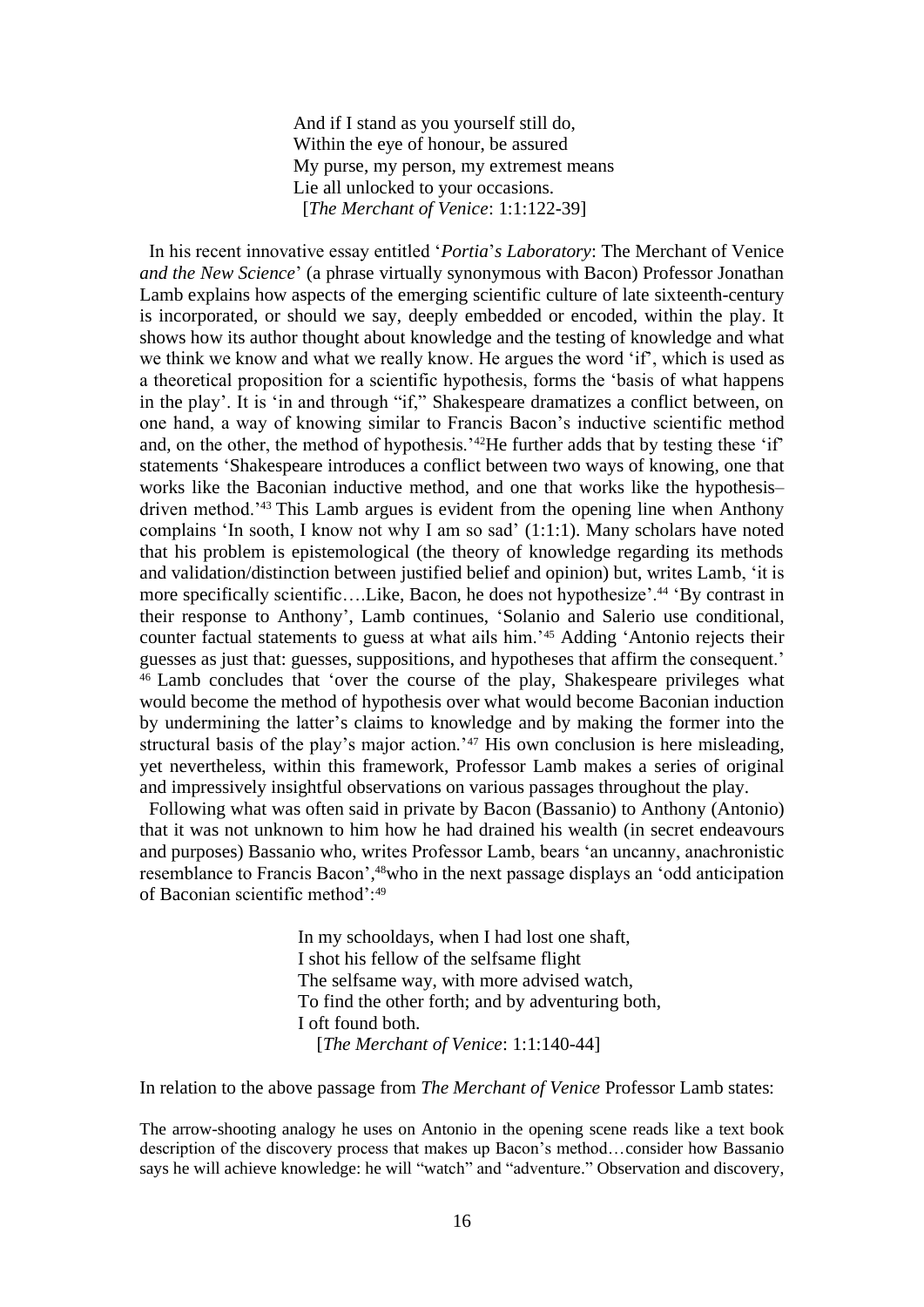as we have seen, are the two mainstays of Bacon's inductive method, in which the would-be knower gathers empirical data and moves up the inductive ladder to more general axioms. Indeed, Bassanio's mode of inquiry forecasts William Rawley's [Bacon's private secretary and first editor and biographer of his works] defense of Bacon's method in the preface epistle of *Sylva Sylvarum*….In the very same way Bassanio's success in finding the arrow-that is, in achieving knowledge-depends on his ability to coordinate empirical data and to model casual relationships.<sup>50</sup>

In the same passage Bassanio proceeds to tell his beloved Antonio 'I owe you much' and 'That which I owe is lost; but if you please/To shoot another arrow that self way/ Which you did shoot the first, I do not doubt./As I will watch the aim, or to find both/ Or bring your latter hazard back again,/And thankfully rest debtor for the first' (1:1: 146-52), which by the use of analogy subtly merges the plays intertwined themes of Baconian inductive method and debt. In reply, Antonio assures Bassanio of his love and tells him that even if he had used up all his money, he would still lend him more money; and like a true friend, Antonio says, simply tell me what you would like me to do, and it will be done.

 Bassanio tells Antonio that he wants to woo 'a lady richly left' (echoing Bacon's wooing of the rich heiress Lady Elizabeth Hatton while in the process of planning and writing the play) in Belmont, whose name is Portia. The name Portia derives from the Latin Porcia, a feminine form of Porcius, an old Roman family name, deriving from porcus 'a Pig or hog', which of course, produces bacon, thus the name Portia here represents a feminine form of Bacon; who as we know later in the play in the disguise of a lawyer, defends Antonio for the debt taken out on behalf of Bassanio, against the money-lender Shylock.

 As Antonio's funds are all tied up in his ships at sea he presently lacks the money to fund Bassanio's courtship of Portia but promises to stand security for him to borrow on his credit and authorises him to raise money in his name. In Venice Bassanio seeks out the Jewish money-lender Shylock who agrees to loan Bassanio 3,000 ducats for 3 months, with Antonio standing as guarantor:

> SHYLOCK Three thousand ducats. Well. BASSANIO Ay, sir, for three months. SHYLOCK For three months. Well. BASSANIO For the which, as I told you, Antonio shall be bound. SHYLOCK Antonio shall become bound. Well. BASSANIO May you stead me? Will you pleasure me? Shall I know your answer? SHYLOCK Three thousand ducats for three months, and Antonio bound. [*The Merchant of Venice*: 1:3:1-10]

It will be recalled that Bacon owed the notorious money lender Sympson of Lombard Street £300 and the character portraying Bacon in the play Bassanio wishes to borrow 3,000 for 3 months the amount and period of time selected for the purposes of a secret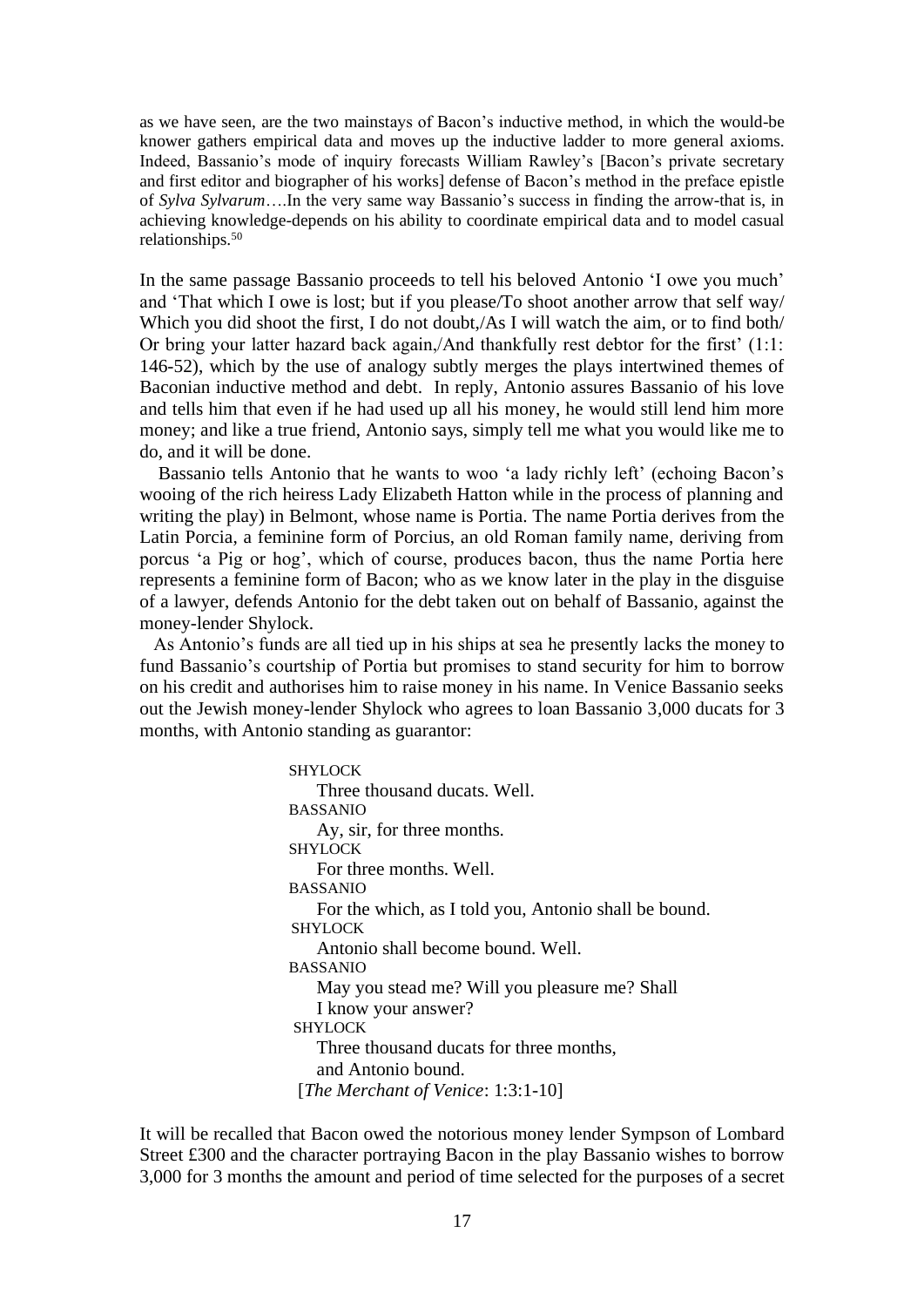signature or cipher. If the 3 nulls '0' are dropped from the number 3,000 it leaves the number 3 which placed with the number 3 from the period of 3 months we have the number 33 Bacon in simple cipher.

 Shylock knows that Antonio's fortune is at present tied up in ships at sea and agrees to see the merchant to discuss the proposed loan. Antonio arrives and Shylock reveals his fierce loathing for him in an aside:

> I hate him for he is a Christian; But more, for that in low simplicity He lends out money gratis, and brings down The rate of usance here with us in Venice. If I can catch him once upon the hip I will feed fat the ancient grudge I bear him. He hates our sacred nation, and he rails, Even there where merchants most do congregate, On me, my bargains, and my well-won thrift- Which he calls interest. [*The Merchant of Venice*: 1:3:40-49]

He remembers the times Antonio had insulted him over his money-lending and usury in the Rialto because he uses his money to make a profit. He asks why he should lend money to someone who spits on his 'Jewish gaberdine' and calls him a cut-throat dog. Antonio tells him he is likely to do these things again and tells Shylock not to lend the money as if we were friends, for when have friends charged each other interest, rather lend me the money as your enemy:

> If thou wilt lend this money, lend it not As to thy friends; for when did friendship take A breed for barren metal of his friend? But lend it rather to thine enemy, Who if he break, thou mayst with better face Exact the penalty. [*The Merchant of Venice*: 1:3:130-35]

These "if" statements, which sound uncannily like Bacon's aphorisms, create an ethical procedure whereby events can and should unfold…Compare, for instance "Of Friendship," which contains a similar series of conditionals.<sup>51</sup>

 Several of the major Bacon editors like Reynolds, Vickers and Kiernan all note the similarity between the discussion of Shylock and Antonio ('a breed for barren metal') and the passage in *Of Usury* 'That it is against nature for money to beget money'.<sup>52</sup> Which Bacon follows with 'I say this only, that usury is a *concessum propter duritiem cordis*' ('Concession on account of hardness of heart') for which his editor Kiernan again invites his readers to compare with the same passage 'The orthodox objection to usury was based upon the apparent violation of Christian charity taking advantage of an individual in need. Cf. also *Merchant of Venice*, I. iii.132-7).<sup>53</sup> Above Shylock has already referred to his 'Jewish Gaberdine' (1:1:111), a long loose upper garment worn particularly by Jews, which is linked by Professor Garber to the comments in Bacon's *Of Usury* 'This indeed is the reason why Bacon could list among his "witty invectives against usury" the idea that usurers should wear orange-tawny hats "because they do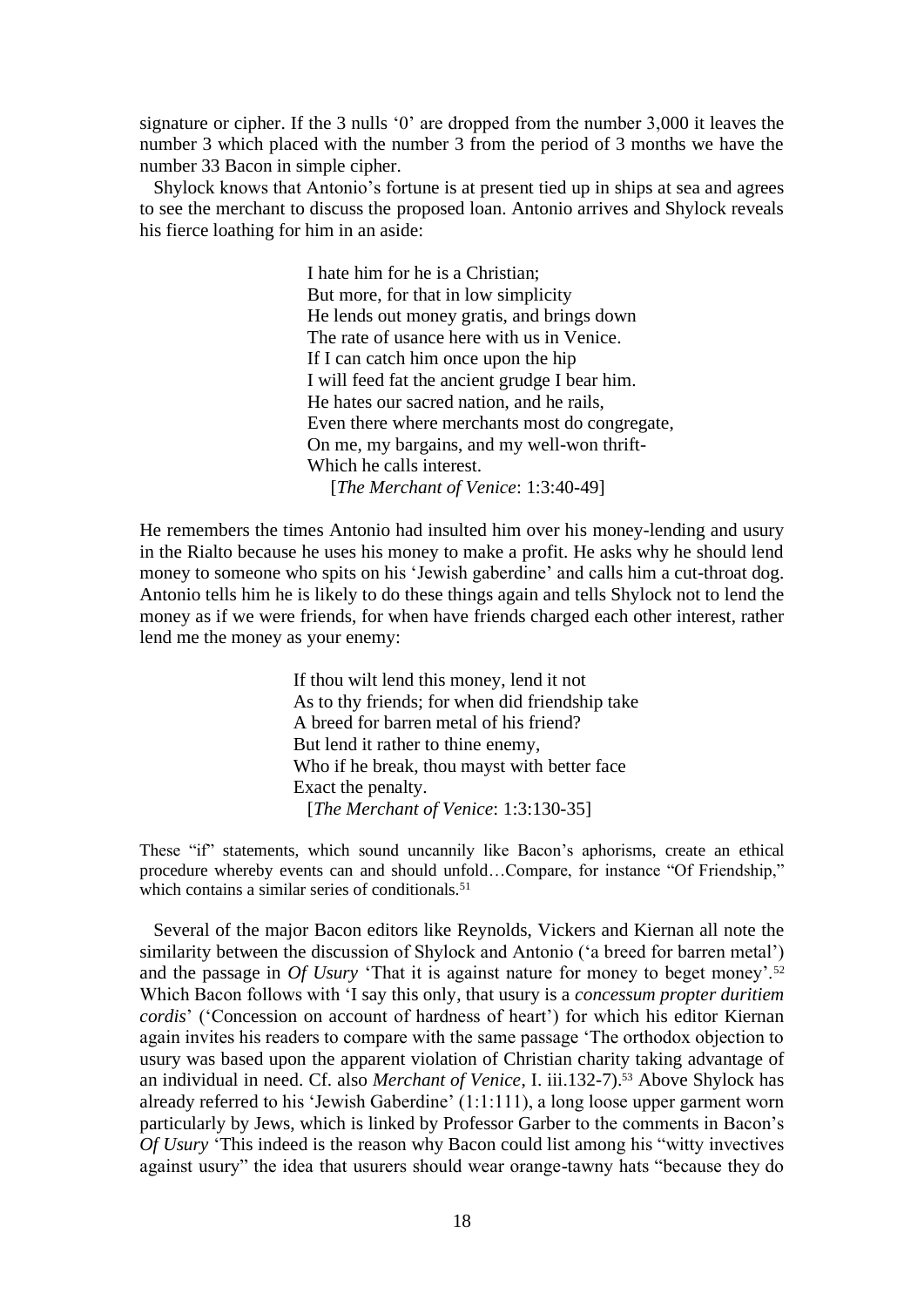judaize"'. <sup>54</sup> To judiaze means 'To play the Jew; to follow Jewish customs or religious rights'(OED) and according to Professor Kiernan 'Bacon is the first to apply the term to a secular context' and in his notes to Bacon's essay *Of Usury* Professor Vickers points out 'The Jews in the Venetian Ghetto were compelled to wear a distinguishing dress, red and yellow (dark orange) turbans.'<sup>55</sup> As we shall see these are not the last phrases or lines in *The Merchant of Venice* echoed in Bacon's essay *Of Usury*, the subject on which the play is predicated, in an essay which incidentally uses the term merchant or merchandizing on a dozen occasions.

 After Antonio has told Shylock to lend him the money as if to his enemy Shylock slyly replies 'I would be friends with you, and have your love' (1:3:136) and proposes

> Go with me to a notary, seal me there Your single bond, and, in a merry sport, If you repay me not on such a day, In such a place, such sum or sums as are Expressed in the condition, let the forfeit Be nominated for an equal pound Of your fair flesh to be cut off and taken In which part of your body pleaseth me [*The Merchant of Venice*: 1:3:143-50]

Antonio agrees to seal the bond despite Bassanio's protests. He confidently points out that within two months, a full month before the bond for 3,000 ducats over 3 months expires, he is expecting 'thrice three times the value of this bond (1:3:158). Antonio says Shylock 'grows kind', but Bassanio is more anxious and less trusting, replying Shylock has 'a villain's mind'. He tries to reassure him 'In this the can be no dismay./ My ships come home a month before the day'(1:3:180-1), misplaced confidence which, of course, he would soon come to rue.

 On the Rialto Solanio and Salerio discuss the rumoured loss of another of Antonio's ships ('the good Antonio, the honest Antonio'). Shylock arrives 'in the likeness of a Jew' and they pointedly ask him 'what news among the merchants?' (3:1:21-2). He rails against Antonio describing him as a 'bankrupt' and tells them 'Let him look to his bond. He was wont to call me usurer: let him look to his bond. He was wont to lend money for a Christian courtesy: let him look to his bond' (3:1:42-6). Surely says Salerio if Antonio forfeits his bond you will not take his flesh 'What's that be good for? (3:1:47-8). He tells them it will feed his revenge:

> To bait fish withal. If it will feed nothing else it will feed my revenge. He hath disgraced me, and hindered me half a million; laughed at my losses, mocked at my gains, scorned my nation, thwarted my bargains, cooled my friends, heated my enemies, and what's his reason?-I am a Jew. Hath not a Jew eyes? Hath not a Jew hands, organs, dimensions, senses, affections, passions; fed with the same food, hurt with the same weapons, subject to the same diseases, healed by the same means, warmed and cooled by the same winter and summer as a Christian is? If you prick us do we not bleed? If you tickle us do we now laugh? If you poison us do we not die? And if you wrong us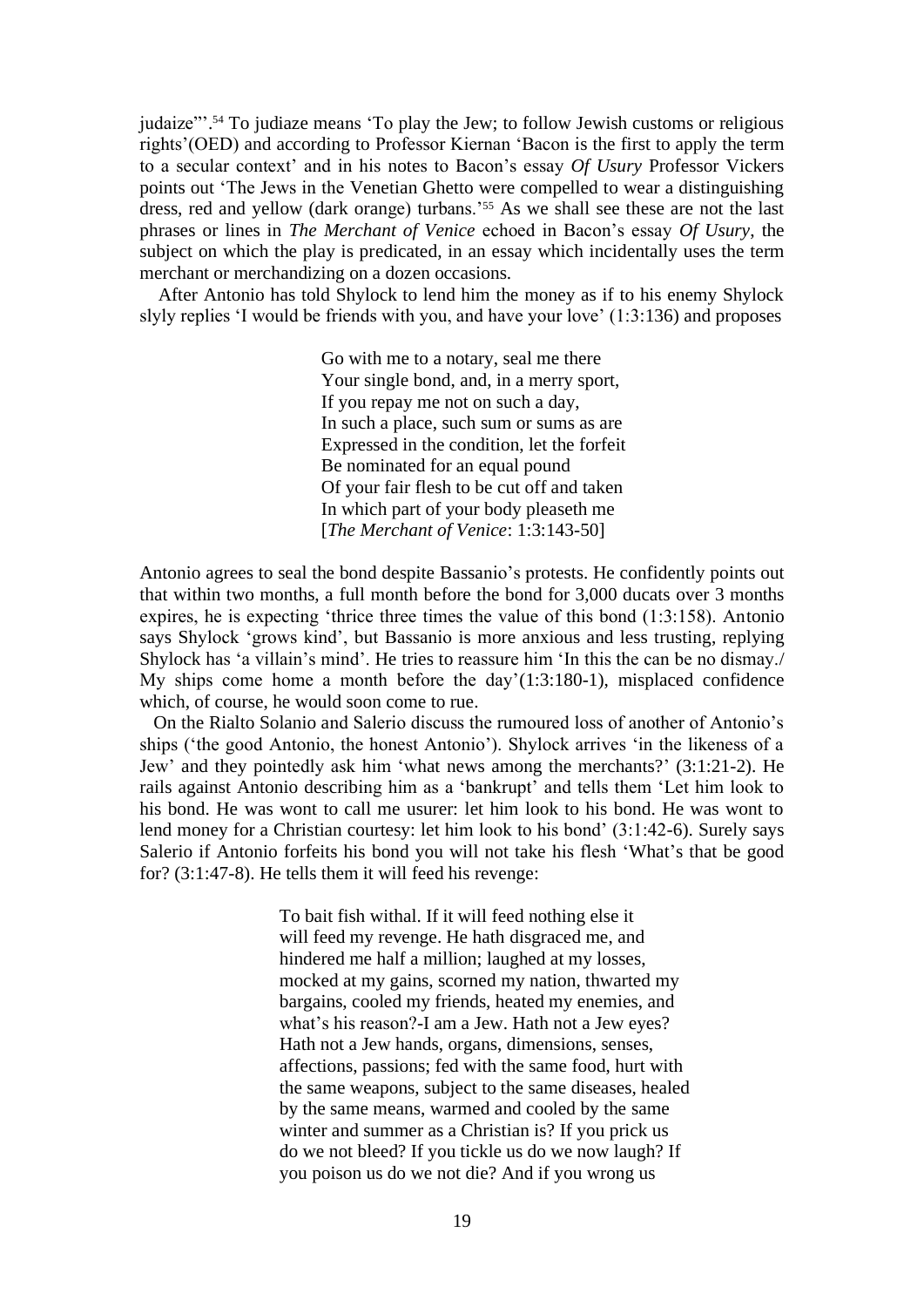shall we not revenge? If we are like you in the rest, we will resemble you in that. If a Jew wrong a Christian, what is his humility? Revenge. If a Christian wrong a Jew, what should his sufferance be by Christian example? Why, revenge. The villainy you teach me I will execute, and it shall go hard but I will better the instruction.

[*The Merchant of Venice*: 3:1:49-68]

Under the sub-heading 'Revenge through Law' Kornstein says that another important theme in the play is vengeance through law. *The Merchant of Venice* is a "revenge play" in which the legal system becomes Shylock's means for revenge. In *The Merchant of Venice* Shakespeare 'seems to take a dim view of Shylock's use of revenge through law', and 'we can fairly conclude', that he 'rejects revenge'. His pointed 'portrayal of Shylock's ignoble quest through law, his handling of the trial scene, the very language and action-all reflect a view of law in which the primitive impulse of revenge is disapproved.'56After citing Shylock's revenge passage Professor Alexander writes 'there is a kind of wild justice in his attempt at revenge' quoted with approval by the Arden editor of the play who also says of Shylock that he 'has a "kind of wild justice" in his cry for revenge'; neither of whom cared to mention to their learned readers that the phrase 'a kind of wild justice' famously commences Bacon's essay *Of Revenge*: 57

Revenge is a kind of wild justice; which the more man's nature runs to, the more ought law to weed it out. For as for the first wrong, it doth but offend the law; but the revenge of that wrong putteth the law out of office. Certainly, in taking revenge, a man is but even with his enemy; but in passing it over, he is superior; for it is a prince's part to pardon. And Salomon, I am sure, saith, *It is the glory of a man to pass by an offence*. That which is past is gone, and irrevocable; and wise men have enough to do with things present and to come; therefore they do but trifle with themselves, that labour in past matters.<sup>58</sup>

In his revenge monologue, observes Professor Lamb, Shylock also 'uses "if" for the powerful rhetorical end of justifying his revenge' in the manner of Baconian induction which find correspondence in Bacon's *Sylva Sylvarum* published posthumously by his first English editor and biographer Dr Rawley:

Shylock's conclusion, "I am justified in revenge," results from logical exposition based on empirical observation. In rhetorical questions with indicative impact, he asserts that Jews, like Christians, have eyes, hands, organs, etc. *If* you prick us, *then* we will bleed. Like Baconian induction, these implied statements assert that one observable factor (pricking) is the formal cause of another factor (bleeding), and Shylock asserts the correspondence of several such pairs. Although they may imply experiments (i.e. we might prick a Christian and Jew and observe whether both bleed), Shylock does not intend to test them. Rather, his claims bear a striking resemblance to the natural histories in Francis Bacon's *Sylva Sylvarum* (1627). The book contains hundreds of "if" statements that articulate causal relationships among observable factors…. <sup>59</sup>

 The merchant of Venice Antonio signed the bond with Shylock to secure the money for Bassanio so that he could stand an equal chance with the many other suitors who were seeking to win the hand of the wealthy heiress Portia. Under the terms of her late father's will bound by this legal instrument she cannot choose her own husband nor refuse one who she dislikes if he passes the test set by her father. Each of her suitors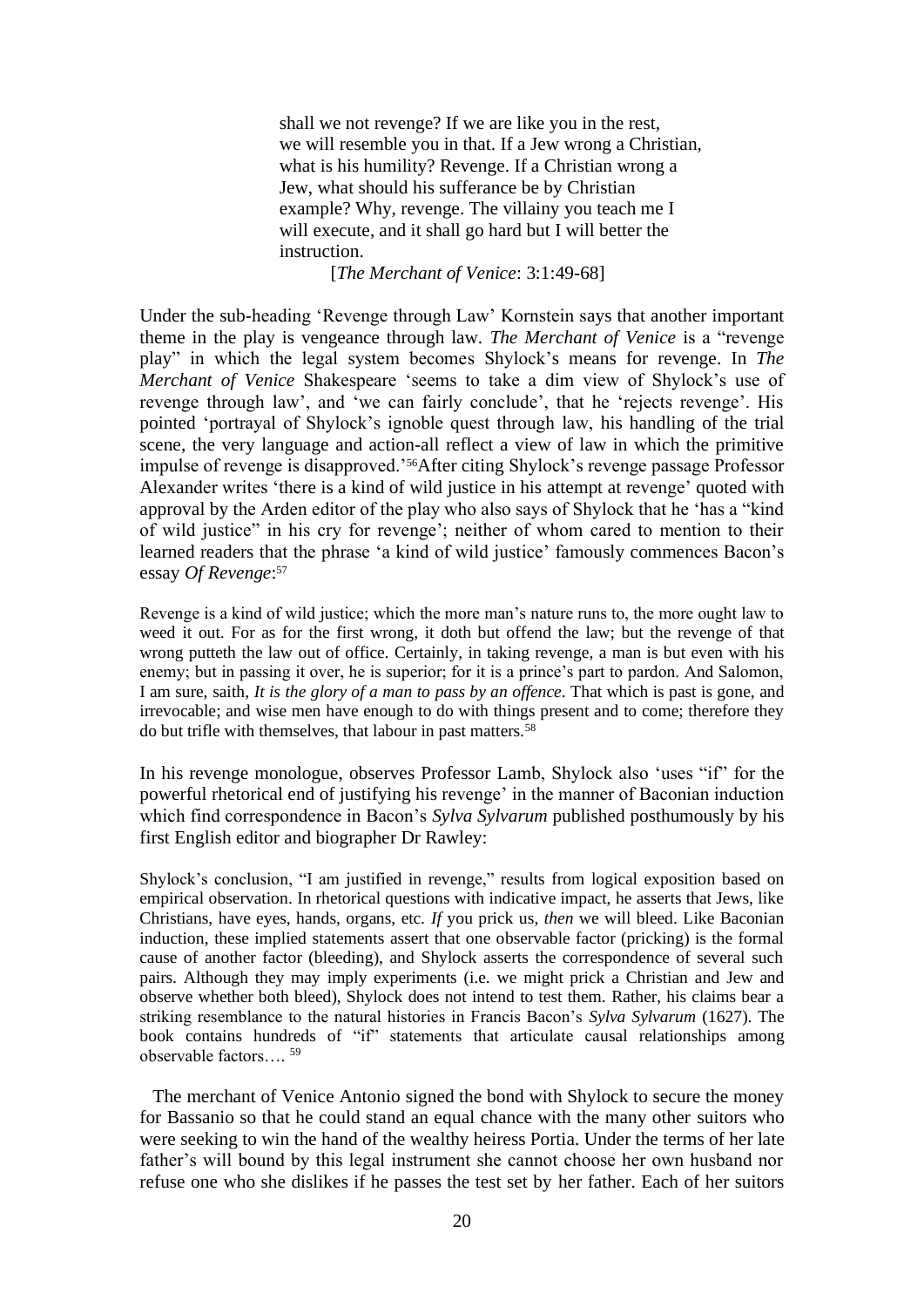must choose between three caskets of gold, silver, and lead. One of the caskets contains her portrait and the suitor who chooses correctly shall marry Portia. The will of her father contains the legal condition that if any of the suitors fail the Casket Test they will not be able to marry another for the rest of their life. The condition proves too much for the 'Neapolitan prince', a 'French lord', a 'young baron of England', and 'the Duke of Saxony's nephew', all of whom Portia's dislikes. To her relief her Lady-in-Waiting Nerissa tells her 'You need not fear, lady, the having of any of these lords. They have acquainted me with their determinations, which is indeed to return to their home and to trouble you with no more suit unless you may be won by some other sort than your father's imposition depending on the caskets' (1:2:97-102). Portia's spirits are further raised when Nerissa speaks of Bassanio who had visited before in her father's time in the company of the Marquis of Montferrat, but they are interrupted by news of the impending arrival of another suitor, the Prince of Morocco, and his entourage.

 The curtains are drawn aside for the Prince of Morocco revealing the 3 caskets. He reads the 3 inscriptions 'This first of gold, who this inscription bears:/'Who chooseth me shall gain what many men desire.'/The second silver, which this promise carries:/ 'Who chooseth me shall get as much as he deserves.'/The third dull lead with warning all as blunt:/'Who chooseth me must give and hazard all he hath' (2:7:4-9). He rejects the lead casket as a foolish choice for an intelligent mind 'A golden mind stoops not to shows of dross' (2:7:20) and dismisses the silver casket as promising beneath what he deserves. Finally, after a long-winded verbose speech (reminiscent of what Bacon described as the false reasoning and verbosity of the schoolmen) Morocco selects the gold casket which contains a skull 'within whose empty eye/There is a written scroll' telling him that 'All that glisters is not gold' (2:7:63-5) which Bacon had plucked out of his private note-book *The Promus of Formularies and Elegances* which he used to jot down words, phrases and proverbs many of which later found there way into his acknowledged works and Shakespeare plays. On Folio 92v of the *Promus* is the entry 'All is not gold that glisters',<sup>60</sup> one of several that found their way into *The Merchant of Venice*.

 The conceited Prince of Aragon arrives to take the Casket Test and Nerissa instructs the servitor to again draw aside the curtain concealing the 3 caskets. He repeats the solemn oath he has taken to observe 3 things: First, to never reveal to anyone which casket he chose; second, if he fails in choosing the right casket to never seek the hand of another woman in marriage; and thirdly, if he fails, he must leave immediately. He looks at the lead casket and its inscription dismissing it as unworthy of risking all and the gold casket as being beneath his dignity, 'that 'many' may be meant/By the fool multitude, that choose by show' (2:9:24-5). He selects the silver casket wherein he finds the 'portrait of a blinking idiot' a fool's head. He protests that he deserved better to which Portia replies 'To offend and judge are distinct offices,/And are of opposed natures (2:9:60-1) emphasizing the theme of law and justice running through the play. He holds up a 'schedule' (in law an inventory or list attached to a legal document) which reads 'With one fool's head I came to woo,/But I go away with two' (2:9:74-5). Humiliated, the prince makes a hasty retreat, and Portia instructs Nerissa to draw back the curtain to conceal the 3 caskets.

 A messenger then brings word of the imminent arrival of a young Venetian lord 'an ambassador of love' bearing 'gifts of rich value' as tokens of his love. On hearing the news Portia is excited to see this embodiment of Cupid and Nerissa prays that it is 'Bassanio, Lord Love' (2:9:100), now fast approaching.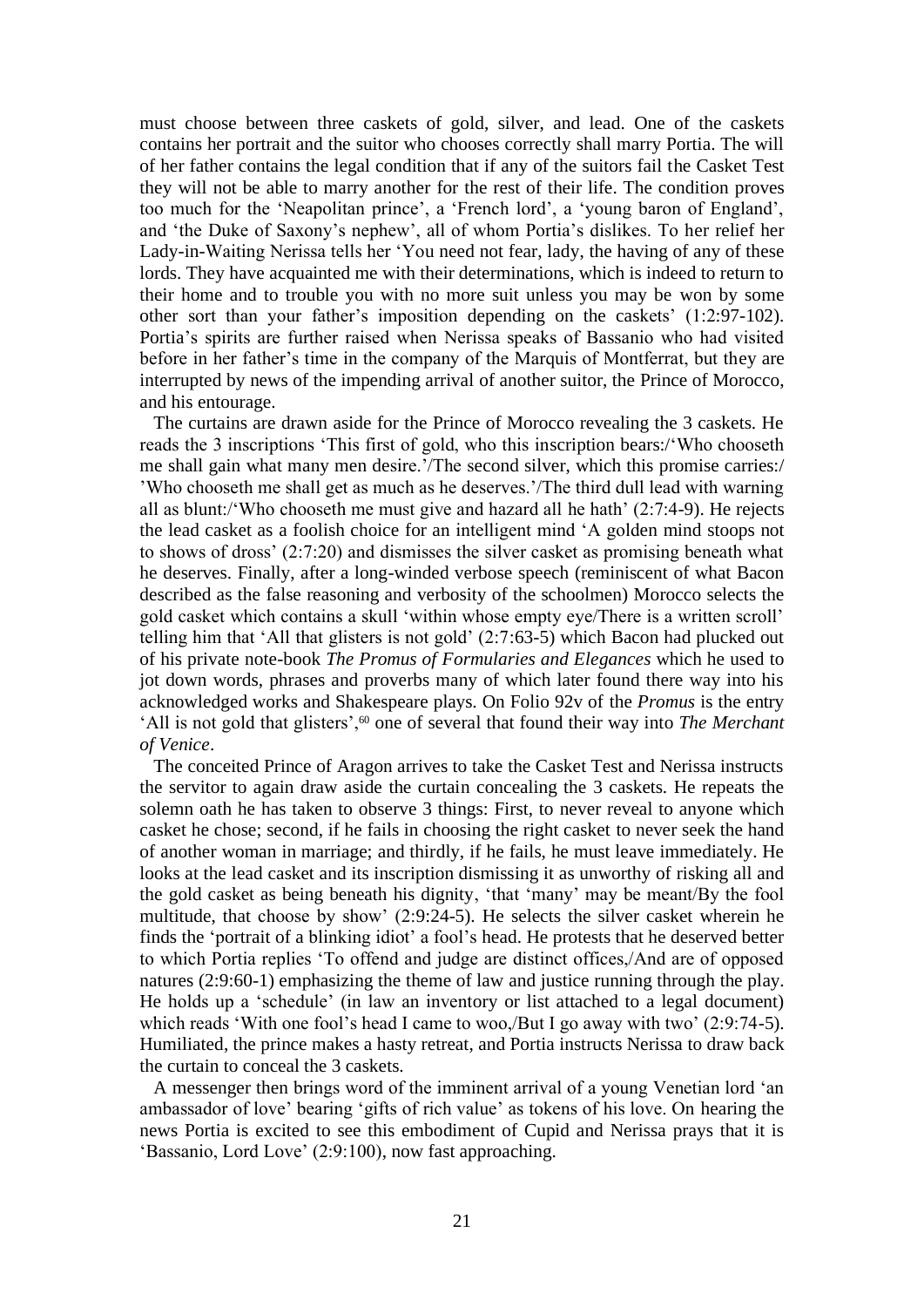Having arrived at Belmont the curtains are drawn revealing the 3 caskets but Portia asks Bassanio to wait a day or two before attempting to decipher the coded riddles in the inscriptions, so she can enjoy his company some more. They confess their love for one another and Portia calls for music while Bassanio attempts to unravel the meaning behind the coded statements. One of Portia's train commences a song 'Tell me where is fancy bred' as Bassanio begins to consider and interpret the 3 caskets:

BASSANIO (*aside*)

 So may the outward shows be least themselves. The world is still deceived with ornament. In law, what plea so tainted and corrupt But, being seasoned with a gracious voice, Obscures the show of evil? In religion, What damned error but some sober brow Will bless it and approve it with a text, Hiding the grossness with fair ornament? There is no vice so simple but assumes Some mark of virtue on his outward parts. [*The Merchant of Venice*: 3:2:73-82]

Professor Lamb points out 'Bassanio's lines resemble Bacon's lifelong preference for plainness over ornament' expressed in *Advancement of Learning*, in which he says:<sup>61</sup>

men began to hunt more after words than matter; and more after the choiceness of the phrase, and the round and clean composition of the sentence, and the sweet falling of the clauses, and the varying and illustration of their works with tropes and figures, than after the weight of matter, worth of subject, soundness of argument, life of invention, or depth of judgement.<sup>62</sup>

He rejects the gold casket as ornament and appearances are merely 'The seeming truth which cunning times put on/To entrap the wisest' (3:2:100-1) and the silver casket as representing the money and common drudge that passes ''Tween man and man' (3:2: 103-4).To Portia's delight he chooses the lead casket whose 'paleness moves me more than eloquence' (3:2:106) which he opens to reveal her portrait and a scroll informing him he can claim her with a kiss. Overjoyed he responds in the language of the law 'So, thrice fair lady, stand I even so,/As doubtful whether what I see be true/Until confirmed, signed, ratified by you' (3:2:146-9).

 In what Professor Lamb calls The Casket Hypothesis 'Into this world of Baconian knowers' Shakespeare introduces Portia who 'operates unmistakably as a hypothesisdriven scientist. She transforms her father's casket test into an experiment designed to ascertain each of her suitor's worth.'<sup>63</sup> Of which Bassanio conversely approaches the situation differently to the other suitors precisely in the manner that Bacon would:

Bassanio is different from the previous suitors. He invalidates the casket experiment when he chooses the lead for reasons other than those the hypothesis tests. Instead of choosing because he is worthy (which, as we have seen, is a function of how the suitors value Portia), Bassanio chooses the lead because he trusts plainness over ornament and eloquence. His method, distinctly similar to Bacon's, temporarily thwarts the hypothetical nature of Portia's experiment even as it exposes his mistrust of the imagination….

 Portia thus does everything she can to place Bassanio on a trajectory toward the lead. But Bassanio does not need it, nor does he respond, as Morocco and Arragon did, by revealing his "worth." According to Portia's hypothesis, he is supposed to choose the casket because he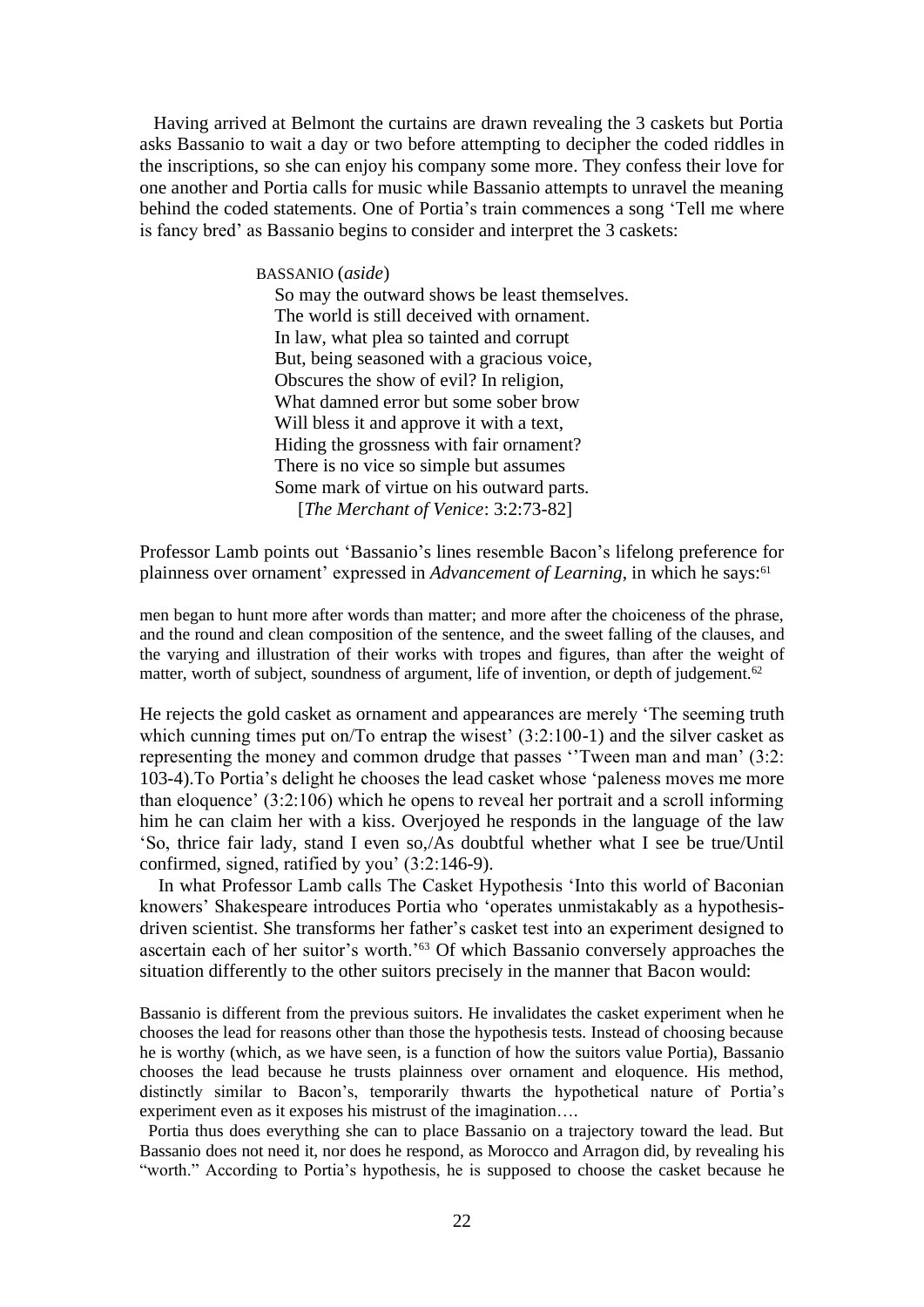loves Portia and is willing to sacrifice for her, because *if* he loves her (i.e., values her correctly), *then* he will find her out (i.e., choose the lead casket). Instead, he chooses it based on his Baconian scientific method and mentality. Rather than taking from Portia's song a perspective that would help him value the lady correctly, he takes it from the Baconian mandate to mistrust ornament...Like Bassanio, Bacon sees ornament as a distraction from the "matter" and as a means for deception. Like Bacon, Bassanio mistrusts rhetoric that does not "insinuate the desired conclusion into the mind of the audience."<sup>64</sup>

 It will be recalled that when Bacon was arrested for debt at the behest of the moneylender Sympson, who held a bond on him for £300, he prematurely had an execution served on Bacon a fortnight before it was due. He wished to have Bacon committed to gaol which would have been done if his friend Sheriff More had not intervened and attended upon him. While in the protection of Sheriff More who was now at the same time his *de facto* jailer housed in a comfortable residence in Coleman Street it seems clear that acting on Bacon's behalf More on several occasions personally or through a messenger made overtures to Sympson to try and bring him to reason and for him to come and speak with Bacon. In a letter to Sir Thomas Egerton, the Lord Keeper of the Great Seal, Bacon explains to him that he had been apprehended by the money-lender Sympson, a man he says noted for his 'extremities and stoutness upon his purse' who he 'scarcely could have imagined' would have dealt so 'dishonestly towards' him. He informs Egerton that Sympson was implacable in his determination to exact his bond and 'neither would he so much as vouchsafe to come and speak with me to take any order in it, though I sent for him divers times, and his house was just by…He would have urged it to have had me in prison; which he had done, had not Sheriff More, to whom I sent, gently recommend me to a handsome house in Coleman Street, where I am. Now because he will not treat with me, I humble enforced to desire your Lordship to send for him, according to your place, to bring him to some reason'.<sup>65</sup> The situation is mirrored in Act 3 Scene 3 of the play. Like Sympson, Shylock will not listen to all reasonable requests to discuss the matter, like Sympson, Shylock is only interested in his bond of 3,000 ducats lent over 3 months, and like Sympson, Shylock refuses to listen to Antonio's plea for mercy:

> Act 3 Scene 3 *Enter Shylock the Jew*, *Solanio*, *Antonio*, *and the jailer*

 SHYLOCK Jailor, look to him. Tell not me of mercy. This is the fool that lent out money gratis. Jailer, look to him. ANTONIO Here me yet, good Shylock. SHYLOCK I'll have my bond. Speak not against my bond. I have sworn an oath that I will have my bond. Thou called'st me dog, before thou hadst a cause, But since I am a dog, beware my fangs. The Duke shall grant me justice. I do wonder, Thou naughty jailer, that thou are so fond To come abroad with him at his request. ANTONIO I pray thee hear me speak. SHYLOCK I'll have my bond, I will not hear thee speak.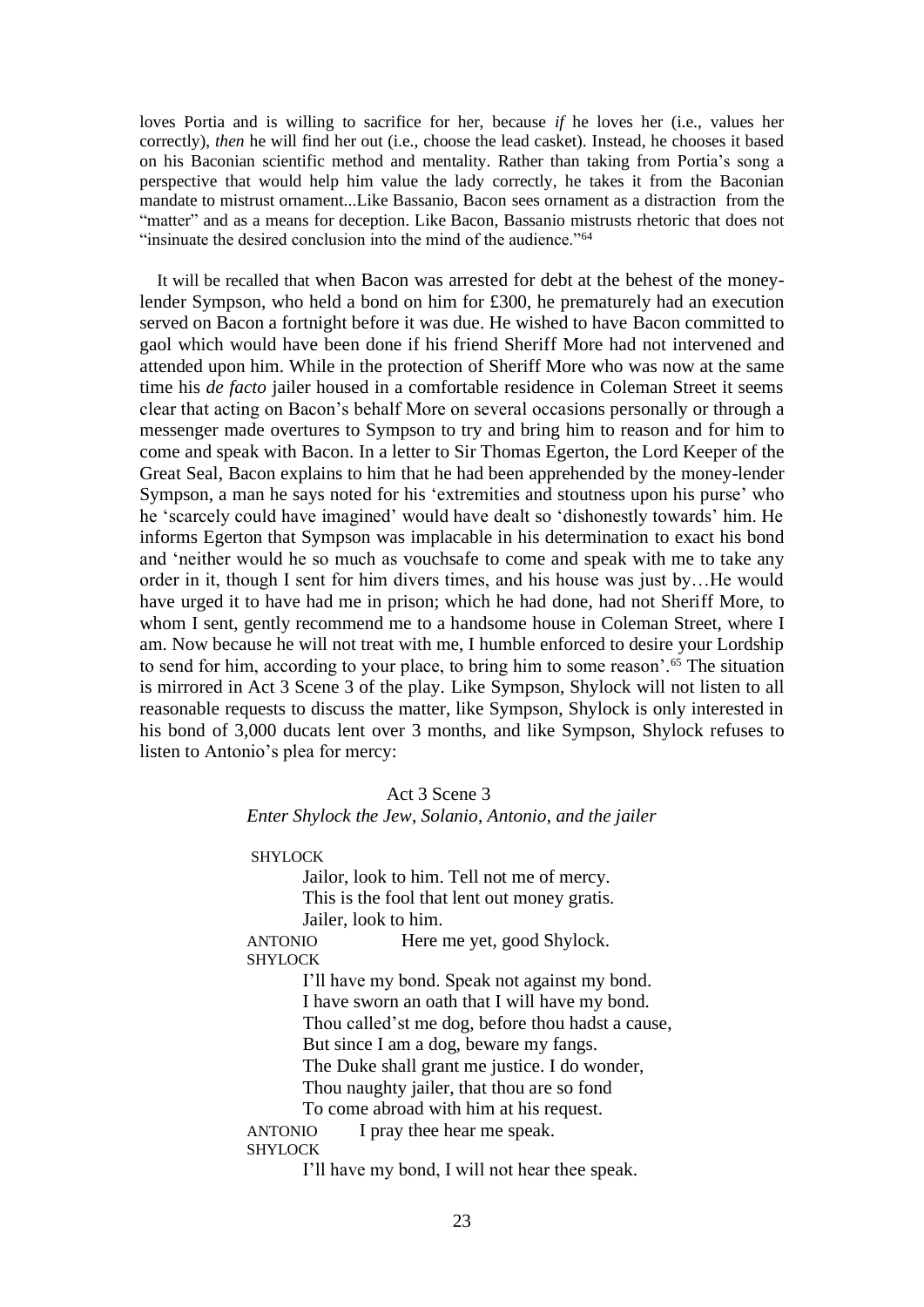I'll have my bond, and therefore speak no more. I'll not be made a soft and dull-eyed fool To shake the head, relent, and sigh, and yield To Christian intercessors. Follow not. I'll have no speaking. I will have my bond. [*The Merchant of Venice*: 3:3:1-17]

Perhaps, as was Sheriff More, Solanio is furious 'It is the most impenetrable cur/That ever kept with men (3:3:18-9) but Antonio beseeches him to leave him alone. Antonio knows that his pleas are only falling on deaf ears and he knows the reasons why. Like Anthony Bacon who had raised loans on behalf of his brother Francis (as here in the play Antonio raises loans on behalf of Bassanio-who we now know is Bacon) without demanding any interest Antonio says 'His reason well I know: I oft delivered from his forfeitures/Many that have at times made moan to me. Therefore he hates me' (3:3: 21-4). Surely, exclaims Solanio, the Duke will never allow this forfeiture to hold, but Antonio knows the Duke cannot deny the course of law in Venice as it would threaten the security of the state. Yet even now in a time of mortal peril Antonio cares not for money and bonds, or even law and justice, all that matters to him is Bassanio, that Bassanio comes and sees him pay the ultimate debt, whom Antonio loved above all else, even life itself:

#### ANTONIO

 The Duke cannot deny the course of law, For the commodity that strangers have With us in Venice, if it be denied, Will much impeach the justice of the state, Since that the trade and profit of the city Consisteth of all nations. Therefore go. These griefs and losses have so bated me That I shall hardly spare a pound of flesh Tomorrow to my bloody creditor. Well, jailor, on. Pray God Bassanio come To see me pay his debt, and then I care not. [*The Merchant of Venice*: 3:3:26-36]

 With Bassanio and Graziano departed for Venice Lorenzo tells Portia, who he says has the true and noble goodwill of a god ('godlike amity'), that if she knew the noble man Antonio she was trying to help, and how much Antonio dearly loved her husband Bassanio, then she would be even more proud of her role in trying to save him:

#### LORENZO

 Madam, although I speak it in your presence, You have a noble and a true conceit Of godlike amity, which appears most strongly In bearing thus the absence of your lord. But if you knew to whom you show this honour, How true a gentleman you send relief, How dear a lover of my lord your husband, I know you would be prouder of the work Than customary bounty can enforce you.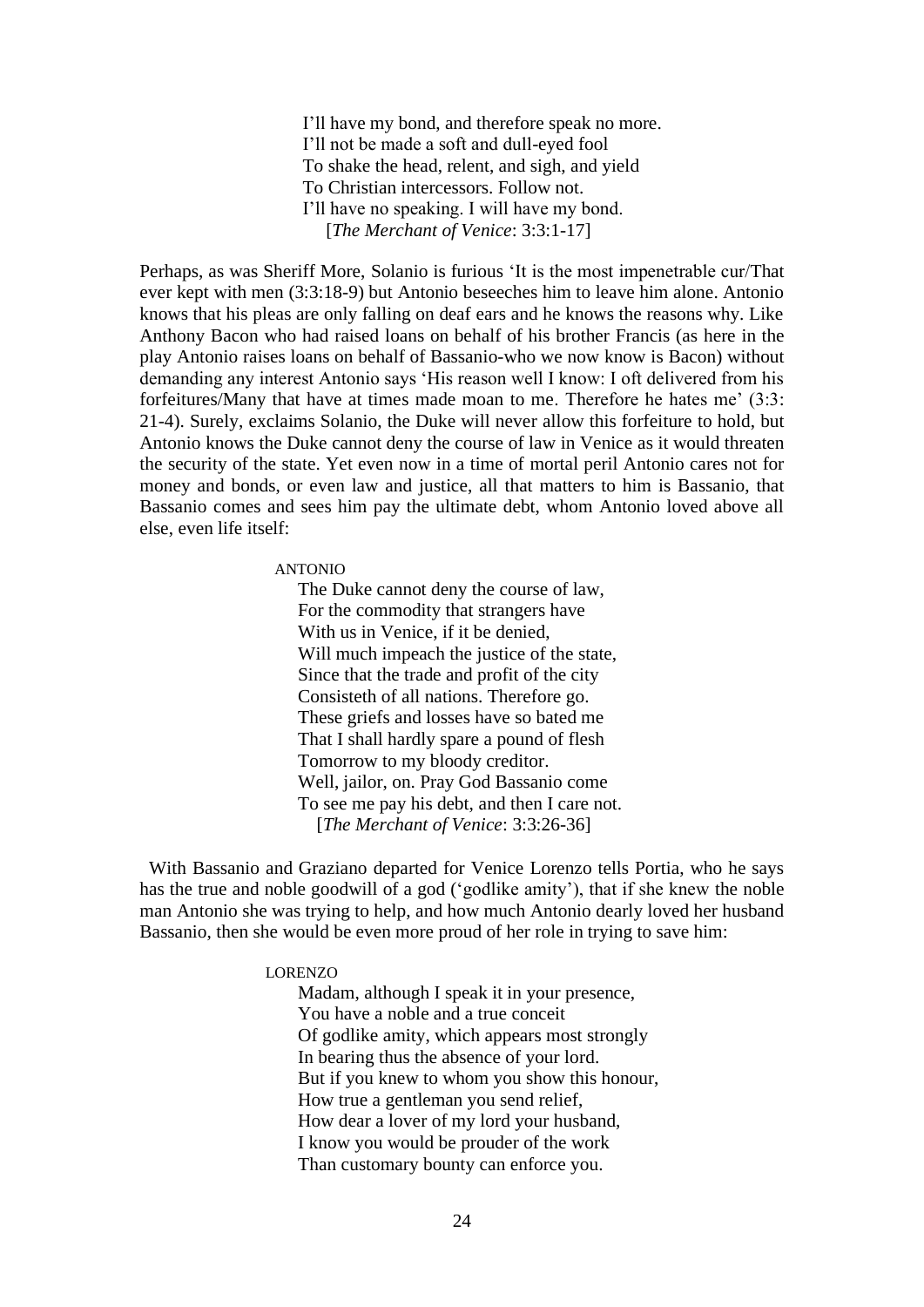#### [*The Merchant of Venice*: 3:4:1-9]

In what in reality is a poetical essay on the profound love that the Bacon brothers felt for each other Portia says that she has never regretted doing good and that friends who spend all their time together and love each other equally share a similar 'lineament' (a distinctive feature or characteristic, especially of the face) and like spirit and values:

#### PORTIA

 Whose souls do bear an equal yoke of love, There must be needs a like proportion Of lineaments, of manners, and of spirit, Which makes me think that this Antonio, Being the bosom lover of my lord, Must needs be like my lord. [*The Merchant of Venice*: 3:4:13-18]

Portia announces to Lorenzo she has made a 'secret vow' to enter a nearby monastery with Nerissa while Bassanio does everything he can to relieve Antonio in Venice. She asks Lorenzo to manage the household while Bassanio is away and secretly hands her servant Balthasar a letter to take to her cousin, one Doctor Bellario in Padua:

#### PORTIA

 Now, Balthasar, As I have ever found thee honest-true, So let me find thee still. Take this same letter, And use thou all th'endeavour of a man In speed to Padua. See thou render this Into my cousin's hands, Doctor Bellario, And look what notes and garments he doth give thee, Bring them, I pray thee, with imagined speed Unto the traject, to the common ferry Which trades to Venice. [*The Merchant of Venice*: 3:4:45-54]

 In one of the most famous plays in the history of world literature the character of Dr Bellario almost passes unnoticed to the vast majority of students and members of the theatre-going public. Because Dr Bellario does not actually appear in the play, his name conveniently does not appear in the dramatis personae or list of characters in the modern standard editions of *Merchant of Venice* (see for example Arden, Oxford, Cambridge, and the Royal Shakespeare Company editions, etc). Nor is his name listed in the index of the Arden and Oxford editions (virtually all old and modern editions of the play lack an index) and his character attracts little or any commentary, discussion or analysis in introductions to editions of the play. It is probably no coincidence that he is essentially the invisible man of the play (like its true author Bacon or one of his invisible Rosicrucian Brothers).

 The spectral presence of Bacon permeates the fabric of *The Merchant of Venice* and apart from Bassanio several other characters in the play bear a striking resemblance to Bacon. Professor Lamb voices that not only does 'Bassanio and Shylock resemble Bacon', but so too its heroine 'Portia's legal, economic, and even religious advantages …may even suggest an association with one of early modern England's most famous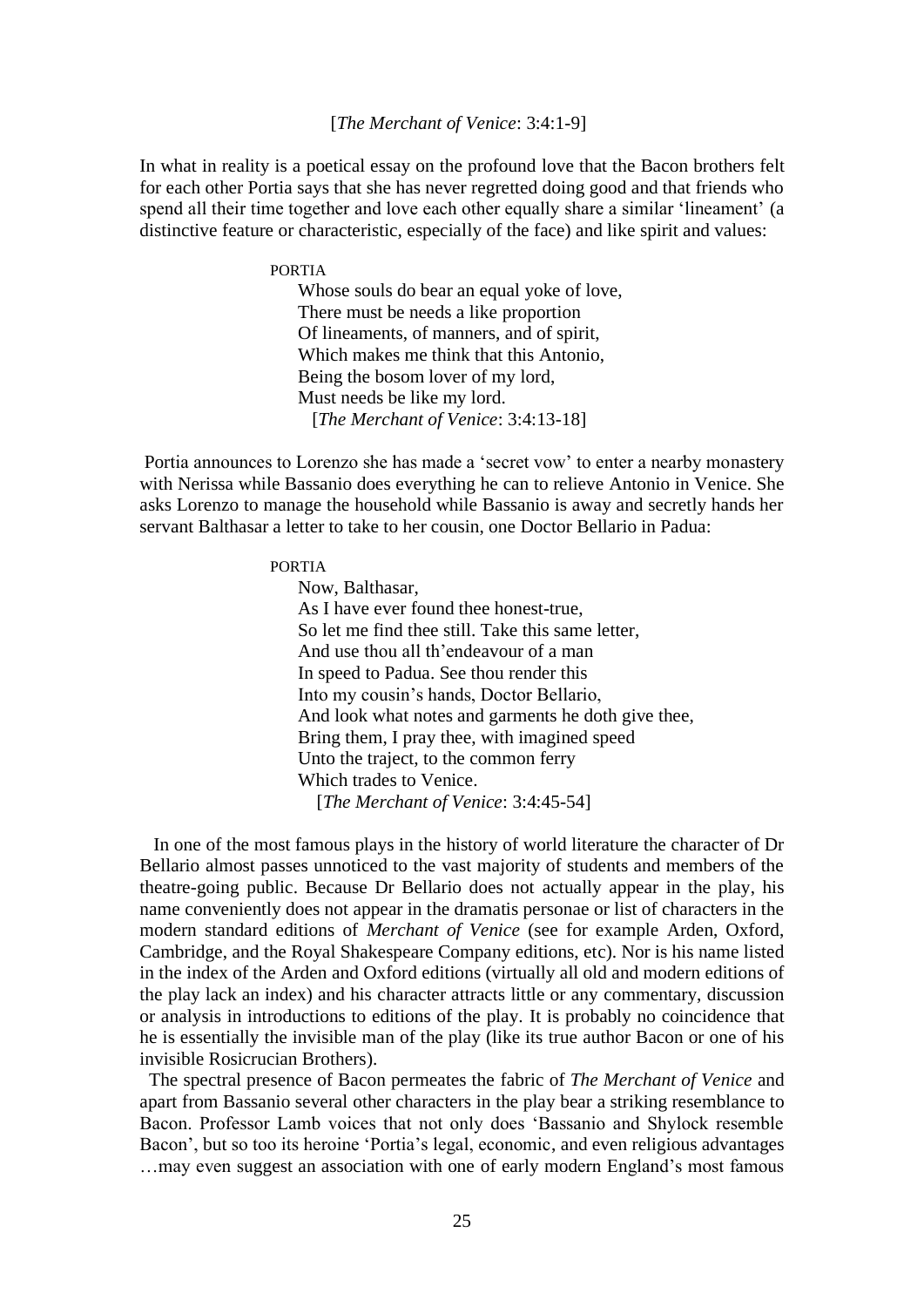lawyers, Francis Bacon' and she 'works as a hypothesis-based scientist *avant la letter*, while other figures bear a striking resemblance to what would become known as Baconian induction.'<sup>66</sup> Who then is Dr Bellario? The question the American lawyer and orthodox Shakespeare scholar Mark Edwin Andrews asks in *Law Versus Equity in The Merchant of Venice* (University of Colorado Press, 1965), which he answered emphatically-that his character represented Francis Bacon.<sup>67</sup> This work by Andrews is all but unknown, save to a few specialist scholars, and unsurprisingly modern editors of *The Merchant of Venice* have all shied away from the suggestion that the character Dr Bellario is Bacon in disguise, and as far as the present writer is aware, no orthodox Shakespeare scholar has undertaken an in-depth study of his character. However two recent independent scholars have done just that. The first Simon Miles who has given a series of ground-breaking and illuminating lectures on *Merchant of Venice*, <sup>68</sup> and the American lawyer and legal writer Christina G. Waldman the first author to publish a full-length work on the subject *Francis Bacon*'*s Hidden Hand in Shakespeare*'*s The Merchant of Venice*: *A Study of Law*, *Rhetoric*, *and Authorship*. <sup>69</sup> In the foreword to this extensive study Miles says that Waldman's work represents a 'thought-provoking enquiry into the legal and historical resonances between Bacon and the play, and especially the character of Bellario.'<sup>70</sup> For Miles *The Merchant of Venice* 'is Bacon's, through and through' and, he adds, thoroughly 'permeated by his presence'<sup>71</sup> There is, he incisively observes, 'something very personal at the heart of the play':

The relationship between Bassanio and Antonio, the two leading male characters, exactly mirrors that between Francis Bacon and his brother Anthony at the time. Francis was frequently in debt, and Anthony would often stand bond for his brother…

 …we can see Francis Bacon reflected in this play in multiple guises and characters, as if showing different aspects of his life. His personal circumstances are paralleled in Bassanio, and as Andrews and Waldman argue, his legal persona is depicted in Bellario.

 There are many parallels to be found between passages, words and phrases in *The Merchant of Venice* and Bacon's other writings. These are like fingerprints of thought which confirm the identity of the author, when we know where to look.<sup>72</sup>

 In his work *Law Versus Equity in The Merchant of Venice* as its title indicates Mark Edwin Andrews reads the play as an allegory of the conflict between law and equity. He argues that when the trial scene is read with legal and equitable principles in mind it divides into four parts. The first part begins with the first line spoken by the Duke 'What, is Antonio here?' (4:1:1) and ends with his announcement 'Upon my power I may dismiss this court,/Unless Bellario, a learned doctor,/Whom I have sent for to determine this,/Come here today' (4:1:103-6). The second begins with the admission of Portia commencing with the Duke's words 'Come you from Padua, from Bellario?' (4:1:118) and 'ends with the final common law judgement *in rem*' prepared by Portia for the court 'A pound of that same merchant's flesh is thine./The court awards it, and the law doth give it' (4:1:296-7). 'Prior to this part of the trial scene', continues Andrews, 'the terms used, the procedure, and the law applied have all been a part of the common law of the Court of the King's Bench, of Elizabethan England when the play was written.' The third part commences with Portia's injunction 'Tarry a little. There is something else./This bond doth give thee here no jot of blood./The words expressly are 'a pound of flesh'' (4:1:302-5) and ends with her striking caveat 'Thou shalt have nothing but the forfeiture/To be so taken at thy peril, Jew' (4:1:340-1). With Andrews stating 'In this part, for the first time, the principles, the procedure, and the maxims of equity, in a Court of Chancery, are used exclusively.'<sup>73</sup> The fourth part commences when Portia repeats her earlier injunction to Shylock 'Tarry, Jew./The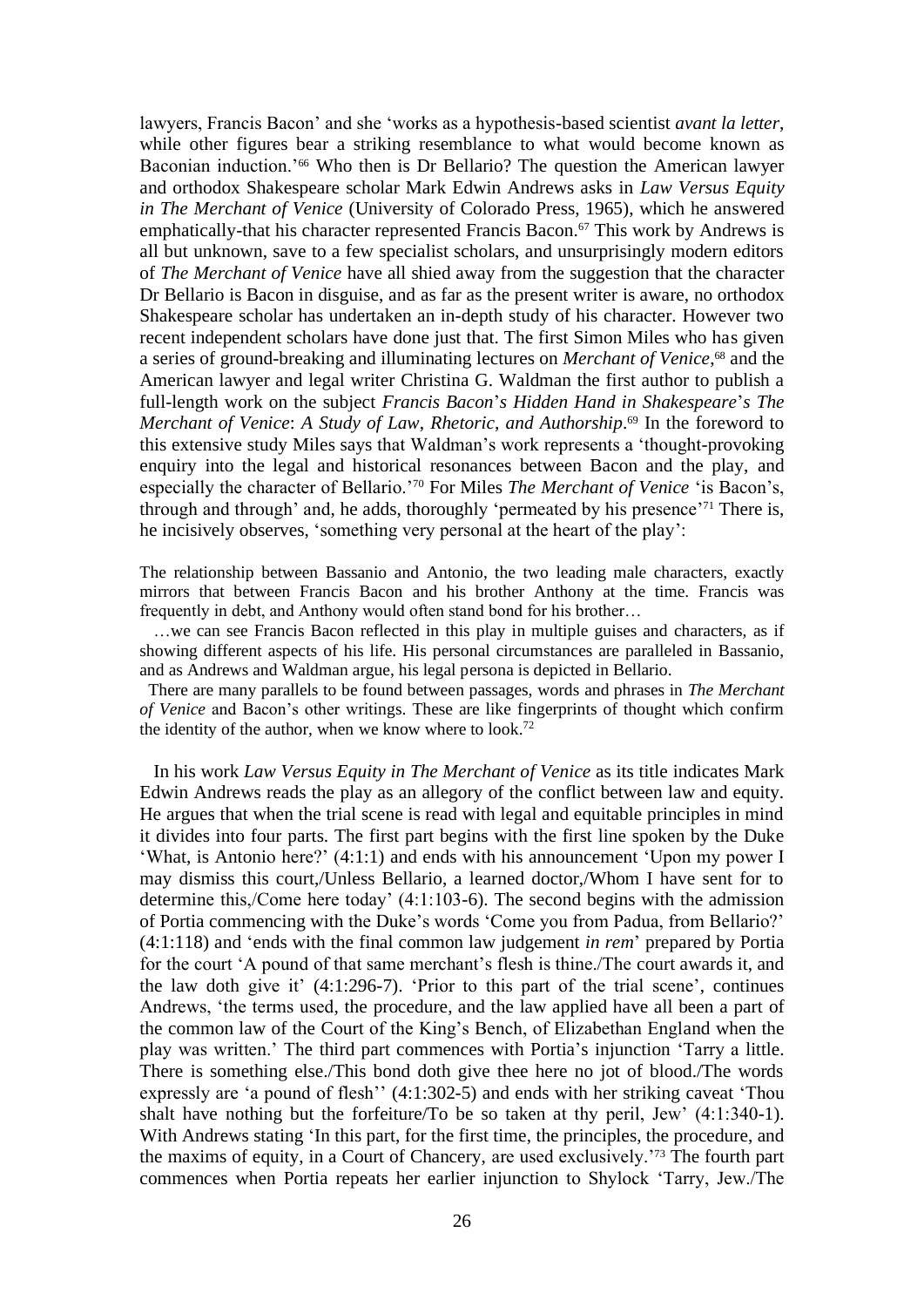law hath yet another hold on you' (4:1:343-4). In the fourth part, concludes Andrews, 'Shakespeare uses all of the devices of equity and the Court of Chancery to have mercy season justice.'<sup>74</sup> This constitutes the consensus among modern scholars that the trial scene in *Merchant of Venice* dramatizes the struggle between the common law courts and the equitable Court of Chancery. The latter previously headed by Lord Keeper Sir Nicholas Bacon and later by his son Lord Chancellor of England Francis Bacon, the secret author of *The Merchant of Venice*.

 In Venice the Duke opens the most famous trial scene in world literature with the pregnant line 'What, is Antonio here?' (4:1:1), and of course he is 'Ready, so please your grace' (4:1:2). He sympathizes with Antonio describing Shylock as 'an inhuman wretch/Uncapable of pity, void and empty/From any dram of mercy' (4:1:3-4). Before the Duke, Shylock enters and refuses to take his 3,000 ducats citing for his unyielding attitude his 'hate' and 'certain loathing' of Antonio (4:1:59) incensing Bassanio which results in a striking and telling exchange between them. 'Shylock's pre-trial dialogue with Bassanio', observes Professor Lamb, 'focuses Shakespeare's scene of knowledge on the mode of thought that would become Baconian new science....[Bacon] believed that the purpose of experimentation was not to prove or disprove a hypothesis but to gather data about the material world. Shakespeare brings the two together in a brief exchange as the trial commences':<sup>75</sup>

> BASSANIO There is no answer, thou unfeeling man, To excuse the current of thy cruelty. SHYLOCK I am not bound to please thee with my answers. BASSANIO Do all men kill the things they do not love? SHYLOCK Hates any man the thing he would not kill? BASSANIO Every offence is not a hate at first. SHYLOCK What, wouldst thou have a serpent sting thee twice? [*The Merchant of Venice*: 4:1:62-68]

Bassanio tries to reason with him further by offering him for his 3,000 ducats 6,000 ducats but Shylock is having none of it 'If every ducat in six thousand ducats/Were in six parts, and every part a ducat,/I would not draw them. I would have my bond' (4:1: 84-6). The Duke pointedly asks him how he expects to receive mercy when he shows none but Shylock reasons that he has no need of mercy when he is 'doing no wrong'. He demands his pound of flesh 'If you deny me, fie upon your law:/There is no force in the decrees of Venice' (4:1:100-1). Upon this demand the Duke says that he will dismiss the court unless Dr Bellario a learned doctor of law for whom he has sent to determine the case arrives today. It is at this point Andrews in his *Law Versus Equity in The Merchant of Venice* juxtaposes a prose version alongside the text of the play where he substitutes Bacon for Dr Bellario:

*The Court*. The court will reserve decision *Duke*. Upon my power I may dismiss of this case until I have heard a this court/Unless Bellario, a lawyer from Cambridge, whom I learned doctor/Whom I have have called as *Amicus Curiae* in this sent for to determine this,/Come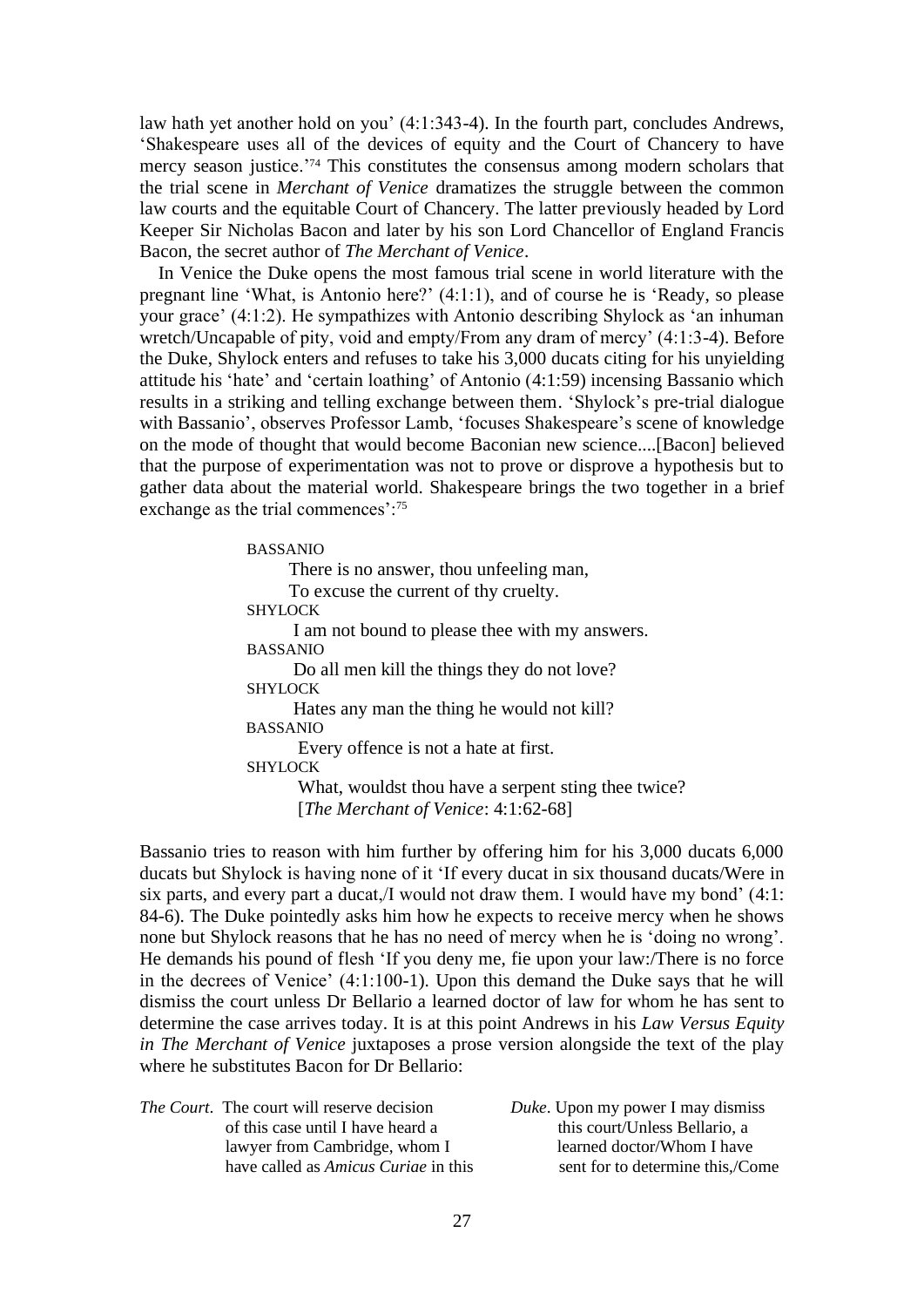|                                                                                                                                                                                                               | case and whom I expect here today.<br>This lawyer is Sir Francis Bacon, with<br>whom I do not always agree but for<br>whose legal ability I have the most<br>profound respect. This is a novel case,<br>involving a very important legal problem.<br>I desire to have the points thoroughly<br>briefed and argued before reaching a<br>conclusion. I do not want either of the<br>parties to this suit to be able to sue out a<br>bill in a court of equity and obtain there a<br>decree which the Exchequer Chamber might<br>affirm. | here today.<br>[The Merchant of Venice: 4:1:103-5]                                                                                                                                                       |
|---------------------------------------------------------------------------------------------------------------------------------------------------------------------------------------------------------------|---------------------------------------------------------------------------------------------------------------------------------------------------------------------------------------------------------------------------------------------------------------------------------------------------------------------------------------------------------------------------------------------------------------------------------------------------------------------------------------------------------------------------------------|----------------------------------------------------------------------------------------------------------------------------------------------------------------------------------------------------------|
|                                                                                                                                                                                                               | <i>Clerk of the Court.</i> Your Honor, there is a messenger<br>outside with a letter from the<br>lawyer from Cambridge.                                                                                                                                                                                                                                                                                                                                                                                                               | Salerio. My lord, here stays without/<br>A messenger with letters from the<br>doctor,/New come from Padua.<br>[The Merchant of Venice: 4:1:106-8]                                                        |
|                                                                                                                                                                                                               | The Court. Bring us the letters! Call the<br>messenger!                                                                                                                                                                                                                                                                                                                                                                                                                                                                               | The Duke. Bring us the letters./Call the<br>messenger.<br>[The Merchant of Venice: 4:1:109]                                                                                                              |
|                                                                                                                                                                                                               | <b>Enter Law Clerk.</b>                                                                                                                                                                                                                                                                                                                                                                                                                                                                                                               | <i>Enter</i> Nerissa [dressed like a lawyer's clerk].                                                                                                                                                    |
|                                                                                                                                                                                                               | The Court. Are you from Cambridge-from<br>Bacon?<br>Law Clerk. I am from Cambridge, your<br>Honor, and I bring you the<br>respects and a letter from<br>my lord, Sir Francis Bacon.                                                                                                                                                                                                                                                                                                                                                   | Duke. Came you from Padua, from Bellario?<br>Nerissa. From both, my lord, Bellario greets<br>your grace [presenting a letter].<br>[The Merchant of Venice: 4:1:118-9]                                    |
|                                                                                                                                                                                                               | <i>The Court.</i> This letter from Bacon recommends<br>a learned young lawyer to the court<br>Where is he?<br>Law Clerk. He awaits your permission to<br>practice before this court for he<br>has never been admitted here.                                                                                                                                                                                                                                                                                                           | Duke. This letter from Bellario doth<br>commend/A young and learned<br>doctor to our court. Where is he?<br>Nerissa. He attendeth here hard by/To<br>know your answer, whether<br>you'll will admit him. |
|                                                                                                                                                                                                               | The Court. I will admit him. Present him to<br>the court. Let me hear the letter.<br>Bacon was the Amicus Curiae<br>for whom I sent. If he commends<br>his learning, this young lawyer<br>must be as quick and sharp as the<br>thrust of a spear.                                                                                                                                                                                                                                                                                     | Duke. With all my heart. Some three or<br>four of you/Go give him<br>courteous conduct to this place.<br>[The Merchant of Venice: 4:1:142-47]                                                            |
| [The Court then reads the following letter]<br>from Sir Francis Bacon:<br>"Your grace shall understand, that at the<br>receipt of your letter I am very sick: but<br>in the instant that your messenger came, |                                                                                                                                                                                                                                                                                                                                                                                                                                                                                                                                       | Meantime the court shall hear Bellario's letter.<br>(Reads) 'Your grace shall understand that at<br>the receipt of your letter I am very sick'<br>[The Merchant of Venice: 4:1:148-63]                   |

in loving visitation was with me a young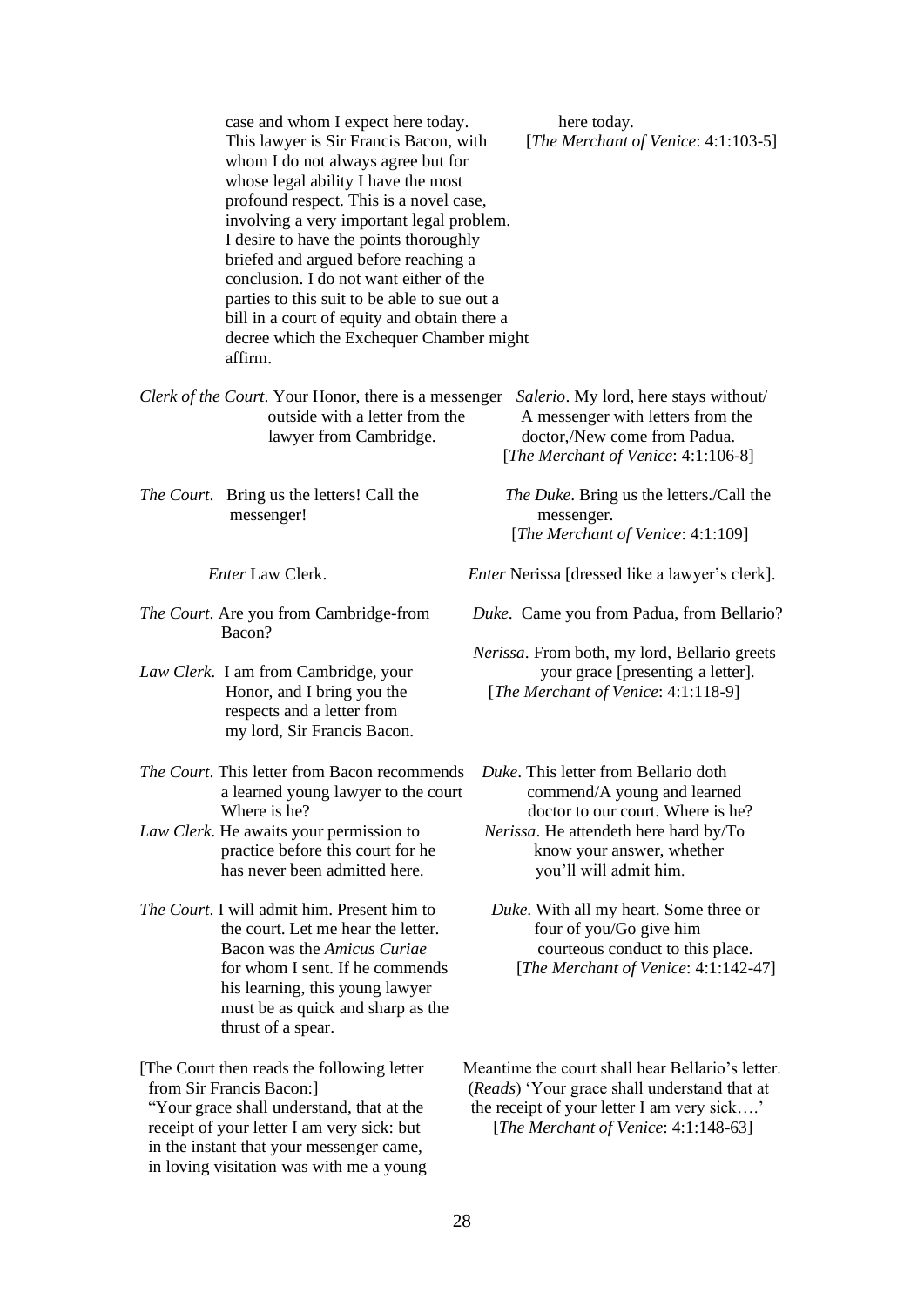doctor of Rome; his name is Balthasar. I acquainted him with the cause in controversy between the Jew and Antonio the merchant: we turned o'er many books together: he is furnished with my opinion; which, bettered with his own earning, the greatness whereof I cannot enough commend, comes with him, at my importunity, to fill up your grace's request in my stead. I beseech you, let his lack of years be no impediment to let him lack a reverend estimation; for I never knew so young a body with so old a head. I leave him to your gracious acceptance, whose trial shall better publish his commendation."

*The Court*. "You are welcome: take your place. Duke. Are you acquainted with the Are you fully acquainted with the case at bar? difference/That holds this present

*Young Lawyer*. I am, your Honor, for Sir Francis *Portia*. I am informed thoroughly of Bacon acquainted me "with the cause in the cause. controversy between the Jew and Antonio the [*The Merchant of Venice*:4:1:168-70] merchant…." He furnished me with his opinion. Which is the merchant here, and which the Jew?"76

 *Enter* Young Lawyer. *Enter* Portia *dressed like a doctor of laws*.

question in the court?

 From behind the scenes the invisible Bacon-Bellario guides the trial scene through notes and documents given to Portia a doctor of law disguised as Balthasar, assisted by Nerissa, disguised as a lawyer's clerk. Portia tells Shylock that his suit is of a strange nature but that Venetian law cannot prevent it proceeding. She asks Antonio 'Do you confess the bond?' to which he replies 'I do' (4:1:178) mirroring Bacon's situation with the money-lender Sympson which he reveals in his letter to Sir Thomas Egerton 'having the last term confessed the action.'<sup>77</sup> After Antonio confesses the bond Portia pleads with Shylock to show mercy. He replies under what compulsion must he do so and Portia responds with her famous and beautiful speech on mercy:

> The quality of mercy is not strained. It droppeth as the gentle rain from heaven Upon the place beneath. It is twice blest: It blesseth him that gives, and him that takes. 'Tis mightiest in the mightiest. It becomes The throned monarch better than his crown. His sceptre shows the force of temporal power, The attribute to awe and majesty, Wherein doth sit the dread and fear of kings; But mercy is above this sceptred sway. It is enthroned in the hearts of kings; It is an attribute to God himself, And earthly power doth then show likest God's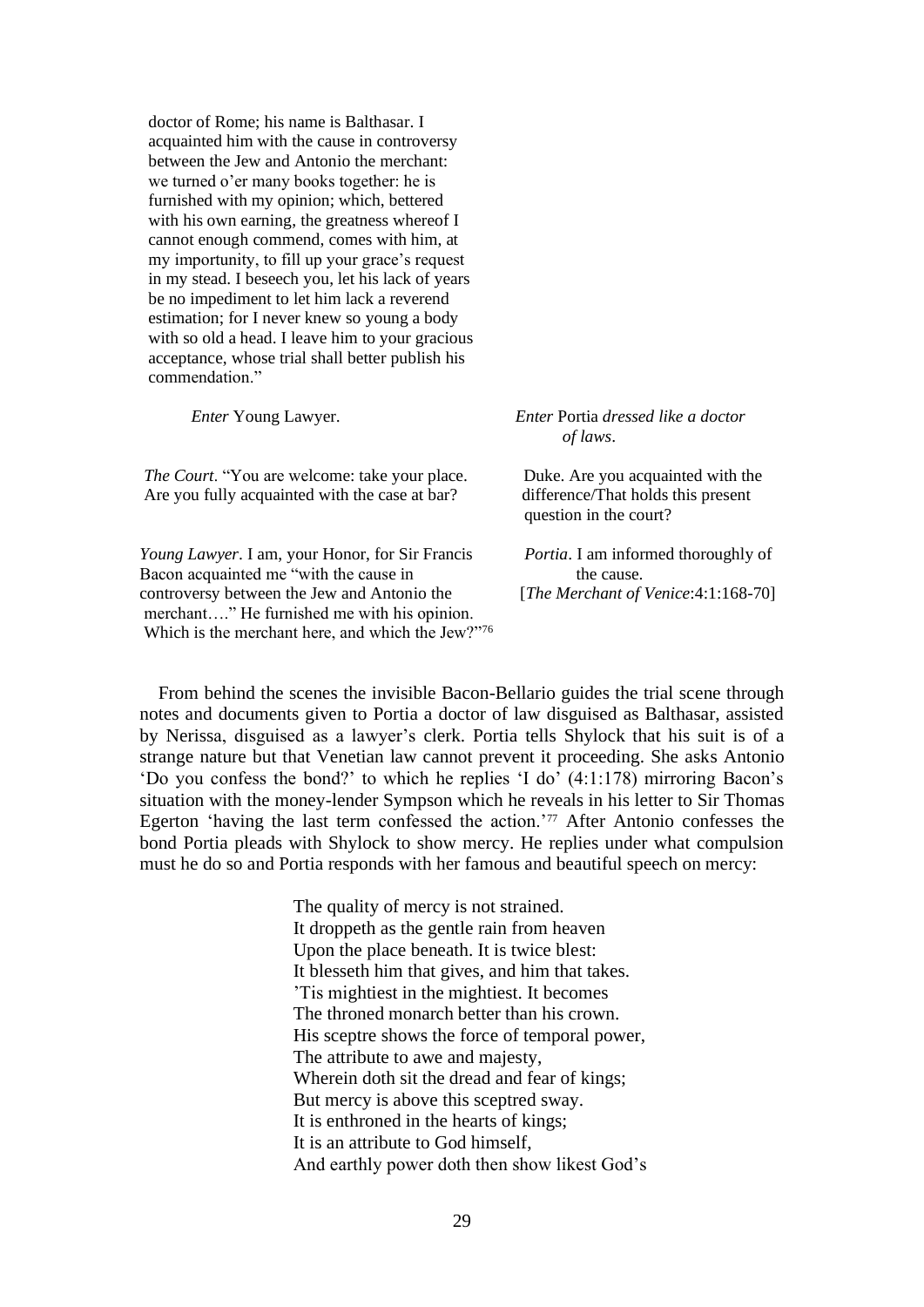#### When mercy seasons justice. [*The Merchant of Venice*: 4:1:181-94]

Shylock is unmoved he craves the law and demands the full penalty and forfeit of his bond. She asks Antonio if he is able to discharge the money owed to Shylock rousing Bassanio to cry out that he now has enough money to pay the money ten times over 'On forfeit of my hands, my head, my heart' (4:1:209). Bassanio asks Portia to 'Wrest once the law to your authority./To do a great right, do a little wrong,/And curb this cruel devil of his will' (4:1:211-4). Portia says that 'There is no power in Venice/Can alter a decree established' (4:1:215-6) on account it would be used as a precedent and such a ruling in law would give rise to countless wrong judgements and decisions.

 The central theme of Portia's argument against Shylock as it unfolds in the second half of the scene writes Dr Zurcher:

relies on one of the most fundamental and firmly held of common law maxims, *verba fortius accipiuntur contra proferentem* ['a man's words shall be taken most strongly against himself.']-a maxim Francis Bacon discusses at length in his book of maxims, (written during Elizabeth's reign [1596-7: just prior to *Merchant of Venice*] but first printed in 1630). Bacon's formulation and copious illustration of the maxim make it clear that the party beneficiary to any kind of legal instrument must take especial care in its formulation, for the law will construct its words against him with straight rigour.

 Bacon's extended discussion of the maxim reveals a number of more particular ways in which it signifies resonantly with Shylock's and Antonio's 'merry bond' in *The Merchant of Venice*: 78

#### *Verba fortius accipiuntur contra proferentem*.

This rule, that a man's deeds and his words shall be taken strongliest against himself, though it be one of the most common grounds of the law, it is not withstanding a rule drawn out of the depth of reason. For, first, it is a schoolmaster of wisdom and diligence in making men watchful in their own business; next, it is author of much quiet and certainty, and that in two sorts; first, because it favoureth acts and conveyances executed, taking them still beneficially for the grantees and possessors; and secondly, because it makes an end of many questions and doubts about construction of words; for if the labour were only to pick out the intention of the parties, every judge would have a several sense; whereas this rule doth give them a sway to take the law more certainly one way.<sup>79</sup>

 Portia asks the money-lender to look at the bond 'Shylock, there's thrice thy money offered thee' (4:1:224) (i.e., 3 times 3,000 ducats: when the 3 nulls (000) are dropped it leaves 33 Bacon in simple cipher). He remains obdurate and Portia announces that the bond is forfeit and that Shylock may lawfully claim a pound of flesh to be cut off by him nearest to Antonio's heart. She again asks him to be merciful 'Take thrice thy money. Bid me tear the bond' (4:1:231). You know the law, Shylock unmercifully replies, and demands she move to judgment. Portia tells Antonio that he must prepare his bosom for Shylock's knife and calls for a set of scales to weigh the flesh that his avenger in readiness has brought with him. Then Portia asks Shylock has he a surgeon present to stop Antonio bleeding to death moving him to unfeelingly respond 'Is it so nominated in my bond?' (4:1:256). Portia asks Antonio if he has anything more to say before the deed is carried out. He takes Bassanio's hand and tells him in a heartfelt profoundly moving speech how much he loves him and that there is nothing he would not do, and no debt he would not pay for him, up to and including forfeiting his own life: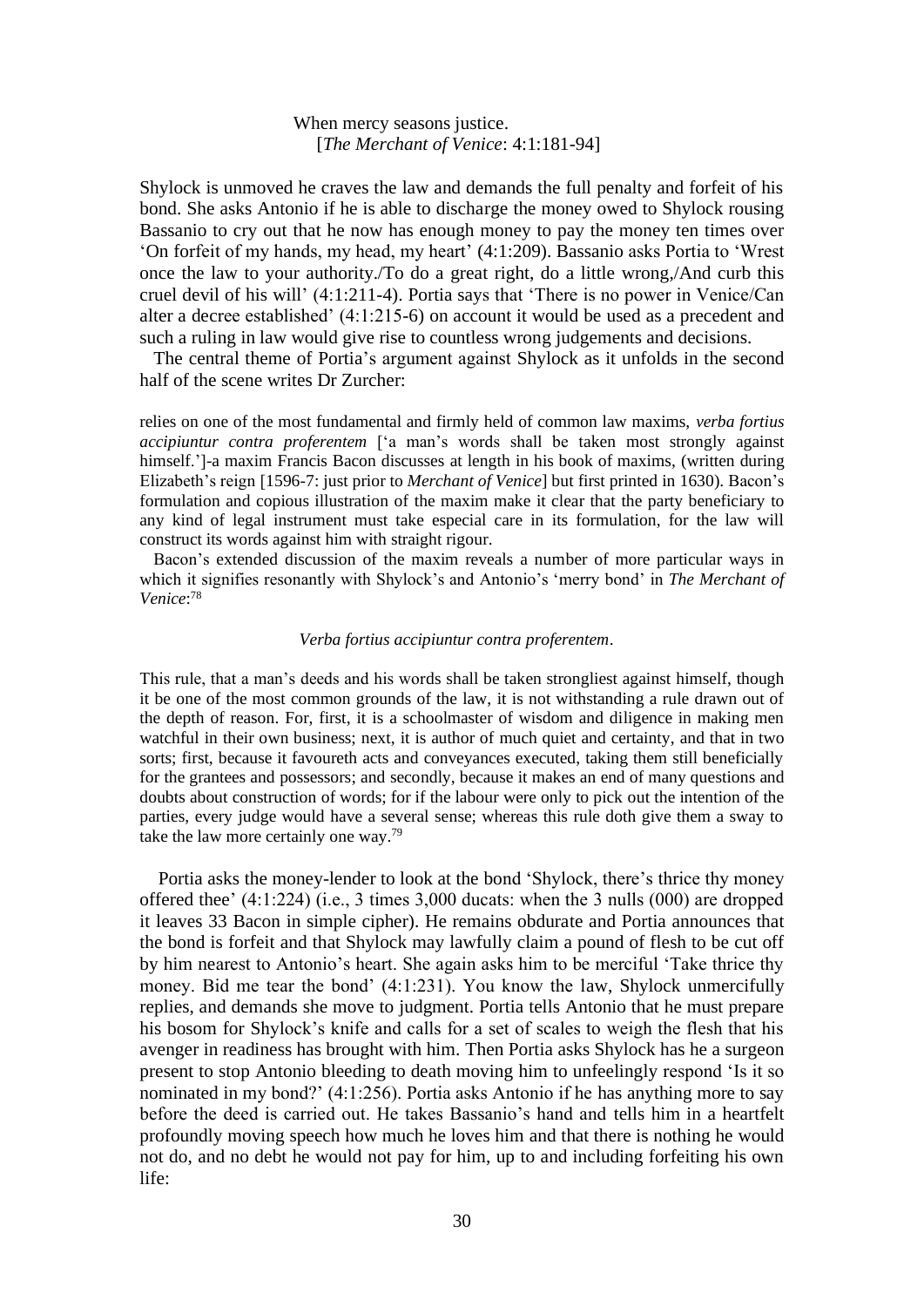

Fig. 3 Francis Bacon, Artist Unknown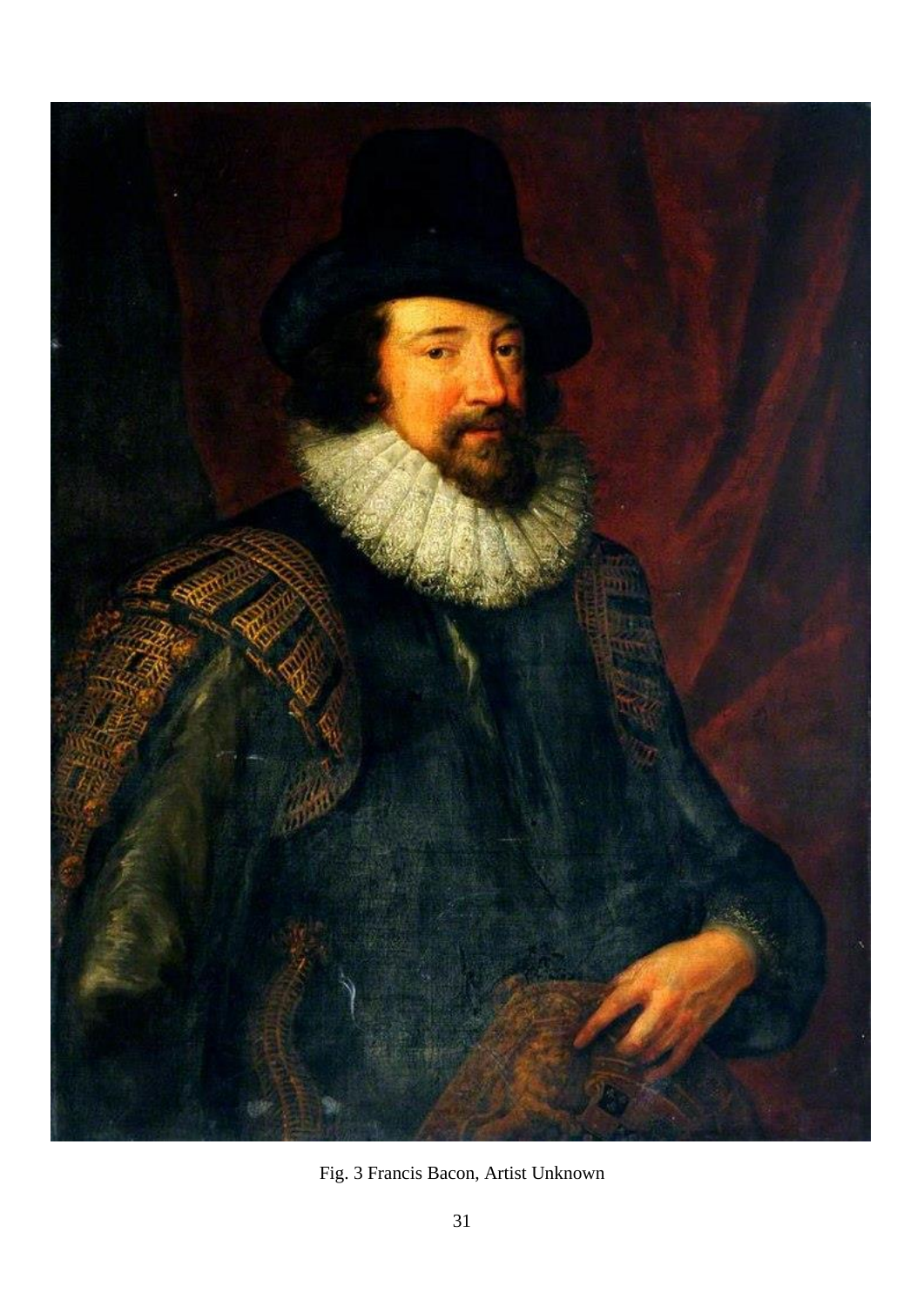

Fig. 4 Anthony Bacon, Artist Unknown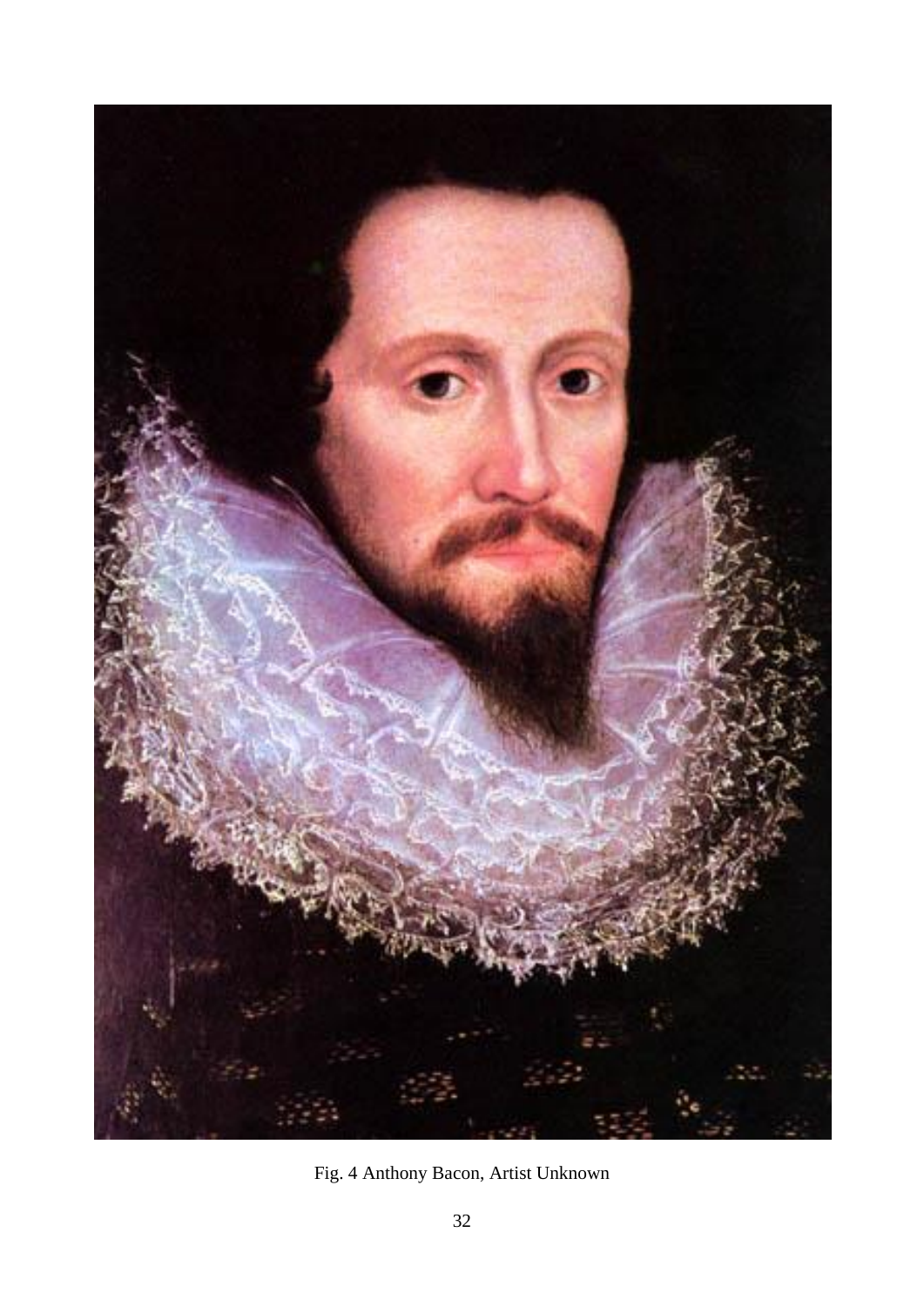#### ANTONIO

 Commend me to your honourable wife. Tell her the process of Antonio's end. Say how I loved you. Speak me fair in death, And when the tale is told, bid her be judge Whether Bassanio had not once a love. Repent but you that you shall lose your friend, And he repents not that he pays your debt; For if the Jew do cut but deep enough, I'll pay it instantly, with all my heart. [*The Merchant of Venice*: 4:1:270-78]

The profound love that existed between Antonio (Anthony Bacon) and Bassanio (his brother Francis Bacon) was mutual, and in his response, Bassanio emotionally tells Antonio he would sacrifice his life and the world and all that is in it to save him from his fate:

#### BASSANIO

 Antonio, I am married to a wife Which is as dear to me as life itself, But life itself, my wife, and all the world Are not with me esteemed above thy life. I would lose all, ay, sacrifice them all Here to this devil, to deliver you. [*The Merchant of Venice*: 4:1:279-84]

 With Shylock growing increasingly impatient Portia announces that he may cut the flesh from Antonio 'The court awards it, and the law doth give it' (4:1:297) as he now prepares to wield his knife. But just as he is about to do so Portia tells him to 'Tarry a little. There is something else' (4:1:302). She reminds him the condition in the bond does not allow him to spill a jot of blood-the words are 'a pound of flesh', but in cutting it off, if he sheds one drop of Christian blood, by the laws of Venice all his lands and goods will be confiscated to the state. 'Is that the law', he asks, with Portia telling him 'Thyself shall see the act;/For as thou urgest justice, be assured/Thou shalt have justice more than thou desir'st' (4:1:311-14). A defeated and dejected Shylock says 'pay the bond thrice' and prepares to leave the court with Bassanio saying here is the money. Portia stops Bassanio giving him the money and reiterates that he will have all justice and nothing but the penalty. Portia tells Shylock to prepare to cut off the flesh, but neither shed any blood nor cut more or less than the pound expressly stated in the bond; and if she warns him, the scales do turn in the estimation of a hair, then he will die and all his goods will be confiscated. He twice asks for his principal 3,000 ducats to be returned. Portia tells him he shall have nothing but the penalty owed him-which he can take at his own peril. He then tries to leave the court but Portia prevents him:

> Tarry, Jew. The law hath yet another hold on you. It is enacted in the laws of Venice, If it be proved against an alien That by direct or indirect attempts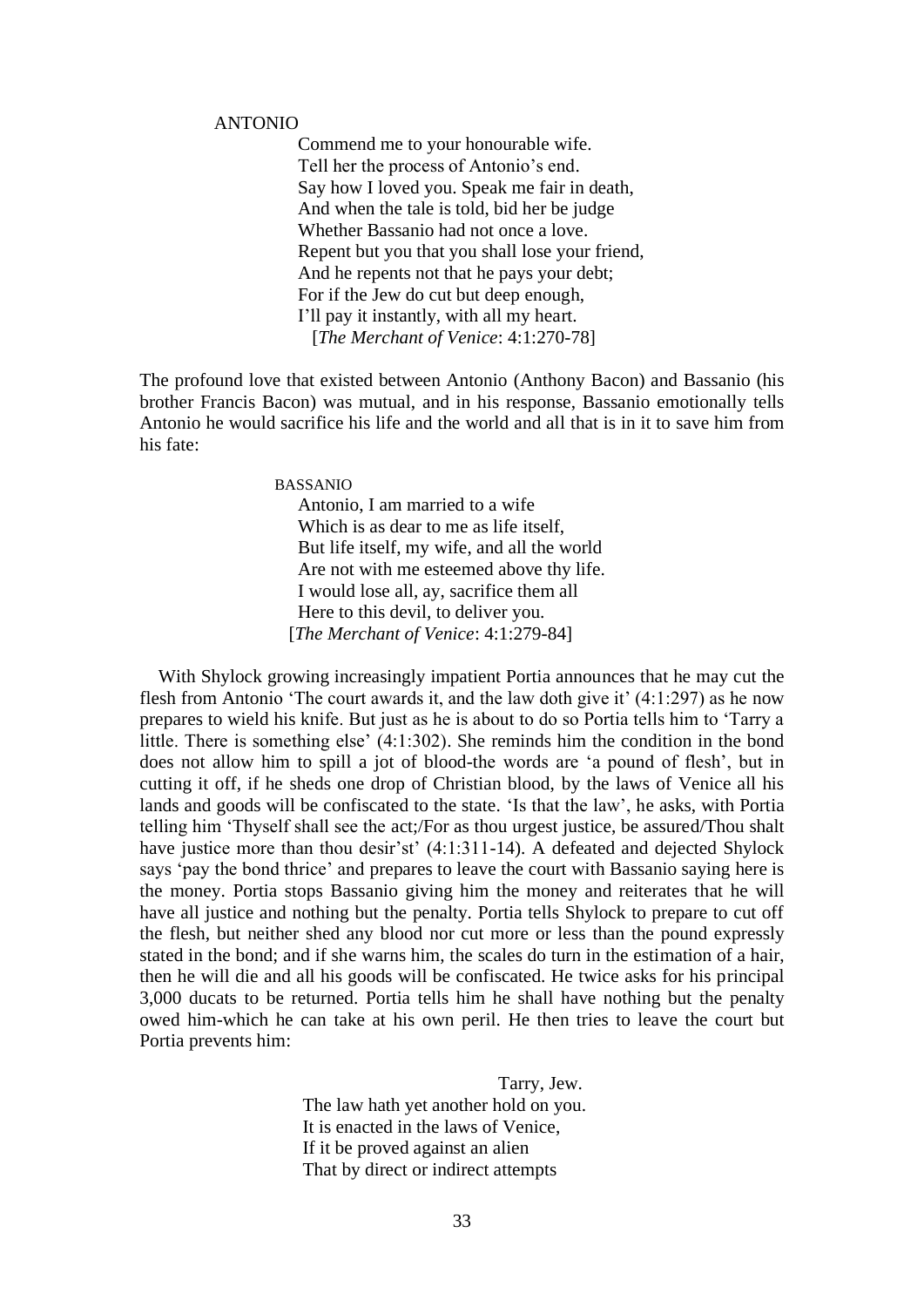He seeks the life of any citizen, The party 'gainst the which he doth contrive Shall seize one half his goods; the other half Comes to the privy coffer of the state, And the offender's life lies in the mercy Of the Duke only, 'gainst all other voice- In which predicament I say thou stand'st [*The Merchant of Venice*: 4:1:344-54]

#### In his political tract *Certain Articles or Considerations Touching the Union of the Kingdoms of England and Scotland Bacon* distinguishes an alien friend from an alien enemy:

For Subjection, I take the law of England to be clear, (what the law of Scotland is I know not), that all Scottish-men, from the very instant of your Majesty's reign begun, are become denizens; and the *post-nati* are naturalized subjects of England for the time forwards: for by our laws none can be an Alien but he that is of another allegiance than our sovereign lord the king's: for there be but two sorts of Aliens, whereof we find mention in our law, an *Alien Ami*, and an *Alien Enemy*; whereof the former is a subject of a state in amity with the King, and the latter a subject of state in hostility; but whether he be one or other, it is an essential difference unto the definition of an Alien, if he be not of the King's allegiance; as we see it evidently in the precedent of Ireland, who since they were subjects to the crown of England, have ever been inheritable and capable as natural subjects; and yet not by any statute or act of Parliament, but merely by the common law, and the reason thereof.<sup>80</sup>

In *The Case of the Post-Nati of Scotland* presented before the Lord Chancellor and all the Judges of England Bacon expands upon the laws surrounding aliens (too long to quote here in full). On the subject of naturalization relating to the king and the law he divides his observations into three categories or platforms:

The third platform is the government of God himself, over the world, whereof lawful monarchies are a shadow. And therefore both the Heathen, and amongst the Christians, the word, sacred, hath been attributed unto kings, because of the conformity of a monarchy with a divine Majesty: never to a senate or people. And so you find it twice in the lord Coke's Reports…*Rex est persona mixta cum sacerdote*; an attribute which the senate of Venice, or a canton of Swisses, can never challenge.<sup>81</sup>

Having spoken of the king and the law Bacon proceeds to consider both the privileges and benefits of naturalization according to the laws of England and who is entitled to them, which he sets out in four degrees:

The first decree of persons, as to this purpose, that the law takes knowledge of, is an *alien enemy*; that is, such a one as is born under the obeisance of a prince or state that is in hostility with the king of England. To his person the law giveth no benefit or protection at all....

 The second person is an *alien friend*, that is, such a one as is born under the obeisance of such a king or state as in confederate with the king of England, or at least not in war with him. ….

 The third person is a *denizen*, using the word properly, (for sometimes it is confounded with a natural born subject): This is one that is but *subditus insitivus*, or *adoptivus*, and is never by birth, but only by the king's charter, and by no other mean, come he never so young into the realm, or stay he never so long….

 The fourth and last degree is a *natural born subject*, which is evermore by birth, or by act of parliament; and he is complete and entire…for the Romans...have *jus petitionis*, or *jus*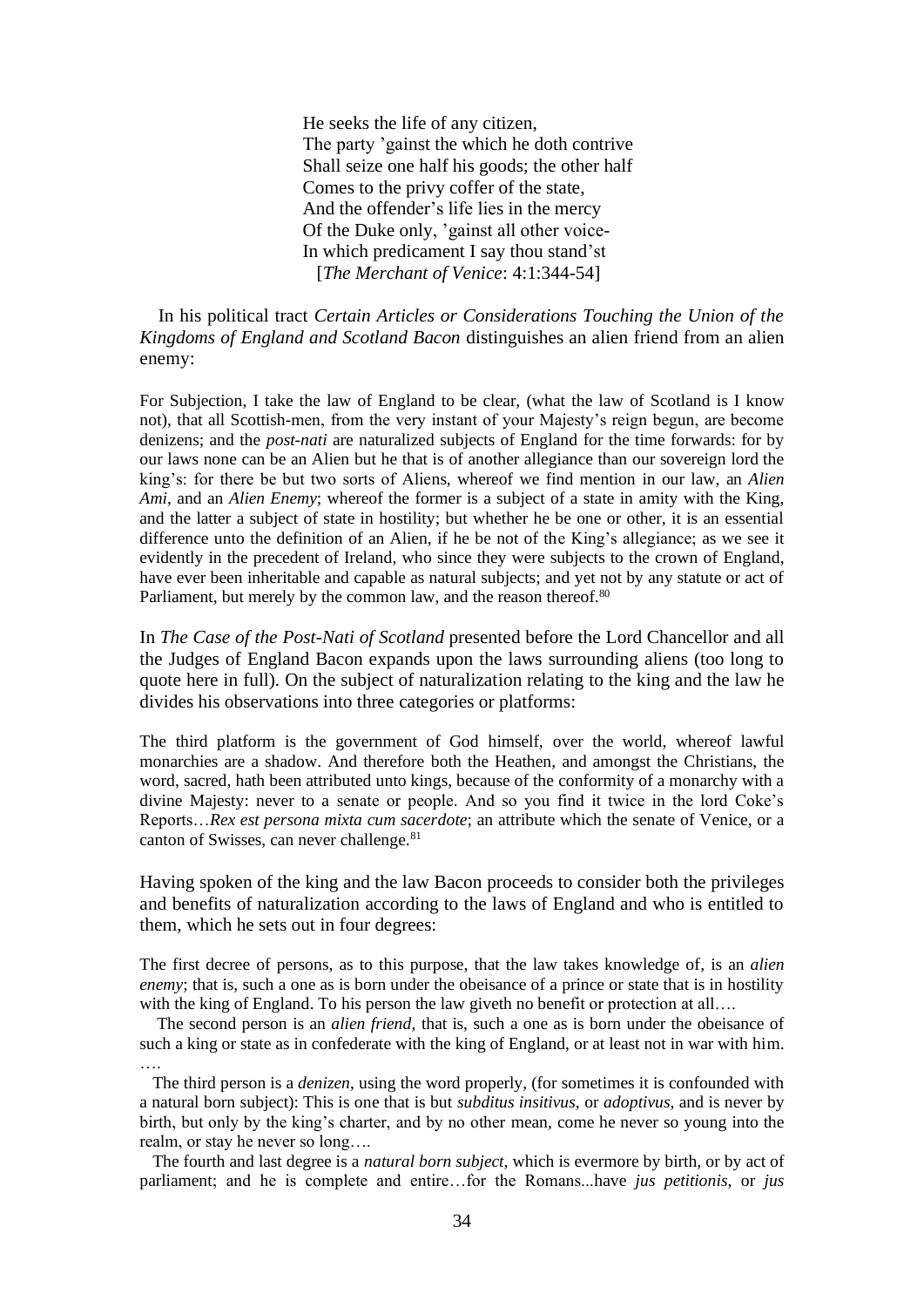*honorum*. For though a man had voice, yet he was not capable of honour and office. But these be the devices of popular or free estates [for example, Venice], (which are jealous whom they take into their number, $) \dots^{82}$ 

.

 By attempting to take the life of Antonio a citizen of the Venetian state Shylock is informed by Portia that as an alien he must forfeit all his goods, to be divided by the state and Antonio, unless the Duke shows mercy. The Duke tells Shylock, so he can see the difference in our spirit (the difference between law and equity) he pardons his life. The Duke awards one half of his wealth to Antonio and the other to the state which he proposes to reduce to a fine if Shylock shows some humility. An equally merciful Antonio requests that 'Shylocke create a *use after a use* with one half of his estate, to which he, Antonio, is entitled, making the said Antonio the first *cestui que use*; the second *use* to become effective on the death of the said Shylocke and thereby pass the legal and equitable estates to his son-in-law, Lorenzo.'83The Duke insists that Shylock will do it, or else he will repeal his pardon. Shylock states that he is content and Portia says to Nerissa 'Clerk, draw a deed of gift'. Shylock asks for permission to leave the court on account that he is not well and bids that the legal document is sent after him, stating that he will sign it (4:1:390-94). The *cestui que* being a shortened version of *cestui a que use le feoffment* (The Person for whose benefit the feoffment or deed of gift was made). Some of the legal issues touching upon it formed part of the landmark *Chudleigh*'*s Case* in which Bacon played a major key role. His 'view of *Chudleigh*'*s Case*', writes Professor Coquillette, 'required a modern theory of how to construe statutes. This was what the *Reading Upon Uses* set out to provide.'<sup>84</sup> It was the trial of *Chudleigh*'*s Case* in which Bacon 'took an active part', observes Andrews, 'which established the rule against perpetuities limiting the duration of trusts similar to the one created by Shylocke.'<sup>85</sup>

 With the departure of Shylock thus ended the most famous trial in English literature depicting a dramatic portrayal of the long struggle between equity and the common law that anticipated the historical legal case of *Glanville v Courtney* which ultimately resulted in a landmark victory of equity over common law, that played a critical role in both the shaping of English and American law, for centuries to come.

 The *Glanville v Courtney* (1616) also arose on a bond in which Lord Chief Justice Coke entered a judgement for the plaintiff but Lord Chancellor Ellesmere issued an injunction preventing enforcement of the bond. After the associated *Earl of Oxford*'*s Case* held that equity takes precedence over the common law James appointed Bacon, then the Attorney-General, to head a commission to advise him on the matter as to whether the Lord Chancellor had the power to overrule common law judgements. On the advice of Bacon on 26 July 1616 James I issued a decree in favour of the Court of Chancery. The events leading up to the climax of the struggle between Lord Coke the Chief Justice of the Common Law Courts and Lord Chancellor Ellesmere head of the Court of Chancery, and the documents and transcripts written and signed by Bacon relating to it are presented in some detail by Andrews in his *Law Versus Equity in The Merchant of Venice*. This included 'The King's Order and Decree in Chancery, For A Rule To Be Observed By The Chancellor In That Court: Exemplified And Enrolled For A Perpetual Record There. Anno 1616':

Whereas our Right Trusty and Well-beloved Sir Francis Bacon, Knight, our Counsellor and Attorney-General, received a letter from our Chancellor of England, dated the 19th of March, An. Dom. 1615. Written by our express Commandment, directing him, and requiring him, and the rest of our learned Counsel, to peruse such precedents as should be produced unto them, from time of King Henry the Seventh, and since, of complaints made in the Chancery, there to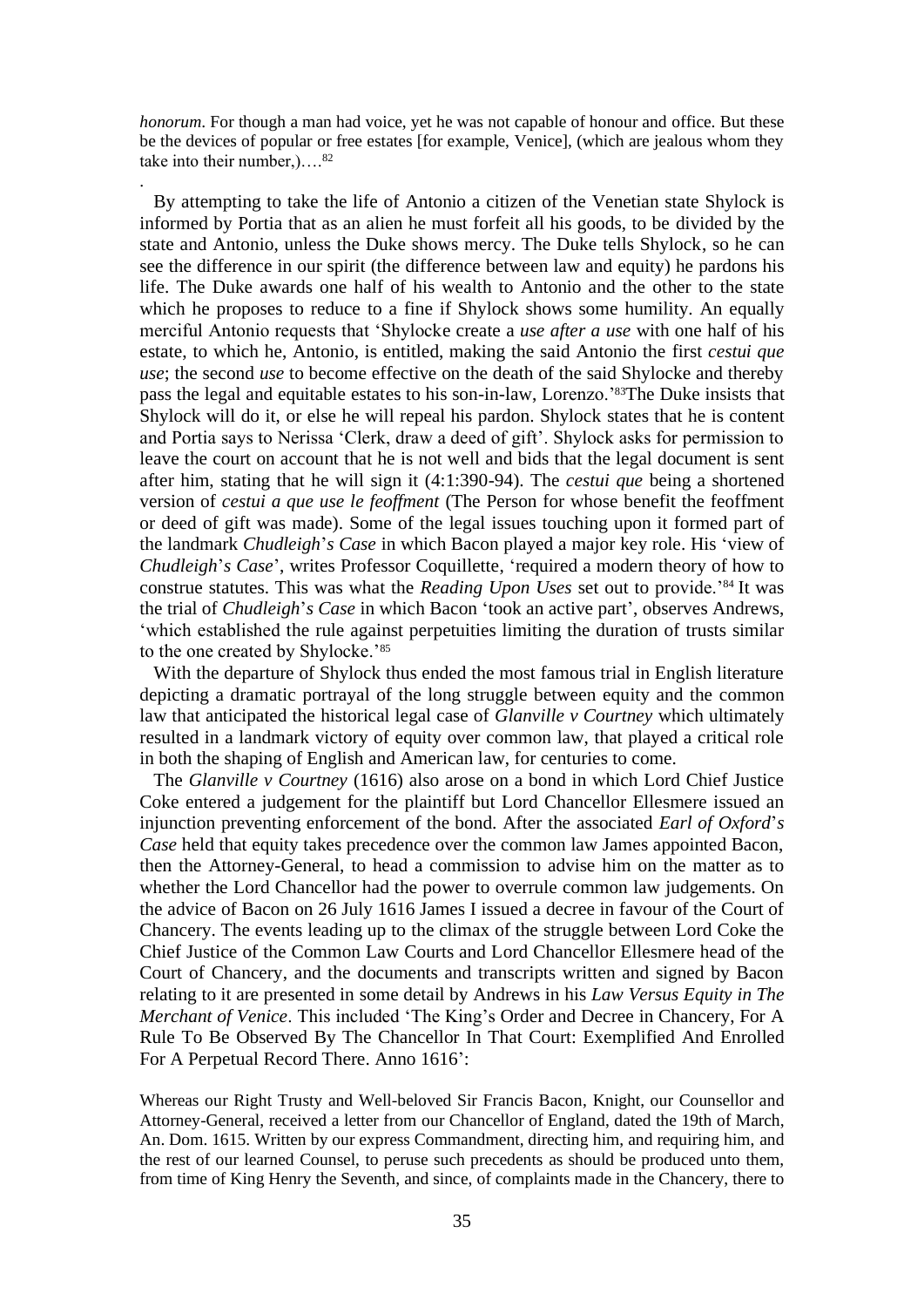be relived according to equity and conscience, after judgements in the Courts of Common Laws, in cases wherein the Judges of the common law could not relive them...<sup>86</sup>

In his summary of the findings arising from *Glanville v Courtney* Bacon delivered the official pronouncement of the committee headed by him in *Per Ipsum Regum*:

Now, forasmuch as *mercy and justice be the true supports of our Royal Throne*, *and that it properly belongeth to us*, *in our princely office*, to take care and provide, that our subjects have equal and indifferent justice ministered to them; and that where their case deserveth to be relieved in course of equity, by suit in our Court of Chancery, they should not be abandoned, and exposed to perish under the rigour and extremity of our laws….87

The opening lines of Bacon's official document *Per Ipsum Regnum* were italicized by Andrews for comparison with Portia's equitable plea for mercy:

The quality of mercy is not strained

It becomes/the throned monarch better than his crown

It is enthroned in the hearts of kings

 And earthly power doth then show likest God's When mercy seasons justice. [*The Merchant of Venice*: 4:1:181, 185-6, 191,193-4]<sup>88</sup>

 We have seen that *The Merchant of Venice* is about love and friendship particularly focused on the characters of Antonio (Anthony Bacon) and Bassanio (Bacon); about usury (a subject on which Bacon composed an essay and legal paper); money-lending closely mirroring the real lives of the Bacon brothers; and a bond between Antonio and Shylock similar to the bond between Bacon and Sympson. It is also about the issue of debt and assumpsit that was finally decided in *Slade*'*s Case* (*Slade v Morley*), in which Bacon appeared for the defendant Morley, whose first substantive arguments made before the Justices of the Exchequer occurred in the Michaelmas Term of 1597 and 1598, at the very time Bacon was planning, writing and revising *The Merchant of Venice*.

 The central legal theme of the play explores the contractual obligations of borrowed money and debt (especially, the practice of usury-the action of lending money at unreasonably high rates of interest) through the legal instrument of a bond, or double bond, with the play partly an allegory and encoded commentary on the developing landmark *Slade*'*s Case*, wherein it dramatises some of its arguments.

In his ground-breaking essay entitled '*The Transformation of Intentionality*: *Debt and Contract in* The Merchant of Venice', Professor Spinosa summarized its intentions:

Since *Merchant* focuses on legal obligation, this essay will examine the play in terms of the monumental changes in the understanding of the law of obligation that culminated in *Slade*'*s Case* (1597-1602). This essay will show that *Slade*'*s Case* determines which two forms of life –the customary or the contractual-would be recognised by the legal institutions. Once these issues are clear, the essay will show that the Venetian characters operate in the intentionalist, contractual manner implied in the understanding of the modern contract made determinative in *Slade*'*s Case*. 89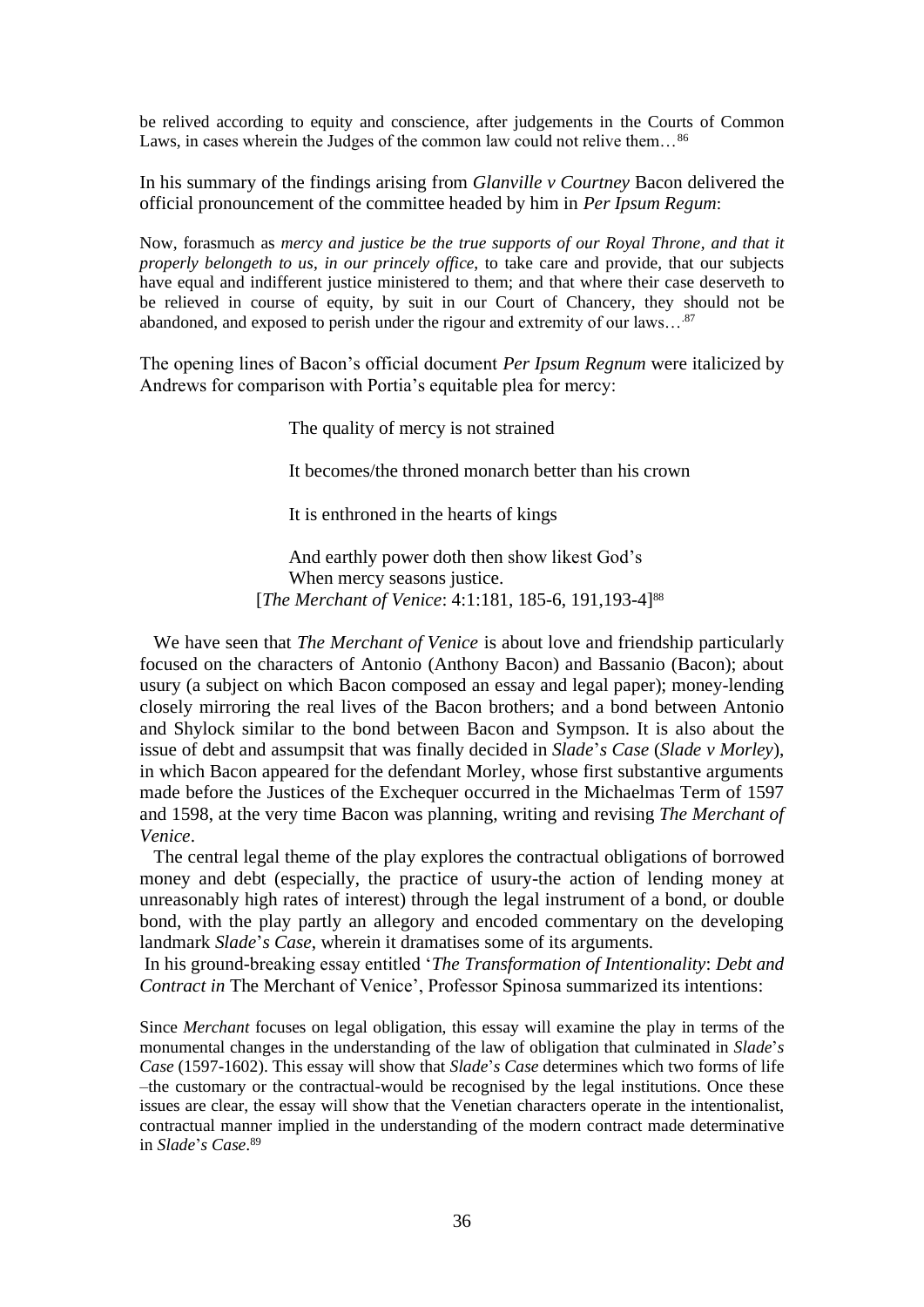In a footnote Spinosa he adds:

Although putting this essay's main points schematically may make it appear that the essay endeavors to reveal an allegorical relationship between the legal case and the play or, more simply, to show that the play dramatizes the arguments of the case, such an allegorization is not the point. Certain legal arguments that the play calls attention to were made only after the play was written. More important, the essay is supposed to show that the play draws on practices that underlie the legal arguments.<sup>90</sup>

The legal arguments in *The Merchant of Venice* and *Slade*'*s Case* were in the mind of Bacon the concealed author of the play and principal participant in the landmark legal case, before and all through 1597 and 1598, as it developed to its final determination in 1602.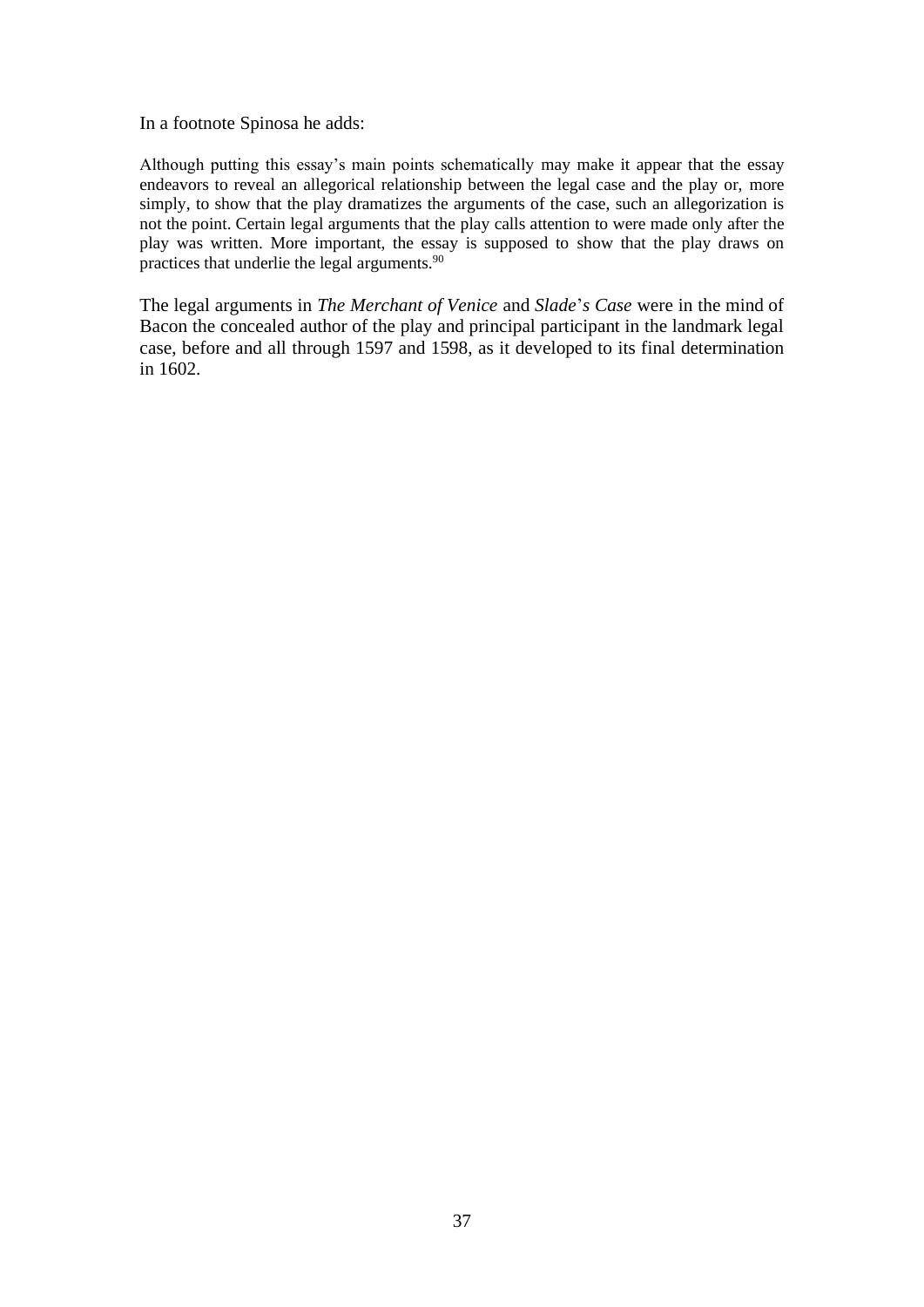#### **REFERENCES**

- 1. Charles Knox Pooler, ed., *The Merchant Of Venice* (London: Methuen and Co., 1905), p. 37.
- 2. John Dover Wilson, ed., *The Merchant Of Venice* (Cambridge University Press, 1926), p. 130.
- 3. John Russell Brown, ed., *The Merchant Of Venice* (London and New York: Methuen, 1955, 1984), pp. xliii, 27.
- 4. M. M. Mahood, ed., *The Merchant Of Venice* (Cambridge University Press, 1987, 2003), p. 8 'When he seems most dependent on it, closer examination often reveals that he is holding it at bay: that is, in the manner of painters-Francis Bacon, for example, 'quoting' Velazquez…'.
- 5. Jay L. Halio, ed., *The Merchant of Venice* (Oxford University Press, 1993, 2008), pp. 231-41.
- 6. John Drakakis, ed., *The Merchant Of Venice* (London: Bloomsbury Arden Shakespeare, 2010, 2013), p. 396.
- 7. Ibid., p. 102. One can also scarcely find any trace of Bacon the most famous lawyer of the Elizabethan and Jacobean era in the following chapters and articles examining and discussing the most famous legal play in the world: George W. Keeton, *Shakespeare And His Legal Problems* (Clark, New Jersey: The Lawbook Exchange, 1930, 2009), pp. 10- 21; O. Hood Phillips, *Shakespeare And The Lawyers* (London: Methuen and Co Ltd., 1972, 2005), pp. 91-118; W. Nicholas Knight, *Shakespeare*'*s Hidden Life*: *Shakespeare at the Law 1585-1595* (New York: Mason and Lipscomb Publishers, 1973), pp. 178-90; Daniel J. Kornstein, *Kill All the Lawyers*? *Shakespeare*'*s Legal Appeal* (Princeton, New Jersey: Princeton University Press, 1994), pp. 65-89; Gary Watt, 'The Law of Dramatic Properties in *The Merchant of Venice*' in *Shakespeare and the Law*, eds., Paul Raffield and Gary Watt (Oxford and Portland, Oregon: Hart Publishing, 2008), pp. 237-51; Istvan Pogany, 'Shylock in Transylvania: Anti-Semitism and the Law in East Central Europe' in *Shakespeare and the Law*, eds., Paul Raffield and Gary Watt (Oxford and Portland, Oregon: Hart Publishing, 2008), pp. 253-70; Anton Schutz, 'Shylock as a Politician' in *Shakespeare and the Law*, eds., Paul Raffield and Gary Watt (Oxford and Portland, Oregon: Hart Publishing, 2008), pp. 271-87; Richard H Weisberg, 'The Concept and Performance of 'The Code in The Merchant of Venice' in *Shakespeare and the Law*, eds., Paul Raffield and Gary Watt (Oxford and Portland, Oregon: Hart Publishing, 2008), pp. 289-98; Thomas C. Bilello, 'Accomplished With What She Lacks: Law, Equity, and Portia's Con' in *The Law in Shakespeare*, eds., Constance Jordan & Karen Cunningham (Hampshire: Palsgrave Macmillan, 2010), pp. 109-26; Kenji Yoshino, *A Thousand Times More Fair What Shakespeare*'*s Plays Teach Us About Justice* (New York: Harper Collins Publishers, 2011), pp. 29-57; Daniel J. Kornstein, *Something Else More Shakespeare And The Law* (Bloomsbury, Indiana: Author House, 2012), pp. 49-71; Richard A. Posner, 'The Law And Commerce In *The Merchant Of Venice*' in  *Shakespeare And The Law A Conversation Among Disciplines And Professions*, eds., Bradin Cormack, Martha C. Nussbaum, and Richard Strier (Chicago and London: The University of Chicago Press, 2016), pp. 147-55; Charles Fried, 'Opinion Of Fried, J., Concurring In The Judgement' in *Shakespeare And The Law A Conversation Among Disciplines And Professions*, eds., Bradin Cormack, Martha C. Nussbaum, and Richard Strier (Chicago and London: The University of Chicago Press, 2016), pp. 156-63; Stanley Cavell, 'Saying In The Merchant Of Venice', in *Shakespeare And The Law A Conversation Among Disciplines And Professions*, eds., Bradin Cormack, Martha C. Nussbaum, and Richard Strier (Chicago and London: The University of Chicago Press,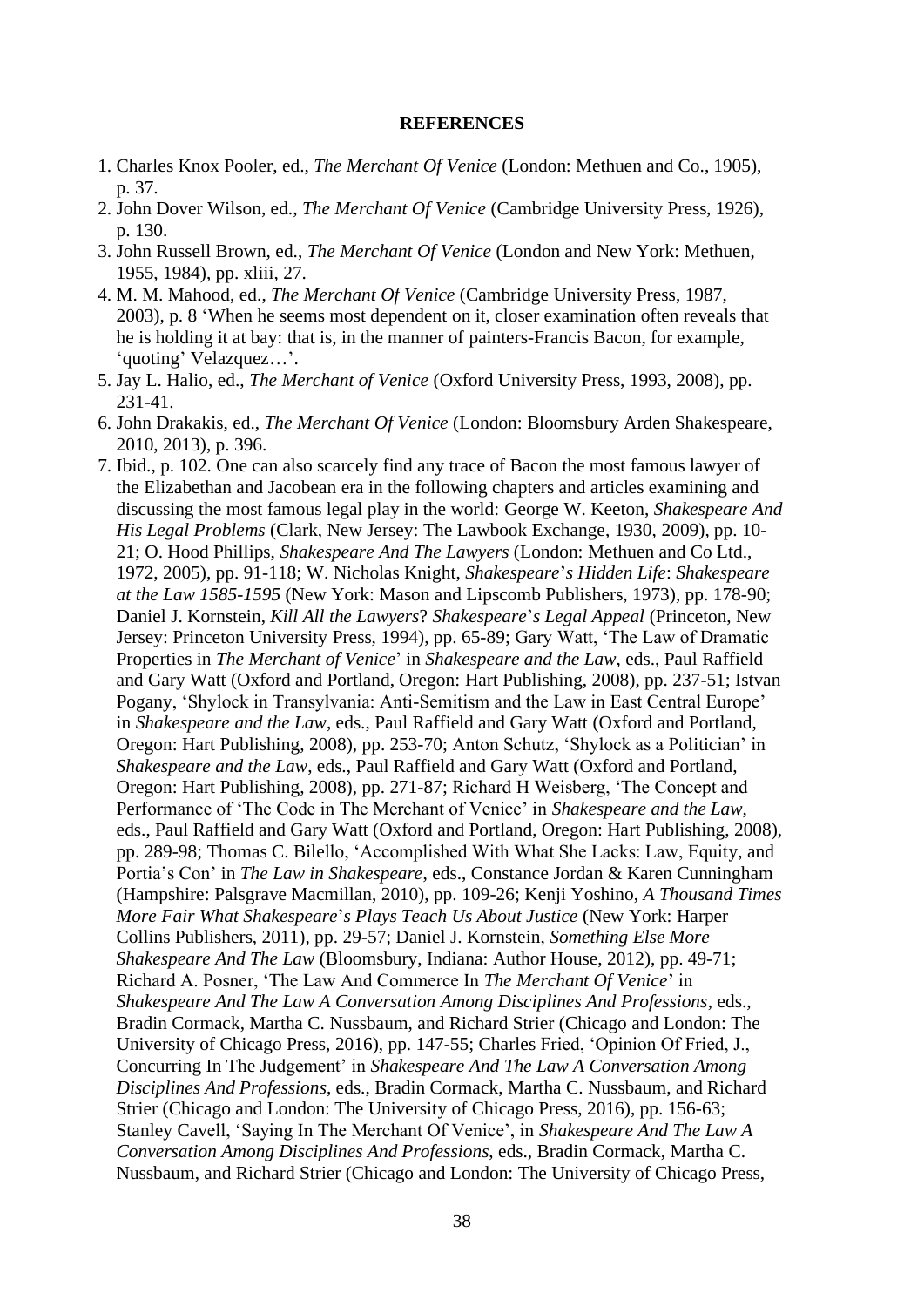2016), pp. 221-30; Sanford Budick, 'Bracketed Judgement, "Un-humanizing," and Conversion in *The Merchant of Venice*', in *Shakespeare and Judgement*, ed., Kevin Curran (Edinburgh University Press, 2018), pp. 195-214.

- 8. Spedding, *Life and Letters*, I, p. 243; Daphne Du Maurier, *Golden Lads A Study of Anthony Bacon*, *Francis and their friends* (London: Victor Gollancz Ltd, 1975), p. 100; Lisa Jardine and Alan Stewart, *Hostage to Fortune The Troubled Life of Francis Bacon* (London: Victor Gollancz, 1998), p. 200.
- 9. Spedding, *Life and Letters*, I, p. 244.
- 10. Ibid., *Life and Letters*, I, p. 245; Daphne Du Maurier, *Golden Lads A Study of Anthony Bacon*, *Francis and their friends* (London: Victor Gollancz Ltd, 1975), p. 100; Lisa Jardine and Alan Stewart, *Hostage to Fortune The Troubled Life of Francis Bacon* (London: Victor Gollancz, 1998), p. 201.
- 11. Spedding, *Life and Letters*, I, p. 246.
- 12. Joyce Treskunof Freedman, 'Anthony Bacon And His World, 1558-1601', (PhD, Temple University, 1979), 'The Bacon Brothers and Their Finances', pp. 179-197, at p. 186.
- 13. For the echoes of the drama in later Shakespeare plays see A. Phoenix, 'Francis Bacon And His First Unacknowledged Shakespeare Play *The Misfortunes Of Arthur* And Its Extensive Links To A whole Range Of His Other Shakespeare Plays', (2020), pp. 1-136, available at [www.sirbacon.org](http://www.sirbacon.org/) and [www.francisbaconsociety.co.uk;](http://www.francisbaconsociety.co.uk/) Brian Jay Corrigan, ed., *The Misfortunes of Arthur*: *A Critical Old-Spelling Edition* (New York and London, 1992), pp. 27-31.
- 14. Thomas Birch, ed. *Memoirs Of the Reign of Queen Elizabeth*, *From the Year 1581 till her Death*, *In Which The Secret Intrigues of her Court*, *And the Conduct of her Favourite*, *Robert Earl of Essex*, *both at Home and Abroad*, *Are Particularly Illustrated*.  *From the Original Papers of his intimate Friend*, *Anthony Bacon*, *Esquire*, *And other Manuscripts never before published* (London: printed for A. Millar, 1754), II, p. 354.
- 15. Frank J. Burgoyne, ed., *Collotype Facsimile & Type Transcript Of An Elizabethan Manuscript Preserved at Alnwick Castle*, *Northumberland* (London: Longmans, Green, and Co., 1904), p. xvi. For Sir Henry Neville and Elizabeth Bacon see Robert Tittler, *Nicholas Bacon The Making of a Tudor Statesman* (Ohio University Press, 1976), p. 153.
- 16. Frank J. Burgoyne, ed., *Collotype Facsimile & Type Transcript Of An Elizabethan Manuscript Preserved at Alnwick Castle*, *Northumberland* (London: Longmans, Green, and Co., 1904), p. xx.
- 17. Thomas Birch, ed. *Memoirs Of the Reign of Queen Elizabeth* (London: printed for A. Millar, 1754), II, p. 355.
- 18. Ibid., II, p. 356; Joyce Treskunof Freedman, 'Anthony Bacon And His World, 1558- 1601', (PhD, Temple University, 1979), pp.187-9; Lisa Jardine and Alan Stewart, *Hostage to Fortune The Troubled Life of Francis Bacon* (London: Victor Gollancz, 1998), p. 204.
- 19. Spedding, *Letters and Life*, I, p. 247.
- 20. Ibid., *Letters and Life*, I, pp. 248-50.
- 21. Anthony Bacon to Thomas Phelippes, August 1594, Lambeth Palace Library, MS 650, art. 174 cited in Joyce Treskunof Freedman, 'Anthony Bacon And His World, 1558- 1601', (PhD, Temple University, 1979), pp. 185 and Lisa Jardine and Alan Stewart, *Hostage to Fortune The Troubled Life of Francis Bacon* (London: Victor Gollancz, 1998), p. 204.
- 22. Spedding, *Letters and Life*, I, p. 321.
- 23. Anthony Bacon, memo 4 October 1594 LPL MS 661, art. 30 cited in Spedding, *Letters*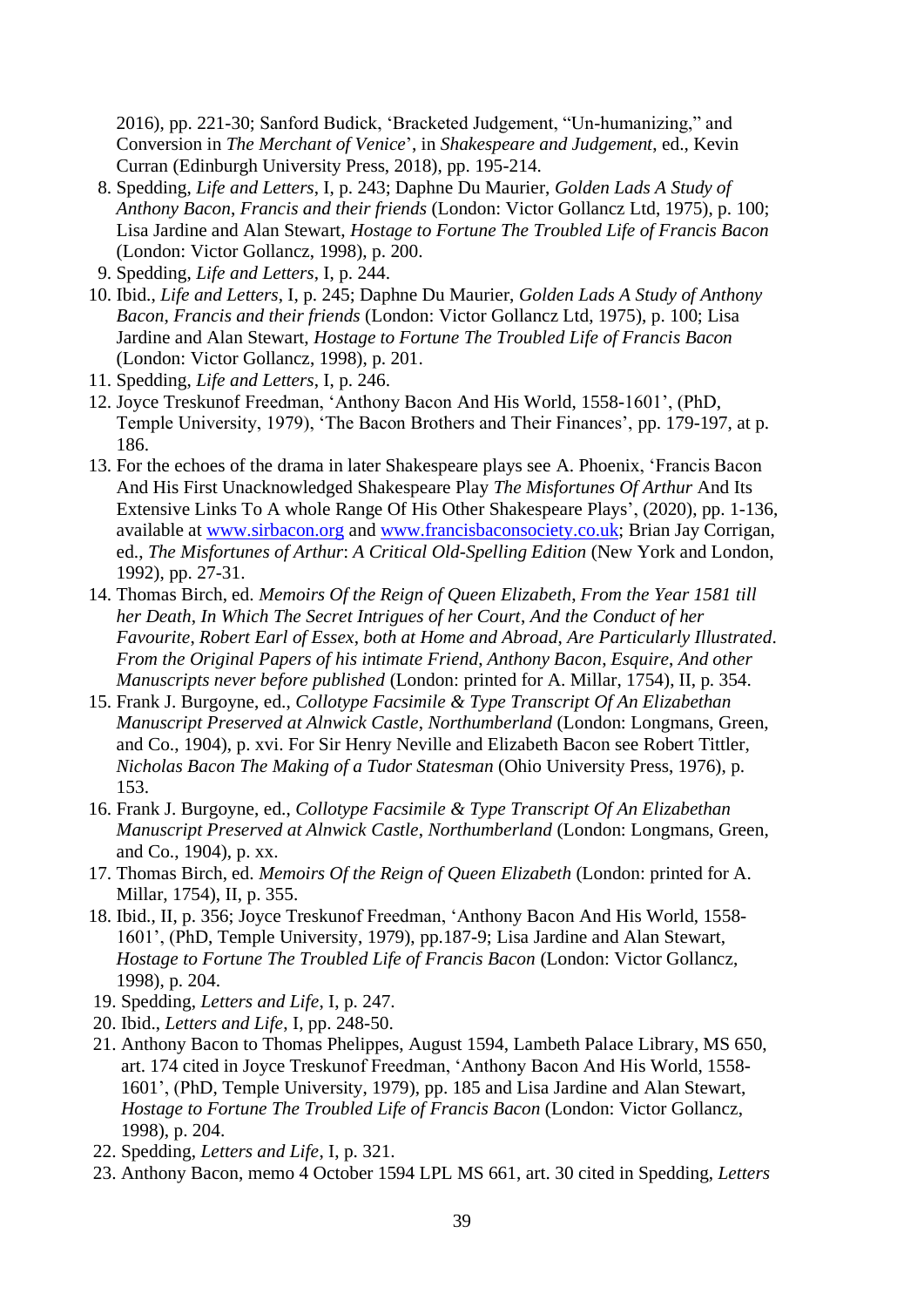*and Life*, I, p. 322 and Lisa Jardine and Alan Stewart, *Hostage to Fortune The Troubled Life of Francis Bacon* (London: Victor Gollancz, 1998), p. 205.

- 24. Francis Bacon to Anthony Bacon, 10 December 1594, LPL MS 650 fo. 339 (art. 227) cited in Spedding, *Letters and Life*, I, p. 323-4 and Lisa Jardine and Alan Stewart, *Hostage to Fortune The Troubled Life of Francis Bacon* (London: Victor Gollancz, 1998), p. 205.
- 25. Spedding, *Letters and Life*, I, pp. 324-5.
- 26. Francis Bacon to Henry Maynard and Michael Hickes, 12 March 1596, BL Lansdowne MS 80, fo. 176 Spedding, *Letters and Life*, II, p. 28 and Lisa Jardine and Alan Stewart, *Hostage to Fortune The Troubled Life of Francis Bacon* (London: Victor Gollancz, 1998), p. 206.
- 27. Nicholas Trott to Anthony Bacon, August 1597, LPL MS 660, art. 82 cited in Joyce Treskunof Freedman, 'Anthony Bacon And His World, 1558-1601', (PhD, Temple University, 1979), p. 188 and Lisa Jardine and Alan Stewart, *Hostage to Fortune The Troubled Life of Francis Bacon* (London: Victor Gollancz, 1998), p. 206.
- 28. Nicholas Trott to Anthony Bacon, 17 August 1597, LPL MS 661, art. 169 cited in Joyce Treskunof Freedman, 'Anthony Bacon And His World, 1558-1601', (PhD, Temple University, 1979), p. 188 and Lisa Jardine and Alan Stewart, *Hostage to Fortune The Troubled Life of Francis Bacon* (London: Victor Gollancz, 1998), p. 206.
- 29. Nicholas Trott to Anthony Bacon, 6 September 1597, LPL MS 661, art. 159 cited in Joyce Treskunof Freedman, 'Anthony Bacon And His World, 1558-1601', (PhD, Temple University, 1979), pp. 188-9 and Lisa Jardine and Alan Stewart, *Hostage to Fortune The Troubled Life of Francis Bacon* (London: Victor Gollancz, 1998), pp. 206- 7.
- 30. British Library MS 88, fo. 50 cited in Lisa Jardine and Alan Stewart, *Hostage to Fortune The Troubled Life of Francis Bacon* (London: Victor Gollancz, 1998), pp. 207- 8.
- 31. Frank J. Burgoyne, ed., *Collotype Facsimile & Type Transcript Of An Elizabethan Manuscript Preserved at Alnwick Castle*, *Northumberland* (London: Longmans, Green, and Co., 1904), pp. ix-xx.
- 32. Brian Vickers, ed., *Francis Bacon A Critical Edition Of The Major Works* (Oxford University Press, 1996), p. 546.
- 33. Ibid., pp. 545-6; Spedding, *Works*, VI, pp. 523-4; Michael Kiernan, ed., *The Essayes or Counsels*, *Civill and Morall* (Oxford Clarendon Press, 2000), p. 316.
- 34. Daphne Du Maurier, *Golden Lads A Study of Anthony Bacon*, *Francis and their friends* (London: Victor Gollancz Ltd, 1975), p. 116.
- 35. Thomas Birch, ed. *Memoirs Of the Reign of Queen Elizabeth* (London: printed for A. Millar, 1754), II, p. 346; Spedding, *Letters and Life*, II, pp. 55-6; Daphne Du Maurier, *Golden Lads A Study of Anthony Bacon*, *Francis and their friends* (London: Victor Gollancz Ltd, 1975), p. 186.
- 36. Thomas Birch, ed. *Memoirs Of the Reign of Queen Elizabeth* (London: printed for A. Millar, 1754), II, pp. 347-8; Daphne Du Maurier, *Golden Lads A Study of Anthony Bacon*, *Francis and their friends* (London: Victor Gollancz Ltd, 1975), pp. 186-7.
- 37. Spedding, *Letters and Life*, II, pp. 106-7.
- 38. Ibid., *Letters and Life*, II, pp. 107-8; see also, Daphne Du Maurier, *Golden Lads A Study of Anthony Bacon*, *Francis and their friends* (London: Victor Gollancz Ltd, 1975), pp. 205- 8; Lisa Jardine and Alan Stewart, *Hostage to Fortune The Troubled Life of Francis Bacon* (London: Victor Gollancz, 1998), pp. 198-9.
- 39. William Shakespeare, *The most excellent Historie of the Merchant of Venice*. *With the extreame crueltie of Shylocke the Iewe towards the sayd Merchant*, *in cutting a iust*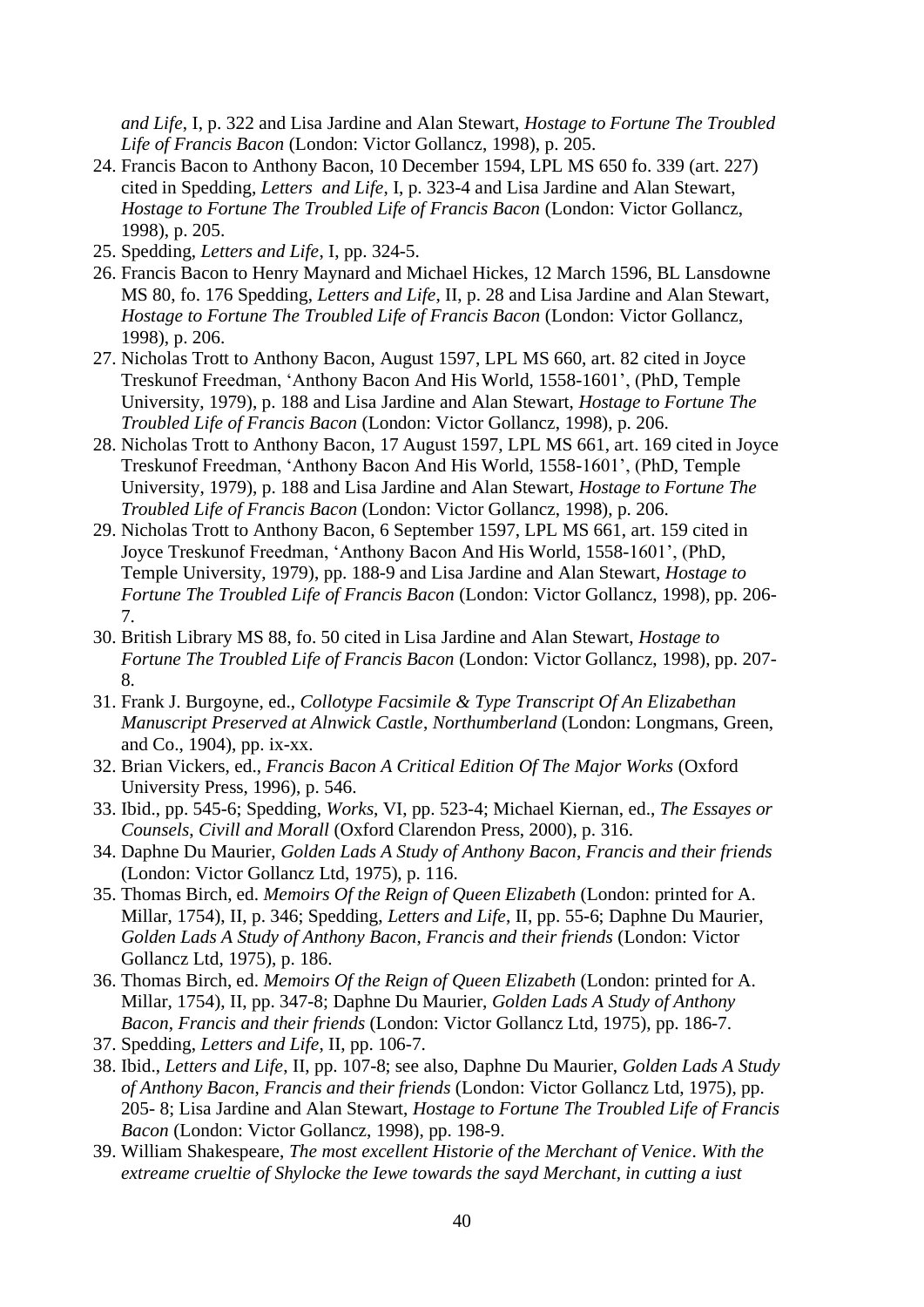*pound of his flesh*: *and the obtayning of Portia by the choyse of three chests*. *As it hath beene diuers times acted by the Lord Chamberlaine his Seruants*. *Written by William*  Shakespeare (London: printed by James Roberts for Thomas Heyes, 1600), A2<sup>r</sup>.

- 40. John Drakakis, ed., *The Merchant Of Venice* (London: Bloomsbury Arden, 2013), p. 51.
- 41. B. J. Sokol and Mary Sokol, *Shakespeare*'*s Legal Language A Dictionary* (London and New York: Continuum, 2004), p. 76. For the passage given below identifying 'F Becon' see William Stone Booth, *Subtle Shining Secrecies Writ In The Margents Of Books Generally Ascribed To William Shakespeare*, *The Actor And Here Ascribed To William Shakespeare*, *the Poet* (Boston: Walter H. Baker Company, 1925), pp. 126-7.
- 42. Jonathan P. Lamb, *Shakespeare In The Marketplace Of Words* (Cambridge University Press, 2017), pp. 64-5.
- 43. Ibid., pp. 81-2.
- 44. Ibid., p. 82.
- 45. Ibid., p. 82.
- 46. Ibid., p. 82.
- 47. Ibid., p. 82.
- 48. Ibid., p. 87.
- 49. Ibid., pp. 89-90.
- 50. Ibid., p. 90.
- 51. Ibid., p. 84, 84n65.
- 52. Samuel Harvey Reynolds, ed., *The Essays or Counsels Civil and Moral Of Francis Bacon Lord Verulam*, *Viscount St Albans* (Oxford Clarendon Press, 1890), pp. 288/296- 7; Brian Vickers, ed., *Francis Bacon A Critical Edition Of The Major Works* (Oxford University Press, 1996), pp. 421/763; Brian Vickers, ed., *The Essays or Counsels Civil and Moral* (Oxford University Press, 1999), pp. 94/196; Michael Kiernan, ed., *The Essayes or Counsels*, *Civill and Morall* (Oxford Clarendon Press, 2000), pp. 125/268. For Bacon's paper on 'Usury and the Use Thereof', see Spedding, *Letters and Life*, VII, pp. 410, 413-20.
- 53. Michael Kiernan, ed., *The Essayes or Counsels*, *Civill and Morall* (Oxford Clarendon Press, 2000), pp. 125/268.
- 54. Marjorie Garber, *Shakespeare After All* (New York: Anchor Books, 2004), p. 308.
- 55. Michael Kiernan, ed., *The Essayes or Counsels*, *Civill and Morall* (Oxford Clarendon Press, 2000), p. 267; Brian Vickers, ed., *Francis Bacon A Critical Edition Of The Major Works* (Oxford University Press, 1996), p. 763.
- 56. Daniel J. Kornstein, *Kill All the Lawyers*? *Shakespeare*'*s Legal Appeal* (Princeton, New Jersey: Princeton University Press, 1994), pp. 86-8.
- 57. Peter Alexander, *Shakespeare's Life And Art* (New York University Press, 1961), p. 113; John Russell Brown, ed., *The Merchant Of Venice* (London and New York: Methuen, 1984), p. xlv.
- 58. Spedding, *Works*, VI, pp. 384-5; Brian Vickers, ed., *Francis Bacon A Critical Edition Of The Major Works* (Oxford University Press, 1996), p. 347; Michael Kiernan, ed., *The Essayes or Counsels*, *Civill and Morall* (Oxford Clarendon Press, 2000), p. 16.
- 59. Jonathan P. Lamb, *Shakespeare In The Marketplace Of Words* (Cambridge University Press, 2017), p. 85.
- 60. Constance M. Pott, *The Promus Of Formularies And Elegances* (*Being Private Notes*, *circ*. *1594*, *hitherto unpublished*) *By Francis Bacon Illustrated And Elucidated By Passages From Shakespeare* (London: Longmans, Green, and Co., 1883), p. 213 no. 477; Alan Stewart with Harriet Knight, eds., *Early Writings 1584-1596* (Oxford Clarendon Press, 2012), p. 547 B377.
- 61. Jonathan P. Lamb, *Shakespeare In The Marketplace Of Words* (Cambridge University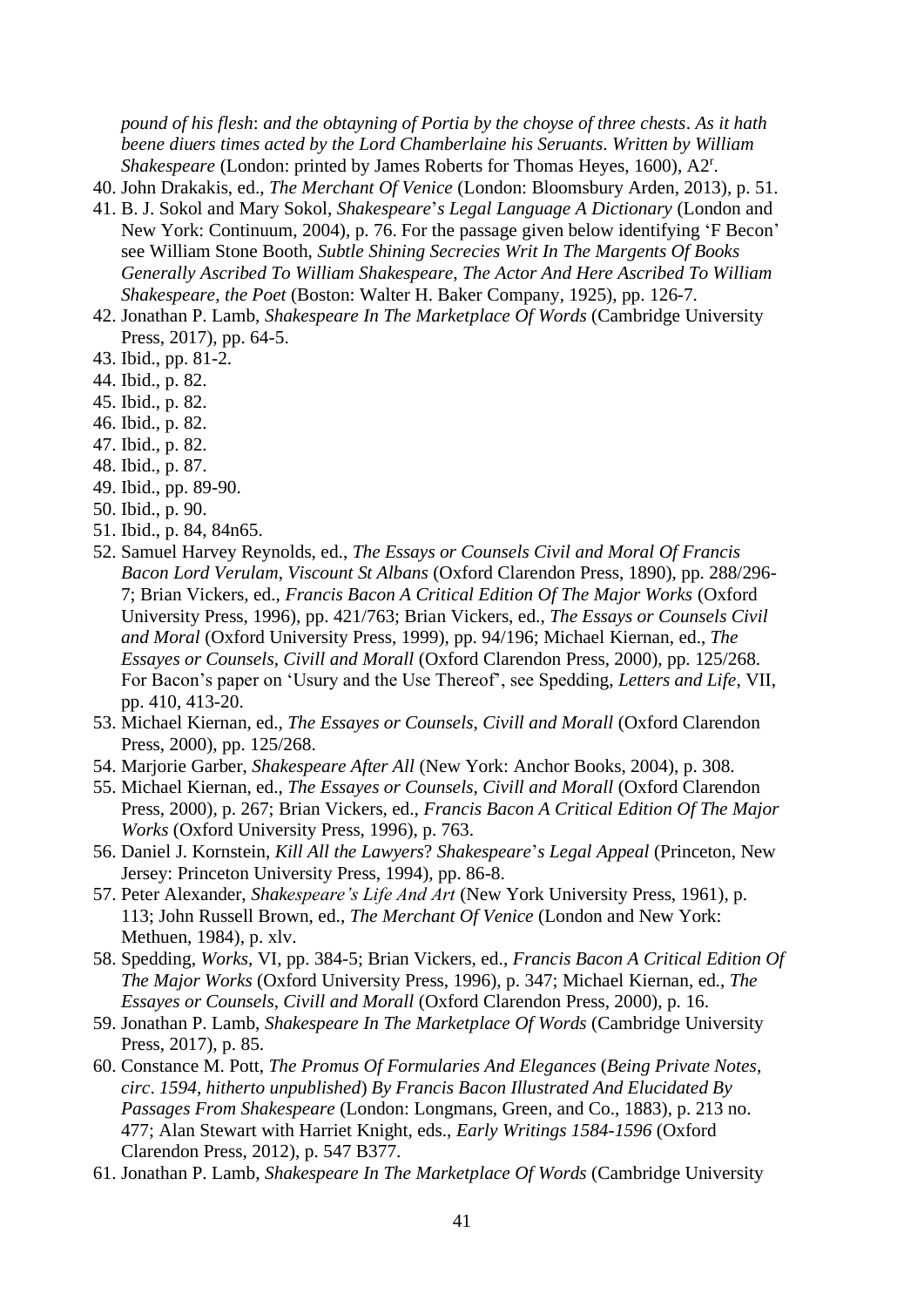Press, 2017), p. 92.

- 62. Brian Vickers, ed., *Francis Bacon A Critical Edition Of The Major Works* (Oxford University Press, 1996), p. 139.
- 63. Jonathan P. Lamb, *Shakespeare In The Marketplace Of Words* (Cambridge University Press, 2017), p. 86.
- 64. Ibid., pp. 89, 91-2.
- 65. Spedding, *Letters and Life*, II, pp. 106-8; Daphne Du Maurier, *Golden Lads A Study of Anthony Bacon*, *Francis and their friends* (London: Victor Gollancz Ltd, 1975), pp. 205- 8; Lisa Jardine and Alan Stewart, *Hostage to Fortune The Troubled Life of Francis Bacon* (London: Victor Gollancz, 1998), pp. 198-9.
- 66. Jonathan P. Lamb, *Shakespeare In The Marketplace Of Words* (Cambridge University Press, 2017), pp. 79, 95-6.
- 67. Mark Edwin Andrews, *Law Versus Equity In The Merchant Of Venice* (Boulder, Colorado: University of Colorado Press, 1965), *passim*.
- 68. Simon Miles, 'Francis Bacon and *The Merchant of Venice* Part 1' and 'Francis Bacon and *The Merchant of Venice* Part 2', 'Francis Bacon and *The Merchant of Venice* Part 3', [www.fbrt.org,uk/videos.](http://www.fbrt.org,uk/videos) The meticulously researched lectures present extensive original evidence and arguments revealing Bacon's authorship of the play to which I owe a great debt of gratitude.
- 69. Christina G. Waldman, *Francis Bacon*'*s Hidden Hand In Shakespeare*'*s The Merchant Of Venice A Study Of Law*, *Rhetoric*, *And Authorship* (New York: Algora Publishing, 2018). This full-length work which explores the important authorship issues of *The Merchant of Venice* supported by a thorough and detailed bibliographical apparatus is an indispensable read for all serious scholars and students of the play to which I am greatly indebted. For a revealing esoteric reading see Peter Dawkins, *Shakespeare*'*s Wisdom* in *The Merchant of Venice* (Warwickshire: I C Media Productions, 1998) and Sir George Trevelyan, 'The Merchant Of Venice An Interpretation In The Light Of The Holistic World View', in *Baconiana*, Vol. LXIV No. 181 November 1981, pp. 63-82.
- 70. Christina G. Waldman, *Francis Bacon*'*s Hidden Hand In Shakespeare*'*s The Merchant Of Venice A Study Of Law*, *Rhetoric*, *And Authorship* (New York: Algora Publishing, 2018), p. 6. For some of Waldman's discussions of Bellario, see especially, pp. 33-6, 223-5.
- 71. Ibid., p. 6.
- 72. Ibid., pp. 7-8.
- 73. Mark Edwin Andrews, *Law Versus Equity In The Merchant Of Venice* (Boulder, Colorado: University of Colorado Press, 1965), pp. xiii-xiv.
- 74. Ibid., p. xiv.
- 75. Jonathan P. Lamb, *Shakespeare In The Marketplace Of Words* (Cambridge University Press, 2017), pp. 96-7.
- 76. Mark Edwin Andrews, *Law Versus Equity In The Merchant Of Venice* (Boulder, Colorado: University of Colorado Press, 1965), pp. 5-7. Andrews was at pains to insist he was not a Baconian: 'The introduction of Bacon as *Amicus Curiae* is not intended to aid and abet the advocates of the Baconian authorship of the plays. It should be clear from the tenor of this study that the writer is convinced of the identity of the "Man of Stratford" with the author of the Shakespearean canon. But, on the other hand, the introduction of Bacon as *Amicus Curiae*, who solves the conflict between "Law" and "Equity," is intended to suggest the actual fact that it was Bacon's destiny as a legal authority to solve the actual conflict which Portia solves in the play.' (p. 43).
- 77. Spedding, *Letters and Life*, II, p. 107; Daphne Du Maurier, *Golden Lads A Study of Anthony Bacon*, *Francis and their friends* (London: Victor Gollancz Ltd, 1975), p. 207.